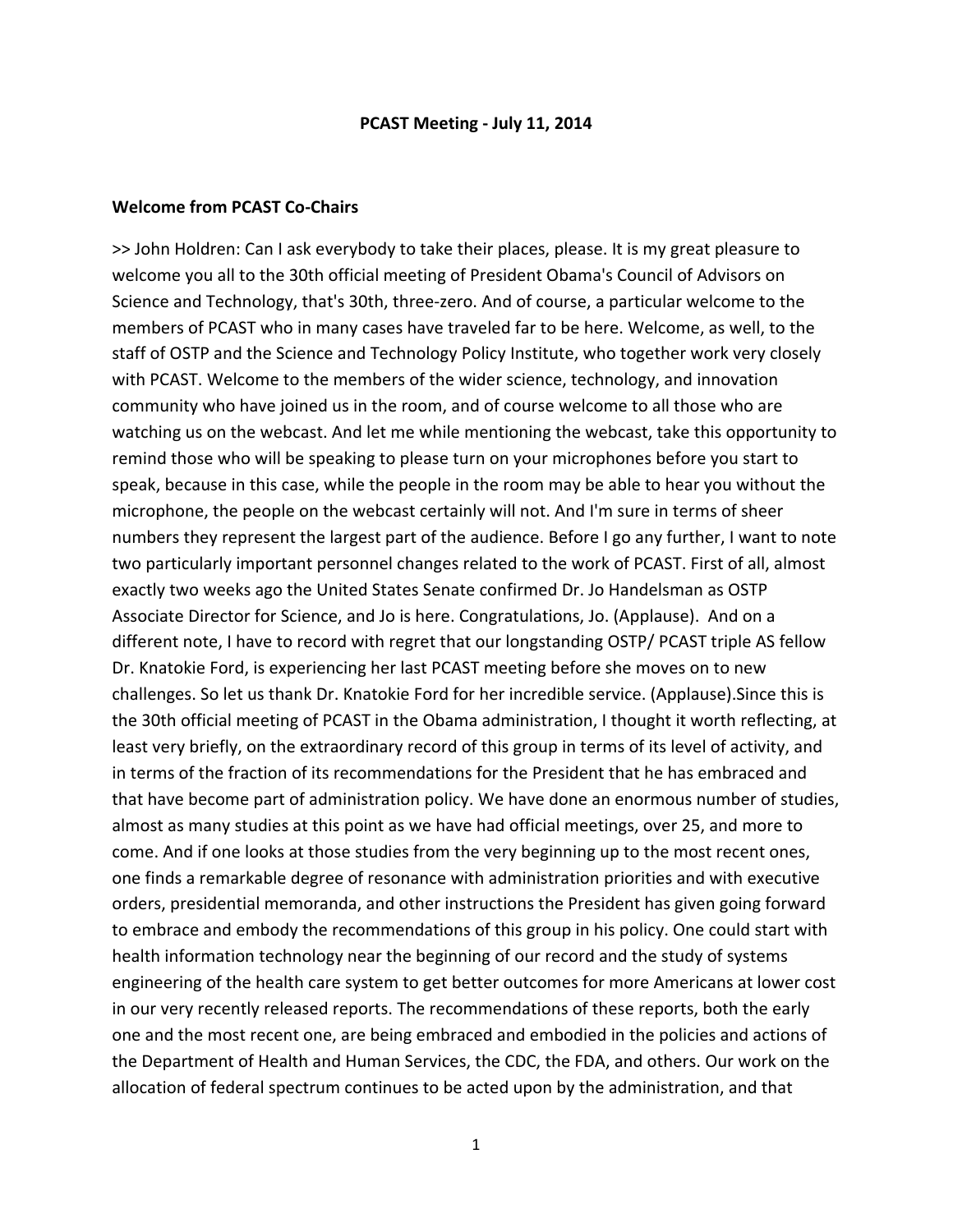policy is moving forward expeditiously. Our recommendations in 2010 on accelerating energy technology innovation; in that report in November of 2010 we recommended a quadrennial technology review by the DOE, which was carried out in the next year, and a new one is now underway. And we recommend a quadrennial energy interview, an interagency look at energy technology innovation in the context of energy policy as a whole, and the quadrennial energy review is now well underway as an interagency effort led from the White House with a strong secretariat in the Department of Energy. The recommendations of this group on climate change in early 2013 can be seen reflected in substantial measure in the climate action plan that the President rolled out in June of 2013. And again, that climate action plan is being implemented with really enormous focus, commitment, and coherence, led in the White House by the President's Counselor John Podesta. The report relatively recent on big data and privacy, the technological issues at the intersection of big data and privacy, a companion report to the interagency study led by Counselor Podesta, is also in the process of affecting United States policy in this domain. Similarly our report on cyber security of more than a year ago is being implemented under the direction of the National Security Council in many of its recommendations. Our report on agriculture R&D has been embraced by the USDA and with enthusiasm, and again, a large fraction of its recommendations are in the process of being acted upon. Our report on accelerating drug development and approval, obviously a very important issue in the larger context of public health and the health care system, again, being embraced by NIH and the FDA. Advanced manufacturing, a major theme of an early study by PCAST, has led to two rounds of advanced manufacturing partnership engaging many of the leaders of the high tech industry and our major research universities around the country, with a whole series of specific results, including initial installments in developing a national network of institutes on manufacturing innovation. Again, I think already having substantial affects on the whole process of increasing U.S. competitiveness, bringing back jobs in manufacturing, giving the United States an important economic edge in a variety of important manufacturing industries. STEM education. This group has made so far three reports on STEM education, going on four, and the results of the reports that have been completed so far are abundantly reflected in the administration's strategic plan for STEM education which is being carried out under the oversight of one of the standing committees of the National Science and Technology Council, which OSTP co‐chairs. So I think we have a lot to be proud of in this group. It has been an incredibly hard‐working PCAST, with folks who of course are uncompensated, except for me, I'm the one full-time government employee on PCAST. My co-chair, my vice-chairs and all of the members otherwise serve without compensation. Quite the opposite; they get to take out of their pockets some considerable part of the expense of doing this, because the government reimbursement rules don't quite stretch to reach the full costs of doing this. And I have to say that as you know, and you'll hear it again from the President himself later today, the President is enormously appreciative of the work of this group, and the role it has played in his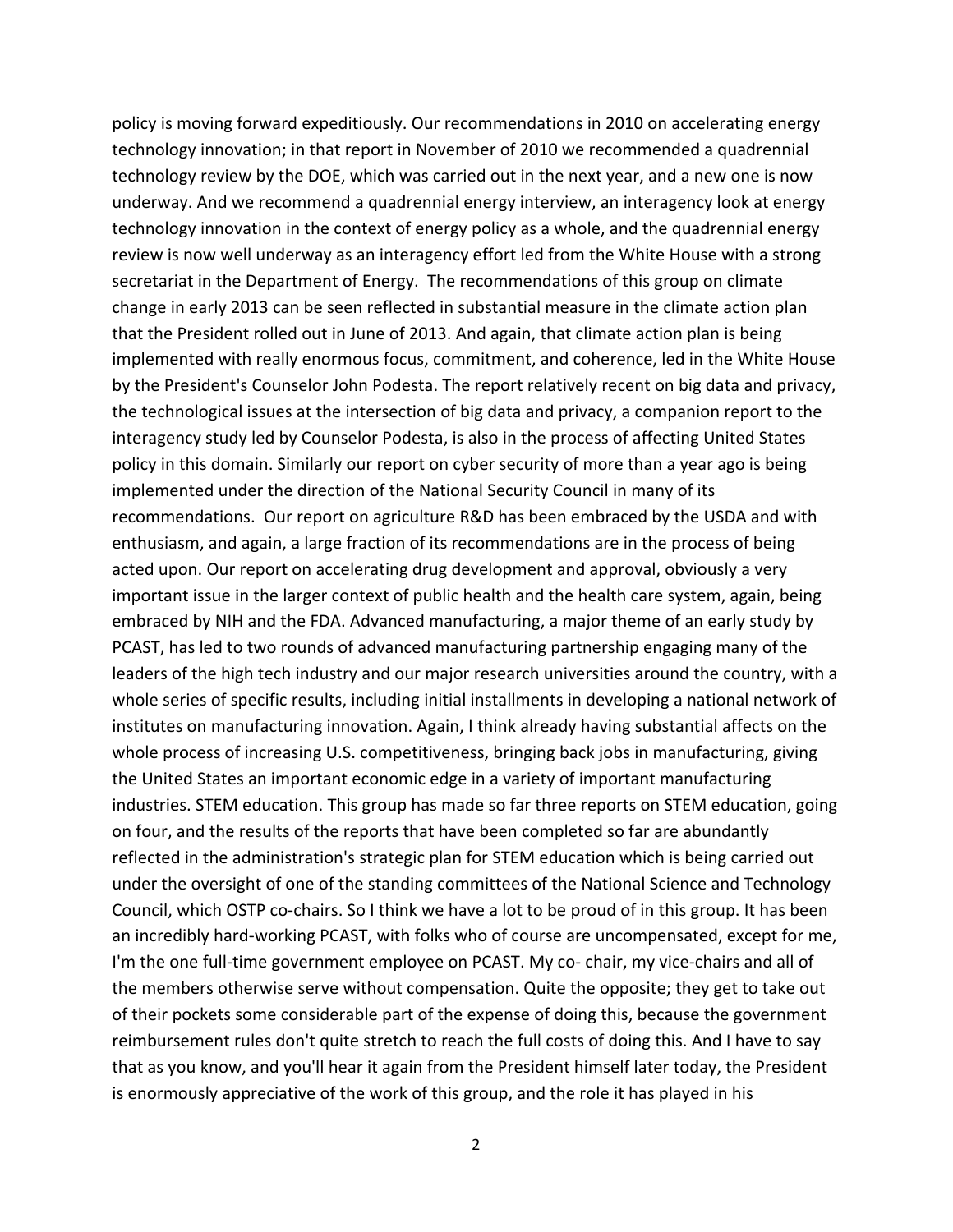formulation of policies around science, technology, and innovation. With that, I'm going to ask my co‐,chair, Dr. Eric Lander, the head of the Broad Institute of Genomics at MIT and Harvard, if he has any opening remarks.

>> Eric Lander: No, other than to admit that I hadn't realized it was our 30th meeting. It is remarkable across 25 reports, and we'll have another one that we bring to the council today for approval, and another one that I think we're going to have ready to bring in September, and maybe two by then, that the energy of this group has not flagged. I just think it's fantastic. We'll dive into the meat of the reports there, but I'm also grateful that so many people keep showing up to our meetings here in person and on the web. So both the interest in the White House, the energy of the group, and the energy of the broader community I think really sustains us, and so thank you.

>>John Holdren: And let me just add there are two and a half years left in this administration, and we are not finished. There is a lot of work yet to do. Interesting and important challenges that remain to be addressed in the science, technology and innovation space, and we will hear about some of those in the course of this morning's meeting and we'll be again discussing them with the President later today.

# **National Nanotechnology Review Discussion**

>> John Holdren: I want to turn to the discussion of the national nanotechnology review. And there I believe that Mark Gorenberg will be leading off the discussion. So Mark, the floor is yours.

>> Mark Gorenberg: John, thank you very much. The 21st century Nanotechnology Research and Development Act of 2003 calls for a National Nanotechnology Advisory Panel to periodically review the National Nanotechnology Initiative, the NNI. It was designated in 2004 that PCAST be that NNAP, so this is now our fifth review of the NNI, and the third one under this particular PCAST.

>> Mark Gorenberg: What we're going to talk about today is actually a work in progress, to give you an idea of where we are in progression of that review. Okay.

>> Mark Gorenberg: So we started earlier this year, this is co-chaired by Michael McQuade, a member of PCAST, and also with great oversight and a lot of great input from Maxine Savitz and Bill Press. Tireless, tireless work by Ashley Predith, who is the Assistant Executive Director of PCAST, and of course oversight and great inputs and direction from Marjory Blumenthal the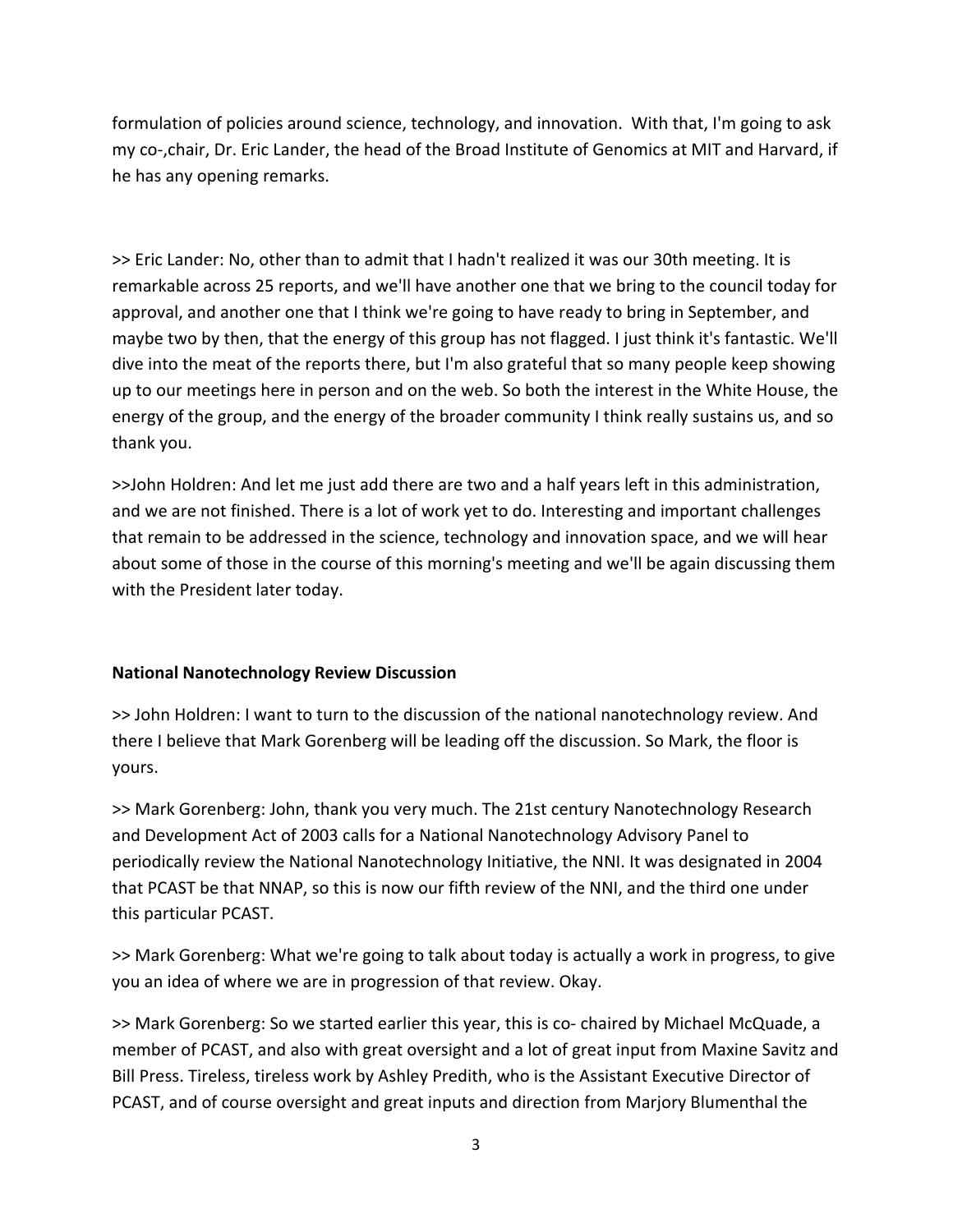Executive Director of PCAST. We've consulted and put together a group of 11 industry experts from academia, from industry, and also from areas like the venture capital community, to look at the field, not just from a nanotech expert view, but also from a generalist view with the idea of nanotechnology as part of what they do. We've also had two in‐person meetings and we've hosted many conversations with folks around government agencies, industry, universities, et cetera, to understand their views.

>> Mark Gorenberg: I also did want to say before we move forward that we're honored to have two folks here in the room with us, one is Lloyd Whitman, who is the Director of the National Nanotechnology Coordination Office, which is important in sort of the common ‐‐ the connection between the NNI and the outside world, as well as work within the agencies. And also Altaf Carim, who is the Assistant Director of OSTP responsible for nanotechnology, and one of the co‐ chairs of the subcommittee on nano‐scale science engineering and technology core part of this organization, which reports under the National Science and Technology Council.

>> Mark Gorenberg: The National Nanotechnology Initiative is a cross-cutting national vision for nanotechnology development in the United States. It sort of combines the federal effort in ‐‐ across different agencies in nanoscale science, engineering, technology, and related issues. In 2014, however, five of those agencies garnered 93 percent of the budget, but the NNI is inclusive of 27 active agency units that are involved in this effort.

>> Mark Gorenberg: The definition, by the way, that the NNI put on nanotechnology, was a size one, a dimension of 1 to 100 nanometers. So it's actually material that ‐‐ or that has quantum mechanical effects that could have very different properties than similar types of components at different scales. And that size threshold was used rather than sort of a particular discipline in terms of its definition.

>> Mark Gorenberg: And you can go to the site, nano.gov, to obviously get far more information on this. The FY15 budget right now that under proposed is \$1.537 billion, relatively the same as FY 2014. The innovation calls for healthy research effort to continue.

>> Mark Gorenberg: But international competition in this area says that, while the U.S. ‐‐ the GAO report of 2014 says while U.S. is still in the lead in research, which, although there are some barometers like research papers being submitted now more from China and the EU than from the United States, the one thing the GAO report did say is that we've fallen behind other countries in some of the infrastructure around nanotechnology like nano‐manufacturing of products. And that did influence some of the thinking that has already gone on in this committee.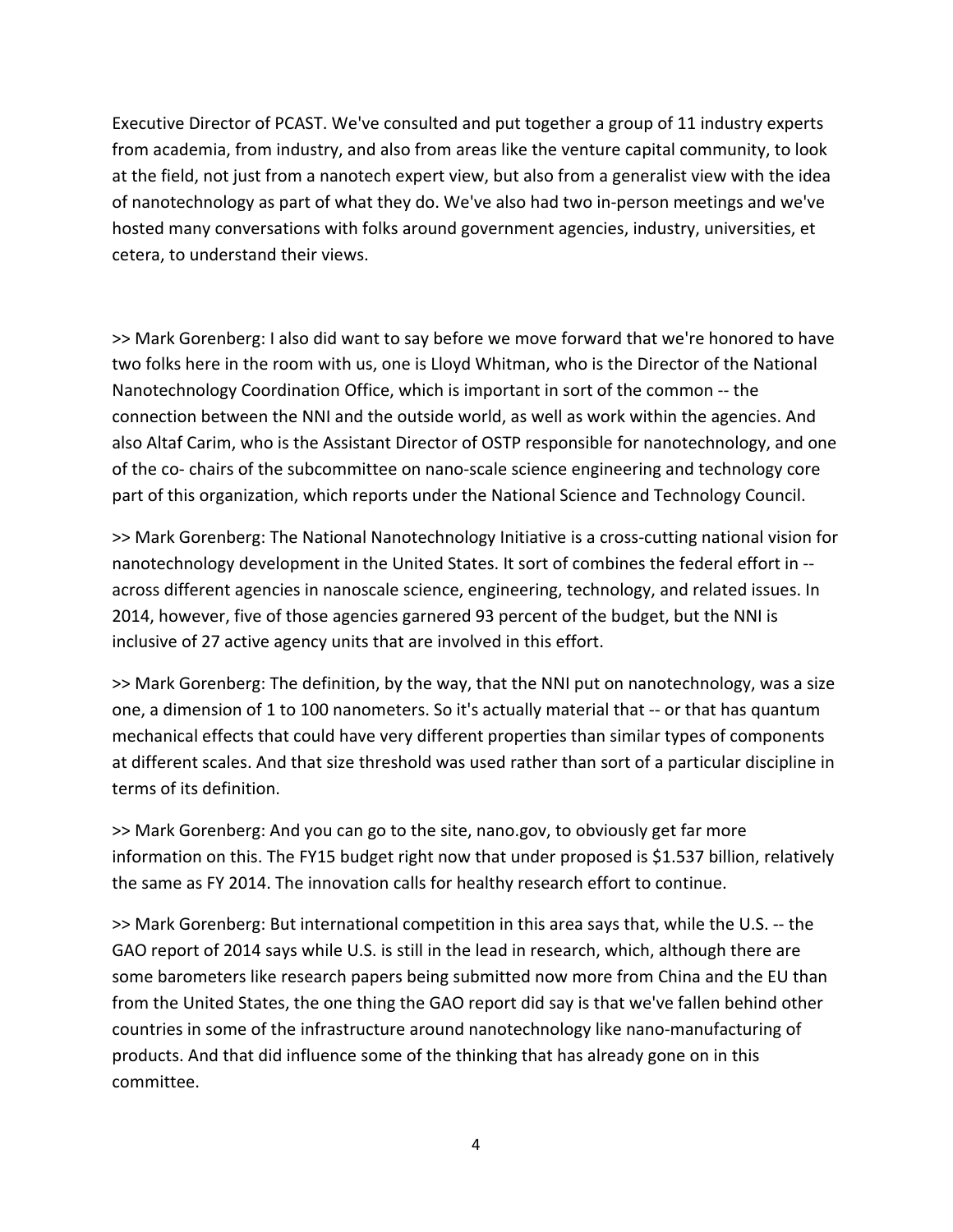>> Mark Gorenberg: This gives you a context of spending in nanotechnology field. Overall, worldwide about \$18.5 billion. The U.S. Government and state governments as well which have been involved, about 2.1 billion, Europe about the same. Corporate spending is actually up, now it's 4.1 billion, and Japan is a large player corporately. But what's really been moving forward well is the idea worldwide nano‐enabled product revenue, \$731 billion in 2012.

>> Mark Gorenberg: We looked at this as a transition point. So while we believe that a healthy research environment must continue, the primary conclusion of the 2014 PCAST review of the NNI will be that the United States will only be able to claim the rewards that it's made from investing in nanotechnology research by bringing together this federal initiative, federal agencies, the Office of Science and Technology policy, and all these different efforts with the community to apply this research towards having leadership for translating technologies into commercial products. We are actually framing this under the concept of NNI 2.0 which is the idea of moving from nano scale components to moving to interdisciplinary nanosystems. And we're seeing increasing applications in nanobiotechnology, energy resources, food agriculture, simulation, cognitive technologies, and the number of different disciplines where this is involved is actually fairly staggering to think about.

>> Mark Gorenberg: The added value of the NNI over the last 13 years has been very significant. I mean‐ Think about things like collaborations between the agencies. There are only recorded 35 collaborations between the agencies in this work in 2005. 159 last year. And that's been very prolific in their work through the agencies and great camaraderie effort.

>> Mark Gorenberg: But the international competition that we're seeing and the maturation of the field says that we have to do more. And the nano ecosystem has to go beyond the government to this full ecosystem of community, industrial, government, public, philanthropic partners all working together. And we've also looked at this going beyond the current concepts by the NNI.

>> Mark Gorenberg: And we believe the primary driver of what we'll say in our report, is that the primary driver for the next wave of the NNI should be this concept of grand challenges. That it should be centered around the idea of audacious, achievable, inspirational goals that have clear endpoints. The cross‐sector involvement in the selection refinement and pursuit of these goals. And this has been a staple we're starting to see in this administration through the OSTP. We're already seeing grand challenge in areas like the Brain Initiative, or the DOE sun shot, the NASA asteroid grand challenge, the USAID grand challenge for development. The administration has moved forward on grand challenges because they can help solve important societal and economic problems, they can serve as a North Star for high impact, multidisciplinary collaborations. They create a foundation for jobs of the future, capture the public imagination, and also inspire a next generation of scientists and engineers.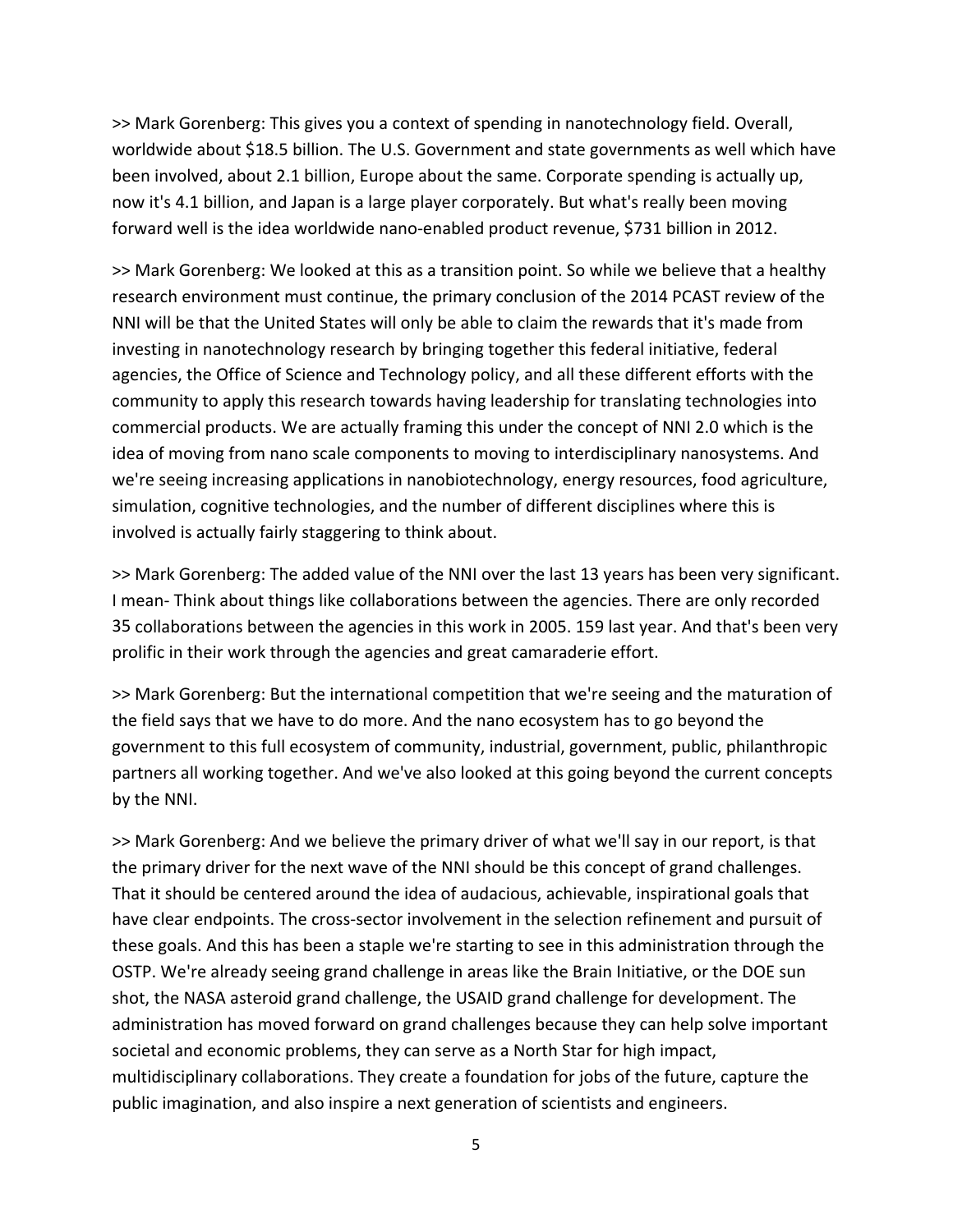>> Mark Gorenberg: We will have some illustration of some grand challenges in the report. And actually would love to hear, since we're here in a public forum, would love to hear some over the next month or two from people in the community that they think actually would make some great grand challenges for the NNI initiative to be illustrative in the report.

>> Mark Gorenberg: But to give you some examples of some that we have looked at, one of them is the nano‐enabled desalination of sea water to solve the emerging water crisis. This is one where a nanostructured membrane can be used to control pore shapes, and they can have very high selectivity separating out the salt from sea water. Another nanobased antibacterials that eradicate un untreatable infections. In the tradition of grand challenge we're looking at putting a year on that of 2025. The idea of using nanomaterials to disrupt the cell walls of bacteria, overcoming their ability to genetically evolve in response to drugs.

>> Mark Gorenberg: Another one, the idea of reducing global greenhouse emissions with nano‐ enabled solid state refrigeration. The idea of power production for building HVAC systems that contributes to large amounts of greenhouse gasses. The nanostructured thermoelectric material could enable that to be far more efficient for heating and cooling.

>> Mark Gorenberg: Those are just some examples, we'll also talk about things such as 3D printing, we also -- and some involved with cancers. But we also believe there could be a huge impact in nanomanufacturing and we believe one of the grand challenges should be around nanomanufacturing.

>> Mark Gorenberg: The report will talk about some of the efforts involved with commercialization in nanomanufacturing, today we see that a big thrust going forward. The‐ There'll be‐ well, There's different organizations such as the National Nanomanufacturing Network, the Nano Business Commercialization Association that, has been prolific in tying together the government with the outside community, setting up centers that people can use, as well.

>> Mark Gorenberg: One that we do want to highlight, though, that the government has put forward is the National Network for Manufacturing Innovation. So- in the-That was put forward in 2013, for federal investment. It links institutes for manufacturing with common goals, but with unique concentrations.

>> Mark Gorenberg: In the budget of 2014 the President proposed creating a network of 15 regional institutes for manufacturing innovation, that has now been expanded to trying to put together 45, to solve the aging structure of manufacturing. It's a great thrust and has some great immediate success in the administration. We think the NNMI should be a natural partner to the NNI in bringing forward nanomanufacturing.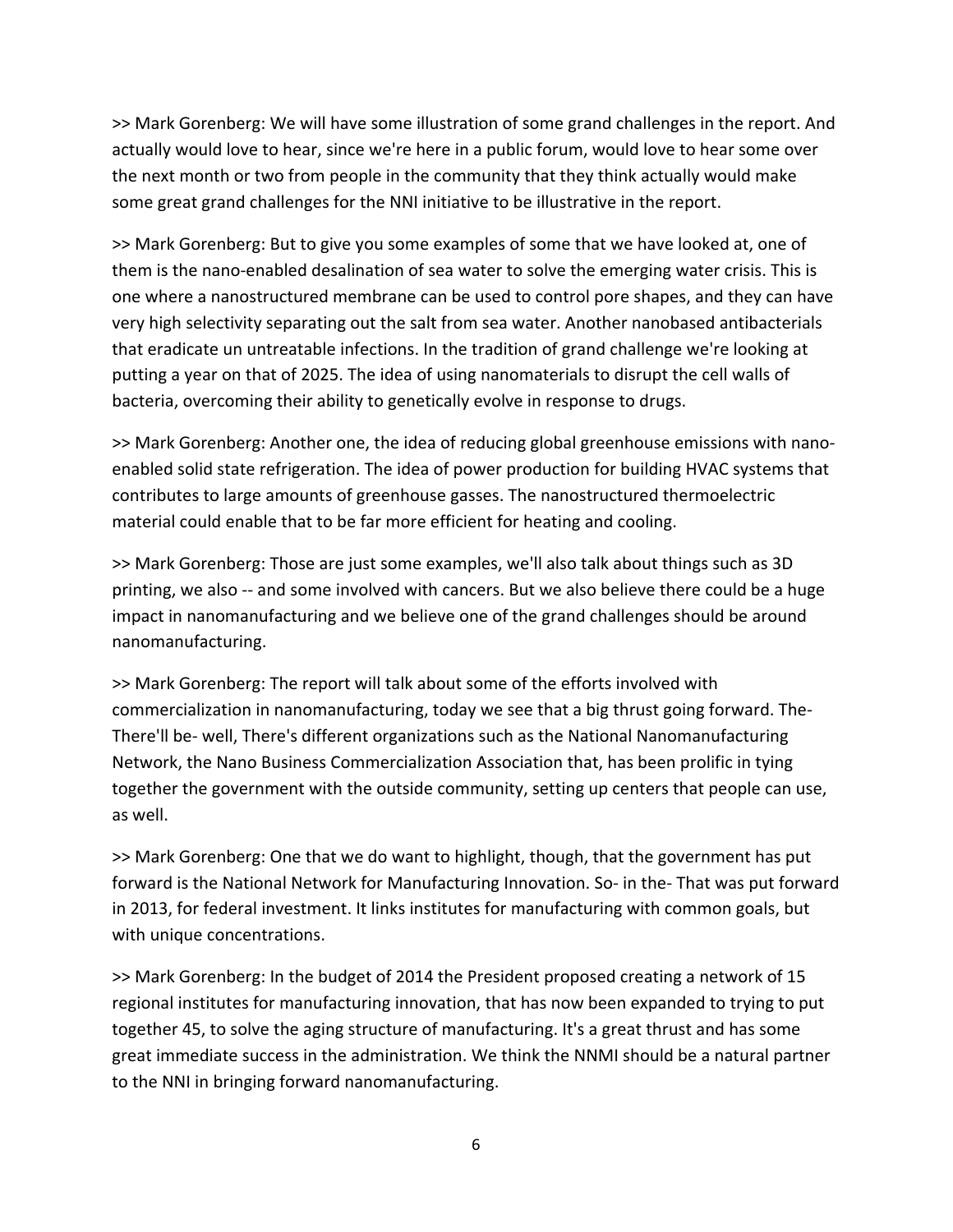>> Mark Gorenberg: One of the great areas we should commend the NFCT is its successful coordination of nanotechnology R&D with environmental health and safety issues, essentially set up a subgroup called the National Nanotechnology Environmental and Health Impacts group, NEHI working group. They put out this report in 2014 that was ‐‐ talked about the collaborations amongst the agencies on the EHS, and it's entitled progress review on the coordinated implementation of NNI 2011 EHS research strategy. About‐ We've been told that about 40 percent of the effort of the NFCT centers around EHS today. So a small amount of dollars but a large amount of work, very important work, essentially in the government.

>> Mark Gorenberg: Some of the implementation of this 2011 study included development of comprehensive measurement tools, collection of exposure assessment data, enhanced understanding of modes of interaction, improved assessment of transport and transformations of E&Ms, development of principles for establishing robust risk assessment. And coordination of the efforts to enhance data quality, modeling and simulation, in order to work in this field of collaborating nanoinformatics infrastructure.

>> Mark Gorenberg: A lot of this has been tied together, as Lloyd will tell you, with the NNCO. So Lloyd will be ‐‐ is planning to go back to ‐‐ he's sort of been on loan in the interim. And he's actually working with OSTP to find his replacement. But the NNCO director is a very important position in this, and we're hopeful that the NNCO director will tie together with these new ideas around grand challenges and really be an instrumental force in helping to bring them forward.

>> Mark Gorenberg: The NNCO acts as the primary point of contact for information on the NNI as we talked about, provides technical administration support, develops the updates for the NNI website and does the public outreach for the NNI.

>> Mark Gorenberg: So with that, I guess we can open up to questions. Maybe I can conclude by just saying that again, NNI has been a truly successful venture for the last 13 years particularly good for setting up collaborations between the agencies. We think this is a great opportunity and we think actually that the international landscape requires us to take this up a notch and really bring all this together, not just for research but also far more for commercialization.

>> Mark Gorenberg: And we're starting to see some great centers come together, I mean many universities had this for years. But particularly there's been a lot of publicity recently, this is now the highest priority at MIT going forward, a central facility of 2,000‐ ‐ 200,000 square feet, 2,000 MIT researchers to bring the whole campus together, so we think this will be sort of a future shining area for the next decade as we pursue NNI 2.0. John, Thank you.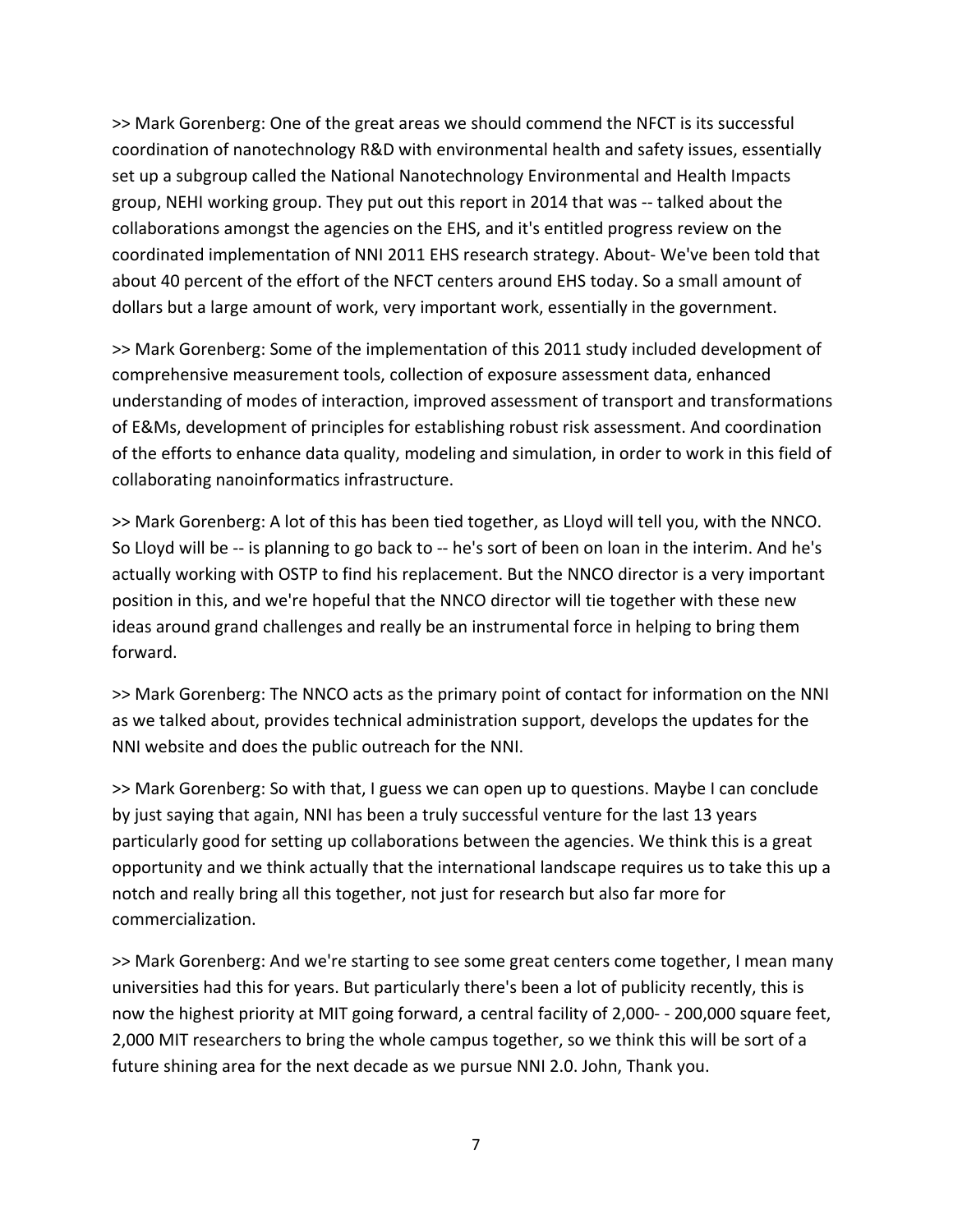>> John Holdren: Thanks very much, Mark. The floor is now open for discussion from the PCAST members. Maxine Savitz, please.

>> Maxine Savitz: Yeah, Mark, I want to thank you, Michael, Ashley, and the whole committee. Two questions. Two questions, One, sort of alluded to your last comments at MIT, but moving to the grand challenges is, you know, right thing to do, but what about the fundamental research aspects of the government program? I mean, that's been key through the 13 years, you see ‐‐ you know, what, where that still fits in as an important part.

>> Maxine Savitz: And the other one, are you‐ are you starting to think more about what might ‐‐ we asked in the other metric, how do you measure the outputs of this.

>> Mark Gorenberg: Yeah, those are really good questions. We're very adamant that the research has to continue. We're not looking at commercialization at the expense of research, but we're just saying that now we're in the next phase of international development around commercialization, we're seeing far more products come to market.

>> Mark Gorenberg: So the government has to continue that research to go on, but commercialization becomes a sort of necessary component side‐by‐side.

>> Mark Gorenberg: The second question ‐‐ oh, about metrics. Yeah. So there's two recommendations that came forward in the 2012 report that we will certainly continue in the 2014 report and even put more emphasis on. One of them is the idea of creating an advisory committee that involves industry and academia to work in almost a continuous basis with the NNI and NSET to bring forward these concepts. The other one that was brought forward in the 2012 report that will also be a key part of the 2014 is the idea of metrics, and measuring. And we're started to look at some more concrete concepts of that, like the star metric systems that we'll be highlighting in the report.

>> Maxine Savitz: Thank you.

>> John Holdren: Jim Gates, please.

>> Jim Gates: Thank you John, and thank you Mark, and the entire leadership group for putting together this report. My question is related to that of Maxine's, you responded that a continuation of research is going to be a high priority‐ a high priority in the future. And related to that of course is the ability to retain talent to actually carry that research out. Can you say something specifically about that, in the face of this fierce international competition that we keep hearing about?

>> Mark Gorenberg: Yeah, we're starting ‐‐ Jim, it's a really good question. We're starting to see for the first time the -- and particularly in the nanotechnology area the brain drain of some of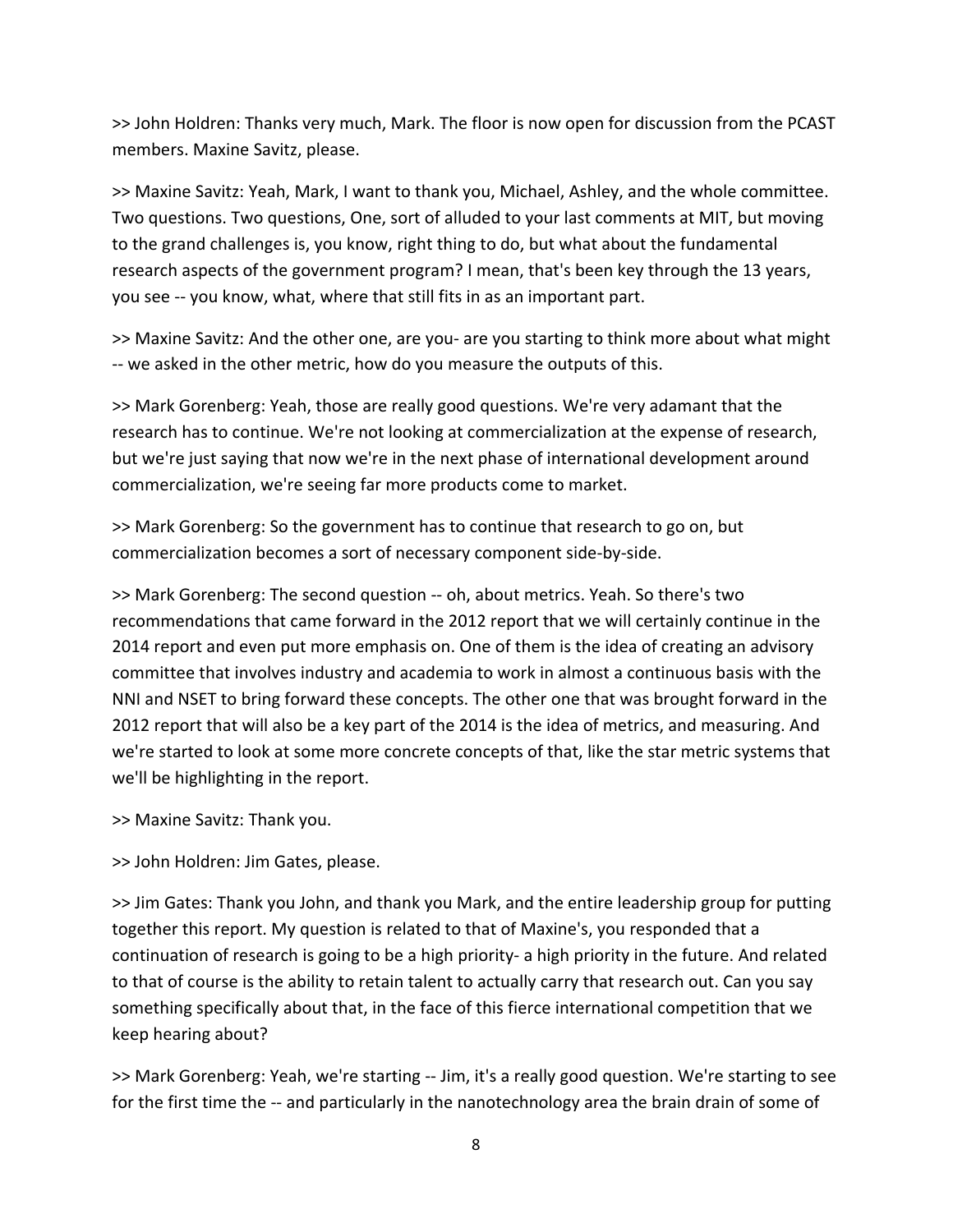the experts here in this country to go overseas, of being enticed. The international budgets now to rally around nanotechnology are such that they're starting to attract some of our best and brightest and some of our longstanding, you know, not just young professors but well tenured professors to go overseas to do these efforts.

>> Mark Gorenberg: So we're looking at the idea of calling for ‐‐ and we haven't formulated the exact recommendations yet -- but we are looking into the area of calling for specific grants to be granted to well‐known single investigators to make sure that their research continues on here and that they're enticed to stay here in the United States to move that forward.

>> John Holdren: Good. Bill Press.

>> William Press: Yes, thanks, Mark, for such a clear presentation. I wonder if you could elaborate a little bit more on what makes a grand challenge a grand challenge. How is that different, say, you know, from other kinds of initiatives. And what are the differences that give your workshop this confidence that grand challenges are really the way to push this forward?

>> Mark Gorenberg: That's a great question, Bill. Most of the work that has gone on to date has been more around coordination, and in fact in the 2010 report they put together ideas that they call nanotechnology signature initiatives, which coordinated agencies together on the work that they're doing. And that has -- again, in the context of coordinating research, that has been a good thing, to do. And five of them have been created.

>> Mark Gorenberg: But we see that if we brought this up a notch in terms of grand challenges what are the characteristics of grand challenges. And actually this is something that OSTP has been talked about very well in sort of other areas. So first of all, they have a measurable end point. Second of all, they require advances in fundamental scientific knowledge, tools and infrastructure to be completed. Third is they have clear milestones along the way that can be looked and can be measured. And fourth is that they're integrating. So they're interdisciplinary amongst different organizations.

>> Mark Gorenberg: And the fifth, hand in hand with that is they're too big to be undertaken by a single or even a few institutions. And even in fact just by the government. So this is one where the government becomes sort of the bully pulpit to also bring in a lot of other organizations with the agencies to work on these grand challenges.

>> Mark Gorenberg: We will in the report talk about ideas for identifying and implementing grand challenges, so those are the basic tenets but we'll have a lot more to say on that.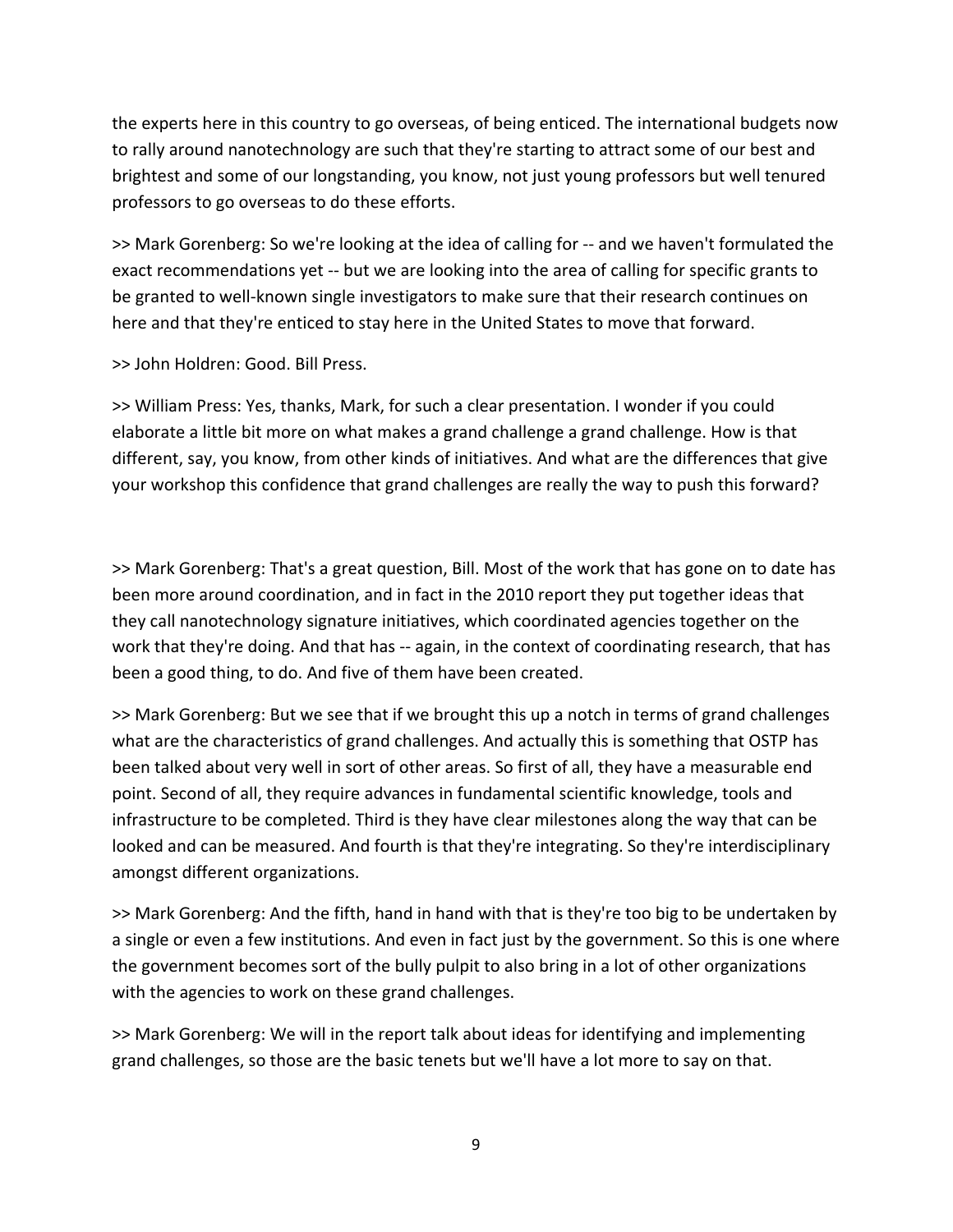>> John Holdren: I see no more flags, and we are right on schedule to transition to the next topic, so let me thank Mark and all your coconspirators in this effort for the great work that you summarized here this morning.

#### **Antibiotic Resistance Report Discussion**

>>John Holdren: We will turn now to a discussion of the report on antibiotic resistance, and that discussion will be led by my Co‐Chair, Dr. Eric Lander. Eric.

>> Eric Lander: Thanks very much, John, and I want to thank Chris Chyba, PCAST member and Co-chair with me on this study that we've been working on for awhile now. We are bringing today to PCAST for approval, if you're up for approving, that is, this report on antibiotic resistance. We've been covering this topic now for more than six months and had the opportunity to benefit from discussions with experts in a wide range of fields, members of a working group that we put together covering topics from public health, to the development of drugs, to basic research to agriculture, and many, many other fields, as well. As well as having heard, I must say, and very helpfully so from many different members of the public and from organizations. I don't remember a topic on which we've gotten quite as many different inputs, people sent in, read this scientific paper, read that scientific paper. Wait a second, I don't believe this scientific paper. It was a really rich engagement and there may be people here on the web or here in the room who helped out in that discussion. And we're really, really grateful for that. We also had the opportunity to talk extensively across the federal government with the many different agencies that have expertise in this area. The USDA and the National Institutes of Health, the CDC, and the FDA, CMS, OMB, almost every three letter acronym you can think of was involved in this discussion. And we learned a lot. It's a big and complicated problem. All that said, it's sort of simple at some level. There are really three things that have to be done. Well, we know that there is no permanent victory against microbes. Microbes continue to evolve in response to selective pressure. If you use antibiotics, whether in human health care or in agriculture, you will over time see resistance. This was pointed out by Alexander Fleming in his Nobel address, this is not a surprise that there are lots of mutations that occur in bacteria and lots of exchangeable pieces of DNA that transfer between bacteria that create ways to spread and create new resistance. It is a cat and mouse game played at this microscopic level between our agents, our therapeutics, and these microbes. There is no permanent victory in that sense. Nonetheless, we can stay ahead of it. And the simple triad of strategy is surveillance, stewardship, and continued development of antibiotics or other treatments. It's a rate question. If we can surveil and see what's going on and we can slow down the rate at which we lose antibiotics, through stewardship, and speed up the rate at which we create new antibiotics or equivalent therapies through science and other such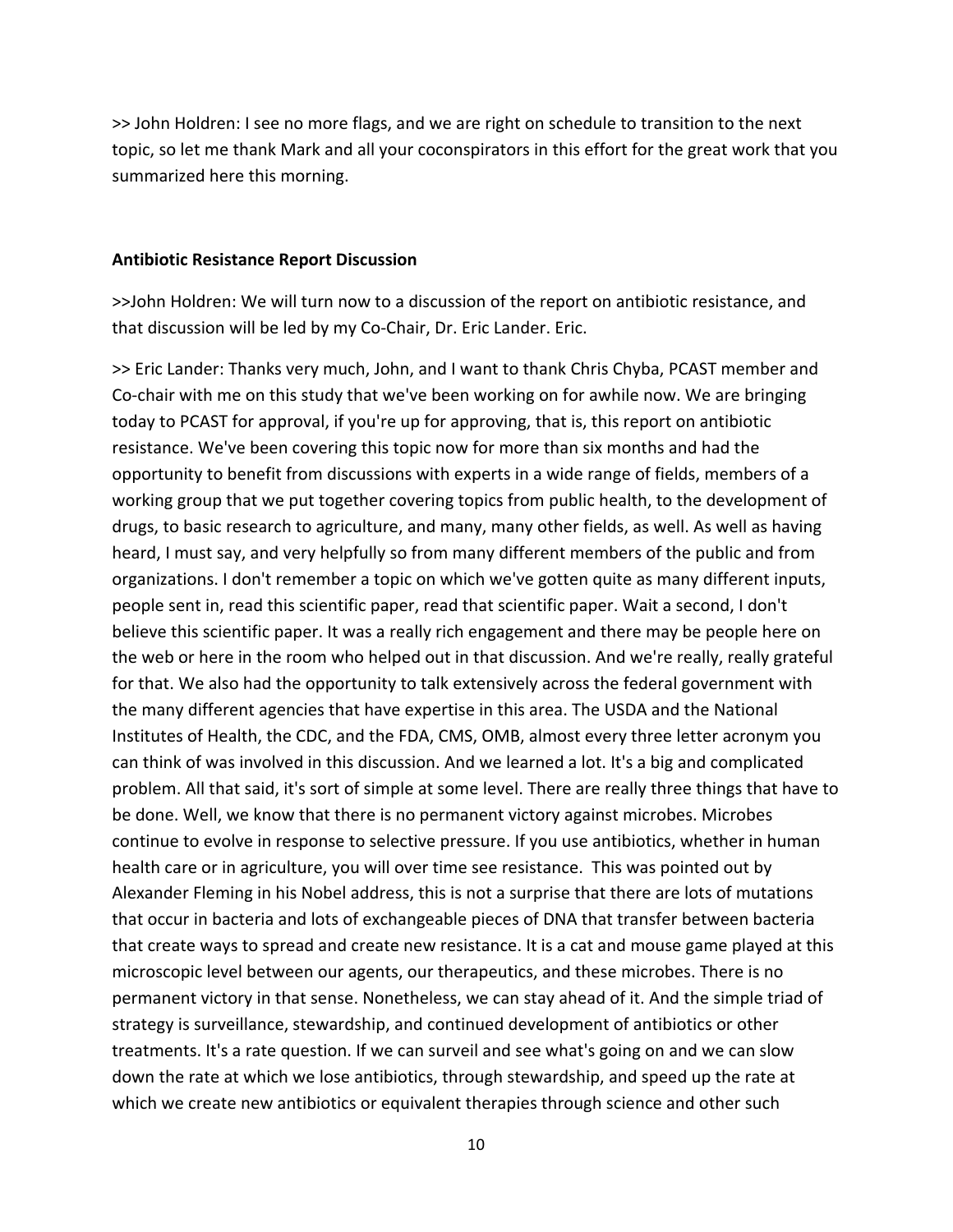measures, science both in academia and industrial scientific development, we stay ahead; we win. We have a pharmacopoeia of agents and collection of treatments that let us to largely stay ahead. If we fail, if we fall behind in our stewardship, in our creation, or if we fail to surveil to understand what's going on, it's a very real risk to see a resurgence of what life looked like a century ago when we had bugs we could not treat. It is a terrifying prospect. Now, I don't ‐‐ it doesn't help to do scare tactics around these things, but it's just plain scary. Members of PCAST has commented to me I now worry when I go into a hospital whether I might get an antibiotic resistant infection. And that is not a crazy prospect anymore. We were doing okay I think two decades ago, but it was really becoming clear we were in trouble on the point. A decade ago it was clear to wise observers and many folks, the infectious disease society of America and others were raising alarms that we were going to be in trouble. Today we see something like 17 really serious threats that emerged. And give rise to something like 23,000 deaths, much, much larger numbers of people who are sick, and a total economic cost, including the health care costs, and the associated loss of productivity costs, that are somewhere between \$50 billion and \$70 billion a year. Given that it costs this much in lives and in money, if we could reduce it, it's certainly worth putting money behind that problem. If we could reduce that 50 to \$70 billion by 10 percent that's a savings of 5 to \$7 billion, in the crassest economic terms. But it's more than that, because this is a curve that's getting away from us. So one shouldn't be trying to do arithmetic based on today's numbers, one should be doing the arithmetic based on what it looks like five years from now and 10 years from now, which is a much more serious thing. It's something that has been of interest to all of PCAST. Now, we have a report, and I'm going to say in advance our usual practice at PCAST is, because when we're done and we vote on a report, it still has to get cleaned up and edited, various people have editorial comments, and so my expectation is that we certainly will not be able to publicly release the report today, my expectation is, as we always do with PCAST reports, within the next several weeks as soon as the editorial work is done and it gets properly set by White House graphics we'll be able to release this report in the next several weeks, but I'd like to sort of sketch today for people who are listening roughly where we're going with this. And I'm hoping when the actual report is publicly released there will be an opportunity for much deeper discussion of all of these points. So the first thing to say is ‐‐ it's going to take federal coordination and leadership. And so PCAST has looked at the coordination that's been in place for the last 15 years or so, there has been an interagency task force working with this, and it was probably the appropriate thing for the time. But I think it's clear to us right now that given the new focus and new investment that we're going to call for, it's very important that that investment be coordinated and managed in the most serious and I think strengthened way. With an appropriate interagency task force at high enough level, involving the leadership of the secretary of those agencies, and also with White House coordination, with appropriate office in the White House being tasked with ‐‐ that is with an existing office in the White House, being tasked with responsibility for ensuring that the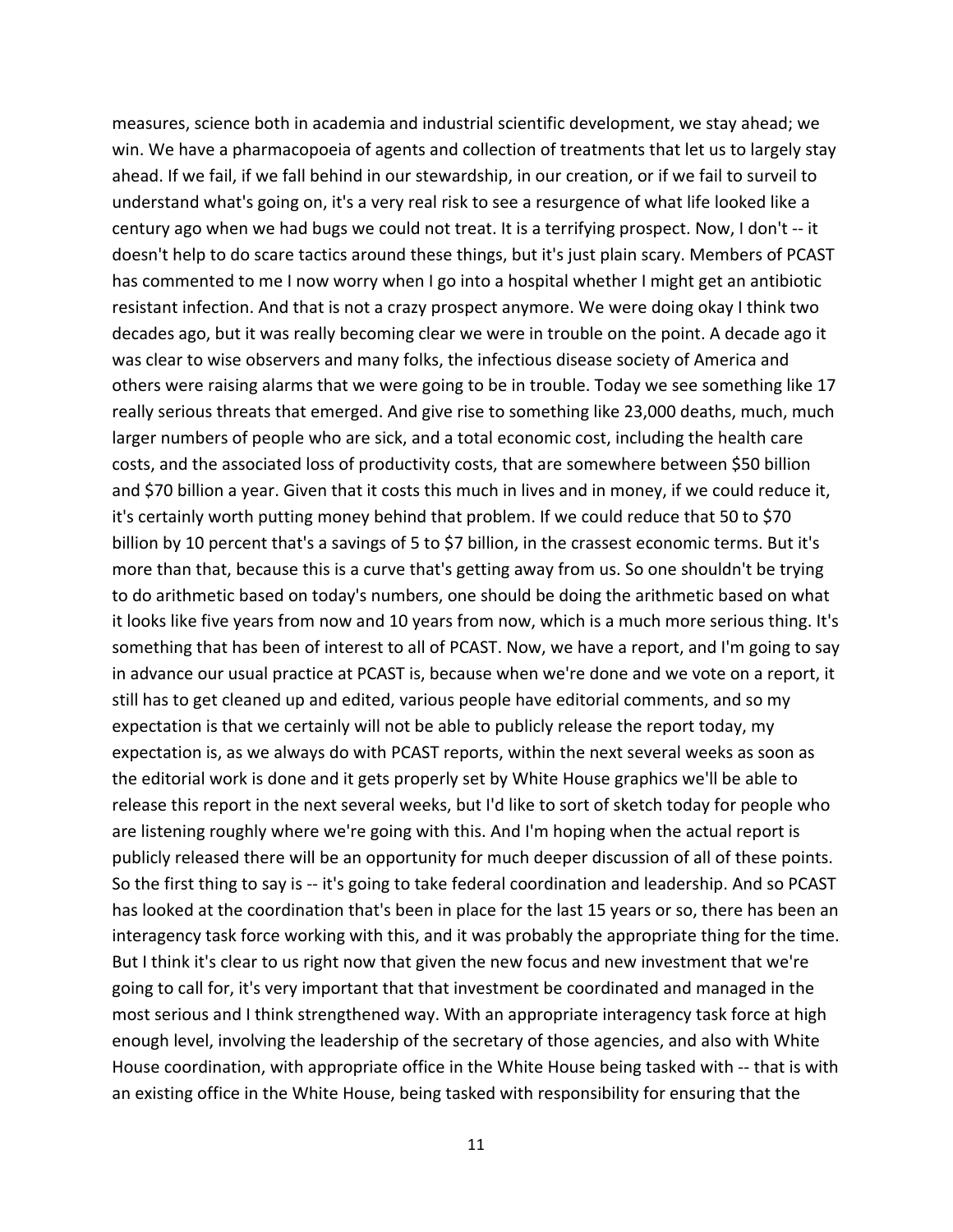interagency coordination goes on. And we also suggest that there be a Standing Advisory Council. So this is a pretty serious suggestion of coordination, interagency coordination, making sure that the White House itself stays on top of a national plan here, and is accountable annually for how we are doing against that plan. Someone tasked within one of the existing offices needs to be accountable for the progress annually on such a plan, and as I say, an existing group ‐‐ a new federal advisory group, that will be able to involve the external community. This we hope will keep the spotlight on progress. And this is a measurable goal. We can ask what is the incidence of each of these antibiotic resistance organisms, what are the new ones that are popping up, is it going down, there are many things it's hard to know if you're making progress. We can tell if we're making progress. Do we have more antibiotics in the pipeline, are more getting approved. We should have in the next several years a scorecard. And we ought to know each year how we're doing against our scorecard. I wish many things could be as crunchy as this, but this one is crunchy and we ought to make sure we stay on top of it. So we're going to make ‐‐ we have some recommendations about concrete actions like that. Now, the second area that the report will touch on is surveillance. Being able to systematically surveil the problem and respond to the problem is very important, and there are two directions in which we make recommendations. One has to do with strengthening state and local public health infrastructure for surveillance and response. The CDC does provide some funding for states and localities to do this kind of surveillance. It's a small amount of funding, and it is a crucial life blood to those agencies that do ‐‐ that are on the ground in states and municipalities, and do the actual traditional surveillance using existing microbiological methods and connect with the clinic, they don't have funding in many of the states the CDC funding is essential, and this is a case where additional federal funding would make a huge difference. And we call for that. But there's something more that's needed. We need to have new high-end technological surveillance of a sort we could never have before. When you see that somebody has a particular antibiotic resistant infection, carbapenem resistant bacteria, it's really hard to know whether three patients in the same facility got it from each other, each brought it from the same location, or whether they arose independently. Because when you play it out on a petri plate you can't see the difference. But the DNA contains a record. If these things came from the same recent source, like spread from one patient to another within a facility, the DNA sequence will be almost identical. If they had totally different origins, there are tell-tale genetic differences sprinkled all over the genome. And you know what, one is also going to be able to tell whether this came from another country, or whether this came from agriculture. There remain great debates over how much is the exchange between humans and animals. Well, with DNA sequence, deep DNA sequence, you can establish the provenance, you can reconstruct the evolutionary tree and the exchange tree of genetic material. We could not have made a recommendation like these five years ago because the technology wasn't up to it. It would be a ludicrously expensive thing to do. But technology is advancing dramatically here. By next year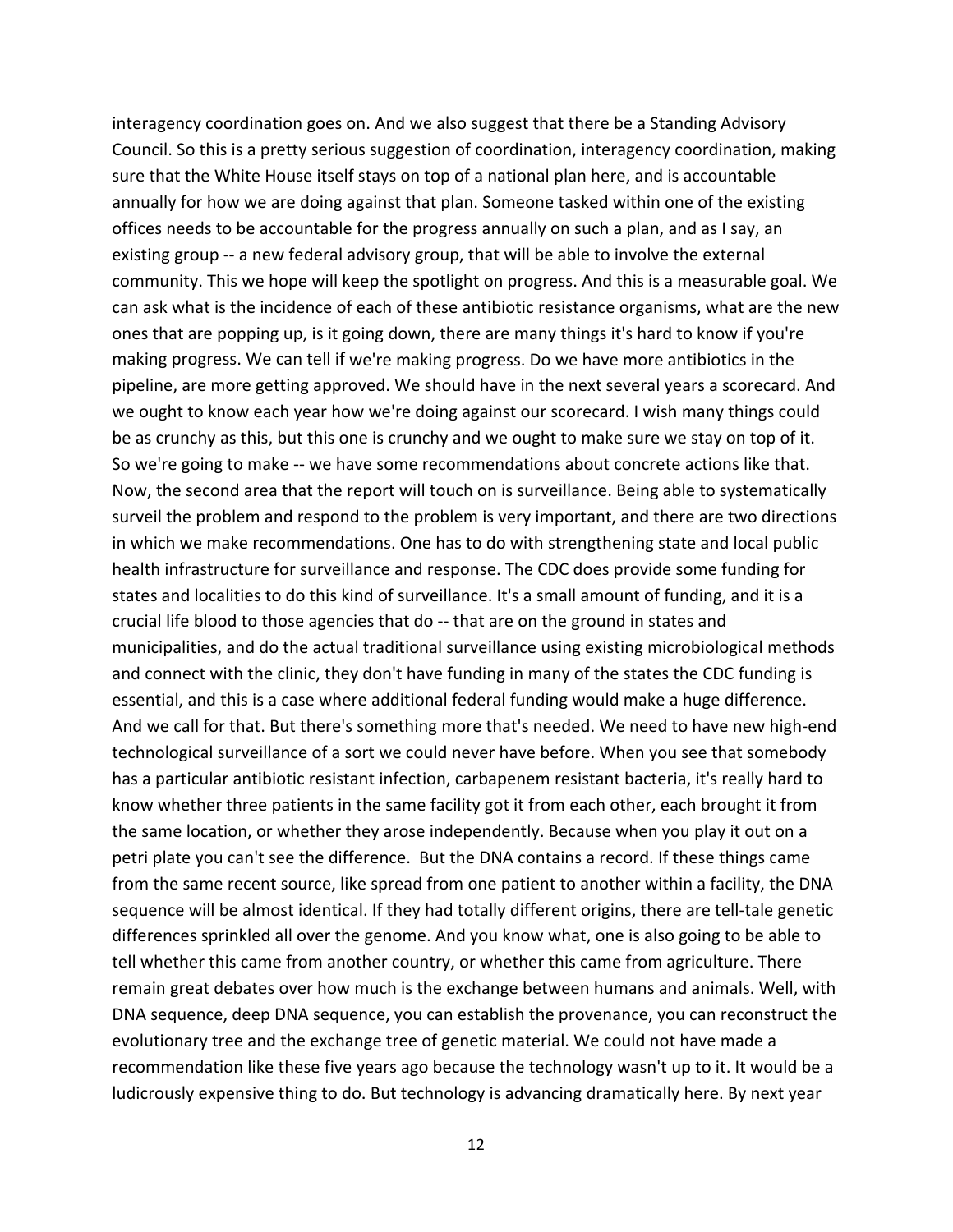we expect sequencing an entire human genome will cause \$1,000, and a microbe is typically about a thousand times smaller than a human genome. Now don't get me wrong, we're not going to get the one dollar microbe, because the sample prep costs, things like that, but in a world where that's the direction where we're moving, we ought to be getting as much information out of this, because with awareness, awareness of what's the rate, what are the numbers of different types of mutations, where they coming from, we can take informed action. There's a need to create a national capability for this kind of surveillance, and we think there are probably two directions that you ought to proceed. Regional laboratories that can do this for many facilities, and then also for some major hospitals, being able to do this on‐site in the hospital makes sense. It certainly isn't going to be possible I think for every single doctor's office to do this themselves, in many small hospitals, but some large facilities ought to be doing this, and we ought to have regional capabilities for this kind of surveillance across ‐‐ serving the rest of the national health care system. And many things go along with this. You're going to need to have reference databases of sequences of all these bugs. And the CDC has huge collections, and the USDA has huge collections, we ought to get them sequenced and the database freely available. And we ought to have the software easy to analyze this in different places so we're really saying let's apply the genomic revolution to the surveillance here. But also let's not forget that the basic state and local public health infrastructure is critical. Those are not in competition with each other; we need both. Now, the next area to speak of is fundamental, is the creation of new antibiotics. There are multiple components to that. Why is it hard to create new antibiotics? One gap. Scientific knowledge. Bugs are smart, they're really smart, and they've got a lot of tricks. Take gram negative bacteria, they have this funky cell wall and it's really hard to get molecules into a gram negative bacteria. And if you get them in, they have a lot of ways to pump them out. Some of them have dozens of different pump mechanisms to pump these things out. It's really important to take on the whole range of scientific problems associated with beating back the tricks of bacteria. In the report we'll lay out, I think we've picked out 8 or 9 examples of the many that are bubbling up in the ferment of scientific community, of things we could learn that could accelerate this. Like how you get things into gram negatives. How you can take a bacteria that's become resistant and resensitize it by hitting the resistance mechanism and leaving it vulnerable back to the initial antibiotic. By understanding how it is that a tiny percentage of bacteria can hunker down in a kind of persistent state and be tolerant to, not genetically resistant but just tolerant to because of their physiologic state, the antibiotic. There are rich and important scientific questions that won't simply yield to brute force. They will take the cleverest investigators of this generation to work on those problems and provide a scientific foundation. And we call for increased funding there. That's clearly the NIH, but I think other agencies as well have roles. The FDA has roles here, DARPA, DITRA I think have contributions to make here. That's larger with regard to human health. There's also a basic research question with regard to agriculture. Ideally, we would like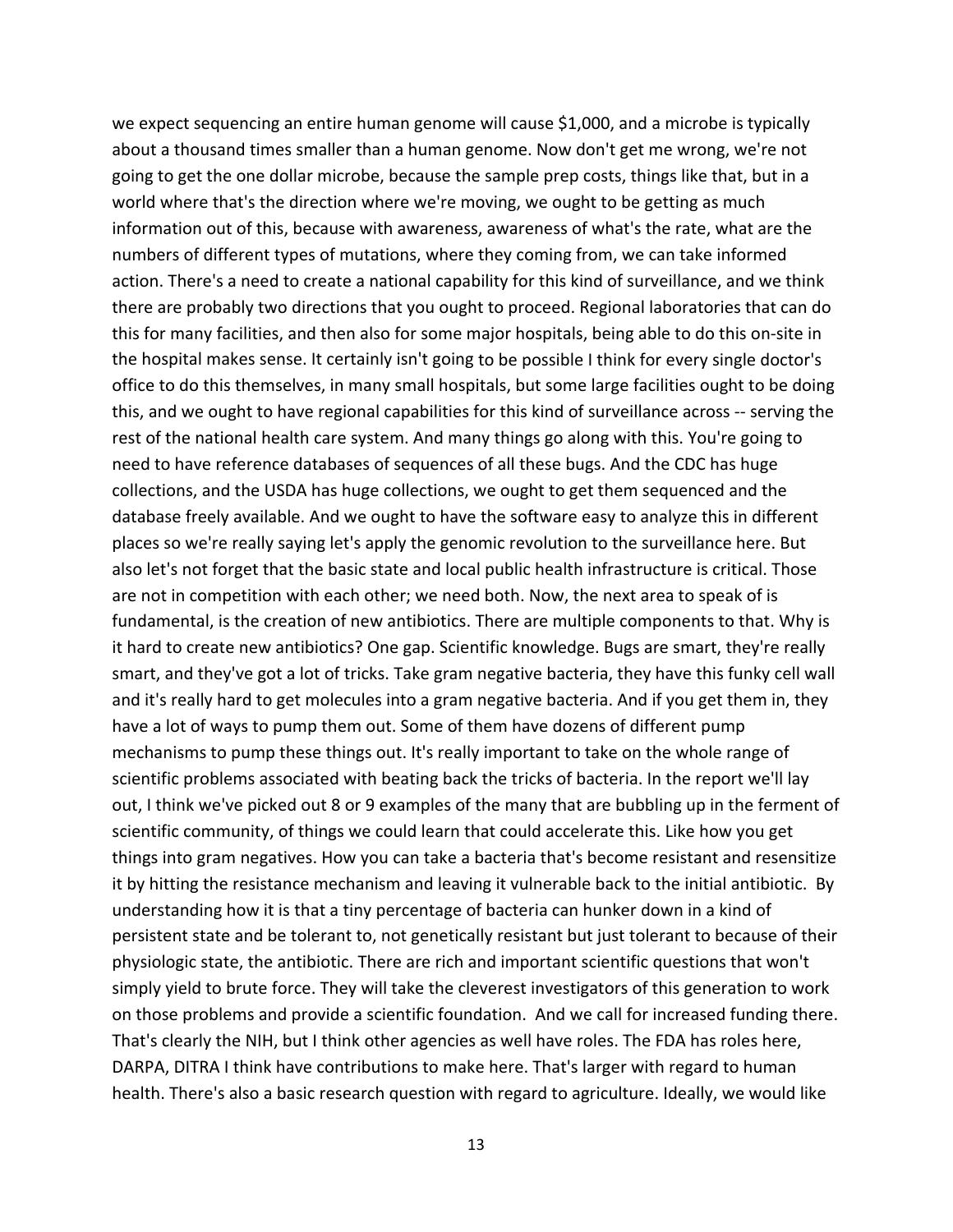to have ways to be able to provide the benefits to agriculture that are currently associated with antibiotic use through other means. So finding alternative approaches to either do growth promotion, disease prevention for agriculture, and decrease the need for any antibiotics there or any human relevant antibiotics. I don't just mean medically useful, I mean human relevant. The ones that if you got resistance to, the animal, that resistance would cross‐transfer to resistance in humans. Even if it's not the same antibiotic, it's in the same class or could be transferred. So I think there's a lot of work in agriculture that says let's find scientific ways, maybe probiotic combinations that you can feed animals that will be effective at driving out a particular bacteria. So tremendous creativity is needed there. All that said, there are other things that are needed to create new antibiotics, so in addition to calling for more research in those areas, and serious funding in those areas, we've got to think about the clinical development path for new therapeutics. One place where you run into trouble is clinical trials. It's not so easy to do a clinical trial. If I have a cancer patient and I try to run a clinical trial, I discover the cancer patient and I could enroll them in the clinical trial for that patient, might start three weeks later or a month later or whatever. If I have a patient with a serious antibiotic resistant infection I've got to enroll them instantly. I don't know when I'm going to see that patient, I've got to enroll them instantly, I'm not going to have that many patients in any one facility. So we need to have the most streamlined, efficient clinical trials infrastructures to decrease the cost to the developer of a new antibiotic, of testing that antibiotic, as safely and effectively as possible. So we call for the federal government to help stand up a national infrastructure for clinical trials of new antibiotics. I think there are pieces already in place that will provide some of that infrastructure, but it needs to be knitted together. And obviously the sponsor of any particular drug should pay for the cost of that clinical trial. This is not to substitute for the fact that developers should pay for the cost, but it's to put in place the ongoing, continuous, as they sometimes say, warm infrastructure, that somebody can drop into, rather than having the huge cost of assembling a clinical trials network for this one antibiotic you want to test. In addition, there are things that the FDA can do with regard to the regulatory pathway for new antibiotics. If you have an antibiotic that treats individuals with a serious life-threatening antibiotic-resistant infection, you could test it in such patients and show that it was efficacious and had acceptable risk profile. That's not that hard to do. If, in addition, you have to test that agent in many patients with other kinds of conditions, where the risk‐ benefit profile would be very different, that's a much larger and more complicated study. So if there was a way to approve an antibiotic for a limited special use, and with a screamingly clear label that said this is only intended to be used in the cases of, the FDA could proceed with an approval in that case based on a focused clinical trial. But then we have to make sure in protecting patients that the system is there, that everyone understands that. And I think the FDA is, and has been for awhile -- this came up in an earlier PCAST report -- thinking hard about does it have the authority, is it clear that it has the authority, would it be a good idea for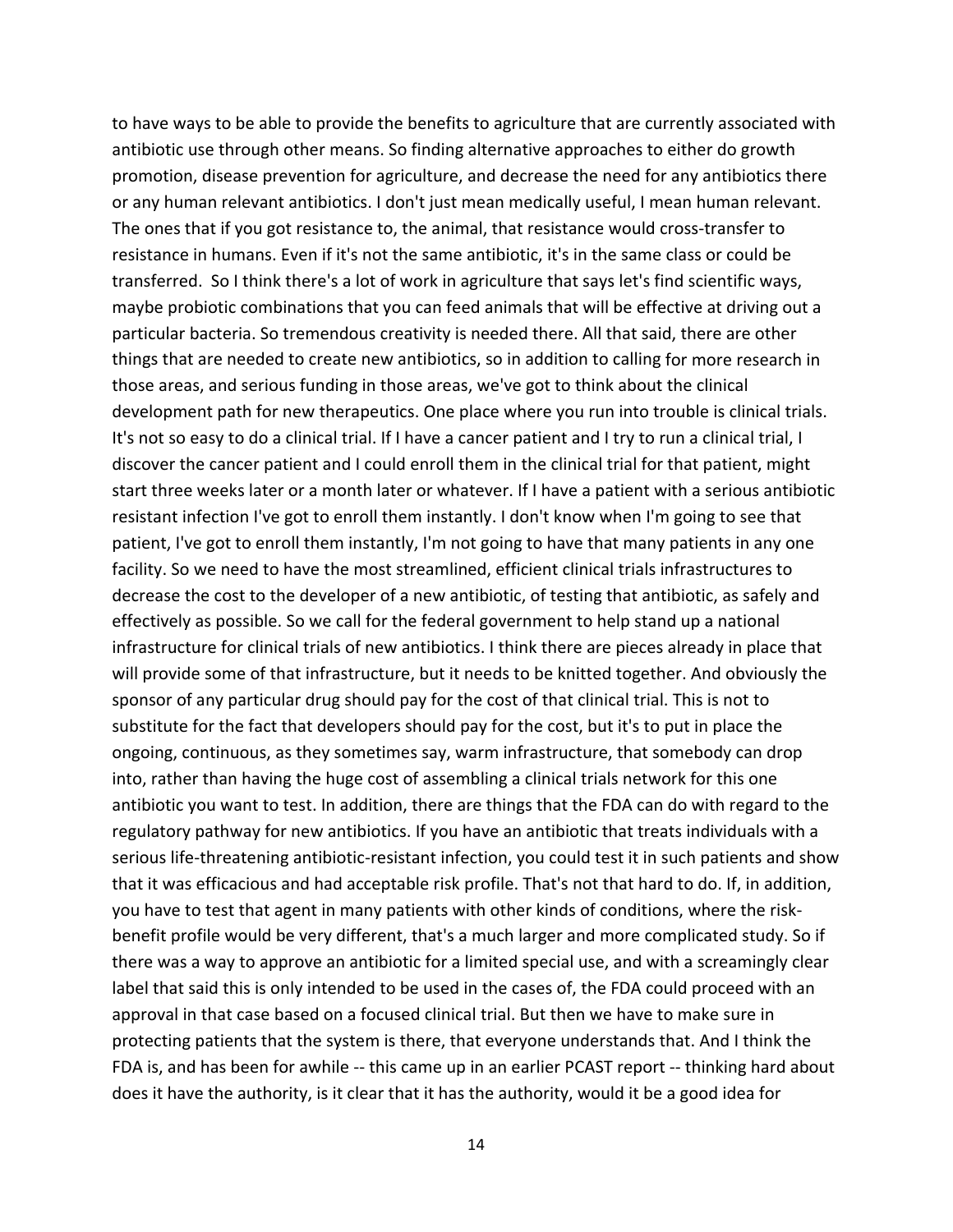Congress to give it the authority. I think there are many who believe that it has the authority but it's a close call, and therefore might be better for the Congress to signal that. In any case, it's sitting there. We think the FDA should be doing this, and we think that should be resolved. Because we think it is in the benefit of patients that a clear system be set up where people who desperately need these drugs can get it, and where we do everything possible to make sure that it's just those patients who are getting it. Subject to the fact that physicians do have a right in this country to prescribe as they see fit. So you've got to strike those balances. But we think that's worth putting in place. Now, even with a clinical trial system, even with basic research, it is a very complicated economic proposition to develop an antibiotic. We attend to the question of commercial development. We tried to analyze what does the economics of antibiotic development look like. And it's not pretty. It's not an accident that there's hundreds and hundreds, perhaps a thousand agents for cancer in development today in pipelines. Cancer, while it's a very hard disease to treat, there has been a lot of progress, but cancer is something where it's a chronic condition, and it's a condition where for a variety of reasons the reimbursements have gotten to levels of sometimes \$100,000 for a course of treatment. An effective antibiotic should clear an infection in two weeks. It's really not intended to be a chronic treatment. And the idea of paying \$100,000 for that is just wrong ‐‐ but when you think about an investor either at a large pharmaceutical company or venture capitalist, scratching their head saying which one of these should I invest in, and they say well, there are a lot of risks around developing this antibiotic, and if I succeed it's not such an attractive proposition economically, maybe I should allocate my capital elsewhere. We do rely on a market, and in order to rely on a market things have to be attractive economic propositions. So we spend a bunch of time trying to think about what are the ways around that. Well, you've either got to decrease the cost or decrease the risk to incent people to come into this market. And you can decrease the cost in a number of ways. You can do it by push mechanisms and pull mechanisms. Push mechanisms would be provide co-funding for good projects that address critical needs. BARTA, the agency BARTA, for example, has done this with regard to agents to deal with bioterrorist effects, it's authority would allow it to take on similar co‐funding of projects for situations involving serious antibiotic resistance, and we think it should. This will cost money, of course. It could also alternatively dangle advance market commitments. Saying if you develop this, we'll guarantee that there will be a market for it, so you don't have to worry about that. That's another approach. There are still other approaches you could take. CMS could, in theory, although it would require probably legislation, say we're going to pay a lot more for antibiotics that do X and Y. It's another way. There are de-linkage mechanisms involving lump sum payments. And if you want a totally market based solution, you could simply have tradable vouchers. Anybody who produces an antibiotic that meets this critical public need defined in some way, gets a voucher that they could trade to some other company, that will allow that other company to extend the patent life by three months on some other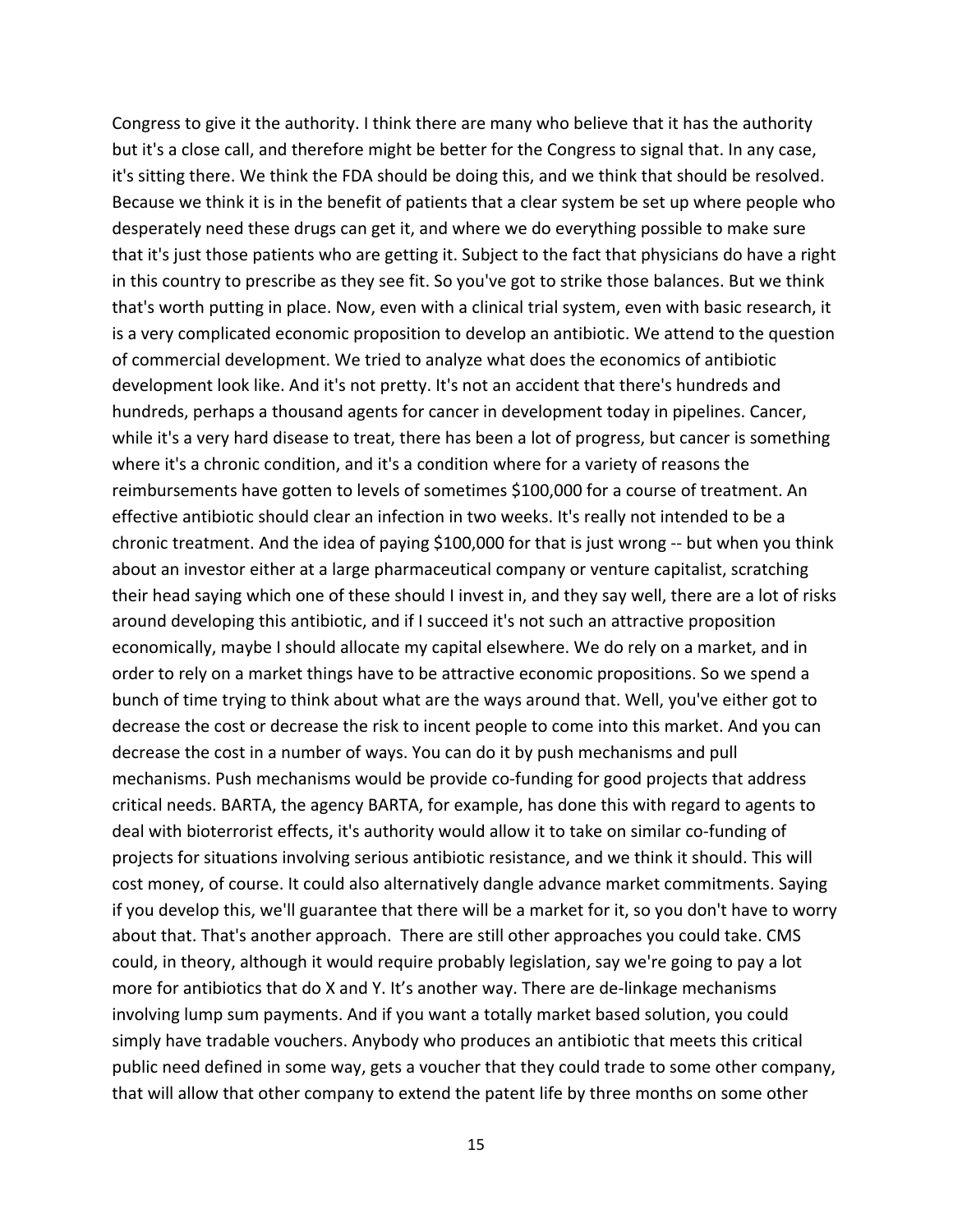drug. That could be worth a lot of money. Now, we're mindful that somebody is going to pay for that. Actually, anything we've said somebody is going to pay for. Whether it's going to come directly out of the federal budget, whether it's going to come indirectly through tradable vouchers, whether it's going to come from insurers. I think we're reasonably convinced as a fundamental theorem that one is not going to be able to incent new commercial development without putting some money on the table. I think that's a basic law of economics, here. This is a partially public good we're talking about, and as a public, we must partially pay for it. Now, there will be economic benefits to the makers of these drugs, and they should be co-investing with it, and we've got to strike that balance. We've laid out a number of options, we've suggested what these things might cost. And I think PCAST has not said that we have done a deep enough analysis to say what's the right choice economically, what's the right choice commercially, what's the right choice politically. Because what would be politically feasible is an important part of this equation, too. We tried to scope out the problem here, and there's just no doubt that without an attention to the economic incentives we're not going to see major investments in new antibiotics, enough to produce the numbers that we want to replace the loss. Finally, stewardship. And I realize ‐‐ tell me when we're going here ‐‐ we're doing okay. Doing fine. Stewardship. Two areas of stewardship, health care. Well, there are best practices for stewardship of antibiotics, making sure that they're used in the right cases, that they just don't get prescribed willy‐nilly, somebody comes in, and they might have a bacterial infection, they might not, and why don't we give them antibiotics because they're cheap; it's not a good solution anymore. We really need to know who should be getting these antibiotics, and when they get them, they should be used for the right amount of time so as not to produce antibiotic resistance. There's a whole set of guidelines that are implemented in a number of institutions are for high quality antibiotic stewardship. It is time to use the levers that the federal government has to promote complete adoption of those stewardship principles. Some of the best levers we have are at CMS, the Centers for Medicare and Medicaid. They have an ability to set requirements for reimbursements or for more or less reimbursement, and that's used in certain cases. And we believe that having an antibiotic stewardship program is a reasonable expectation. Having certain reporting, the physicians quality report system, is a reasonable expectation. And we lay out a set of expectations that can be, yeah, I'm going to say imposed. But the truth is everybody knows this is the right thing to do, and they're not that hard to do. This isn't that hard. This is a question of rationing is all up to what are the best practices for antibiotic stewardship. And we know this works, and we know this promotes the health of the individual patient. This isn't just, quote, just for the benefit of the population, although that's a pretty big benefit, it is shown through many studies that these antibiotics stewardship measures on the whole benefit the individual patient. So there are tradeoffs here. There's just no reason not to be doing good antibiotic stewardship. The federal government itself should practice what it preaches and lead by example, by applying this in its own health care facilities.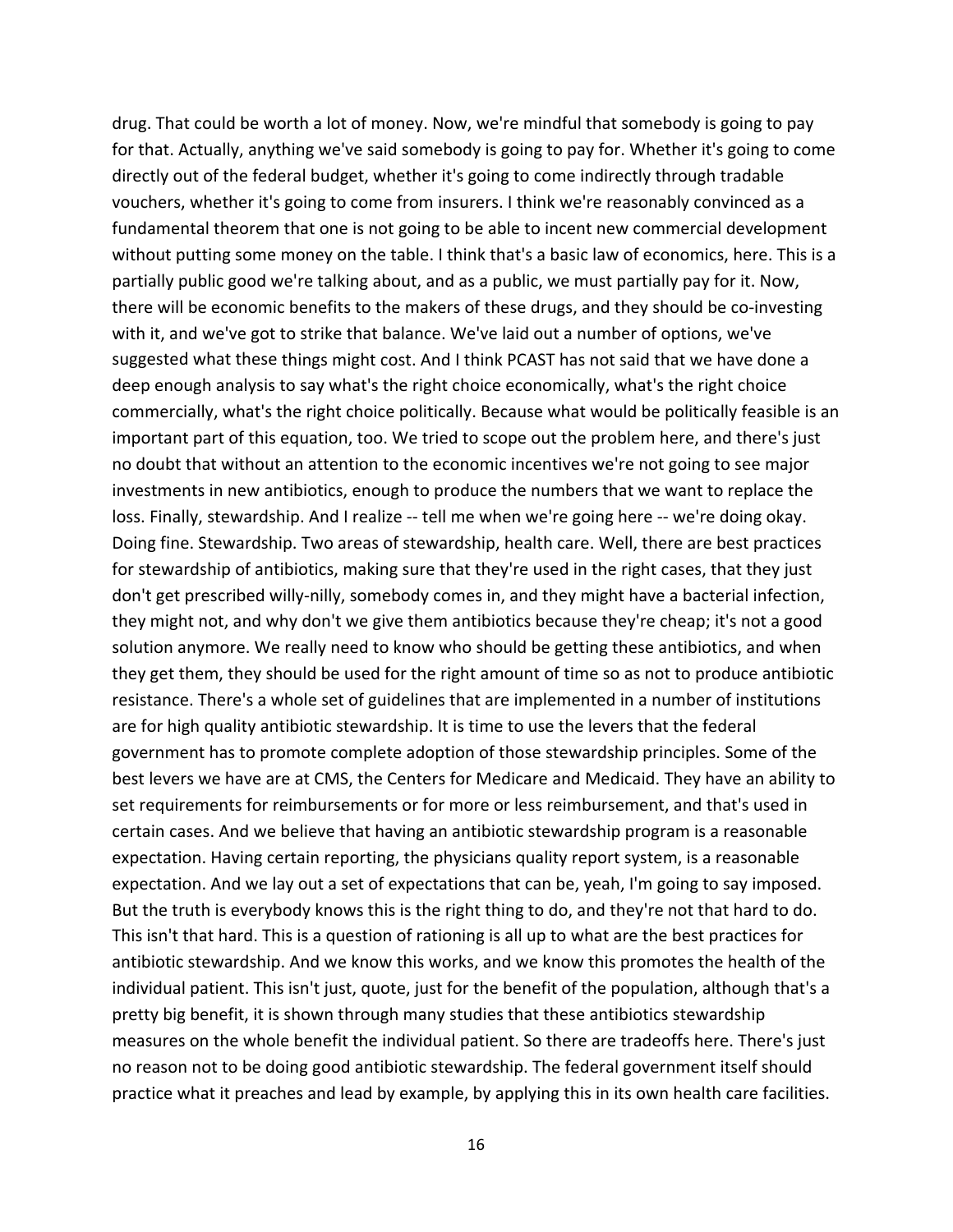And also, where the federal government gives grants, the federal government should be attaching conditions around this for grants related to health care, for example, in various communities settings there should be an expectation. It ought to be universal expectations we are practicing, High quality stewardship. All this stewardship will be aided by better and better diagnostics. If the doc in her office is able to know rapidly whether this is a bacterial infection and whether it's resistant infection, she's going to be able to prescribe correctly. But that means we need really rapid, really cheap diagnostics being broadly available. Now there's been great progress, in hospitals, now there are some pretty impressive technologies that can turn around answers in a couple of hours for a number of things, and we're very encouraged by that. But we think this is a great place where the federal government including the NIH ought to be hanging prizes out there. Prizes to reward people, for companies, inventors and innovators to be able to develop rapid diagnostic technologies that will actually shift clinical behavior, shift clinical treatment. Totally by accident, we found after we wrote this in this report, and socialized this, to find that the United Kingdom has reached the same conclusion and decided for its famous longitude prize it has just announced they're picking the same topic. I think it's not an accident that the US and UK see that better diagnostics here would have a big impact. Then Finally there's animal agriculture. I'll admit up front this is a very controversial subject, and we've heard a lot about it. I'm going to make some statements about it and there will probably be people who disagree with me about these statements, but I'm going to tell you what we've done is tried to read the literature closely and understand the literature as best we can. We ‐‐ you know, we don't always sit down and read primary papers, but we did sit down and read primary papers. So, unobjectionable things. You use a lot of antibiotics anywhere, whether it's in human health care or agriculture, you promote the development of antibiotic resistant bacteria. If you use them in agriculture you promote the development of antibiotic resistant bacteria in animals. I don't think that's an objectionable statement at all. Can those antibiotic resistance bacteria transfer to humans? Yes, they can, they do sometimes transfer. There's clear documentation that there is such exchange. Where we are truly unclear is how much of the problem can be attributed to agriculture. I think there's very serious concerns, we share very serious concerns, that it can be a very important reservoir. But if you ask can we pin down all of that transfer, most of the scientific literature until recently has been indirect and correlational. In the last several years with the ability to sequence genomes you can actually see because of all the little genetic breadcrumbs scattered up and down the genomes that things are going back and forth but it's still a limited number of such papers. So I think it's fair to say that over the next several years we're expecting to see an awful lot more data like that. But it's clear it does happen in agriculture, it can transfer, and I don't think we're in a position ourselves to take a position on how much of the total problem it accounts for, even how to think about that question. It still means we have to act. The things I've stated alone are enough of a reason to be acting. And I think everybody ‐‐ and I'm impressed with the people we've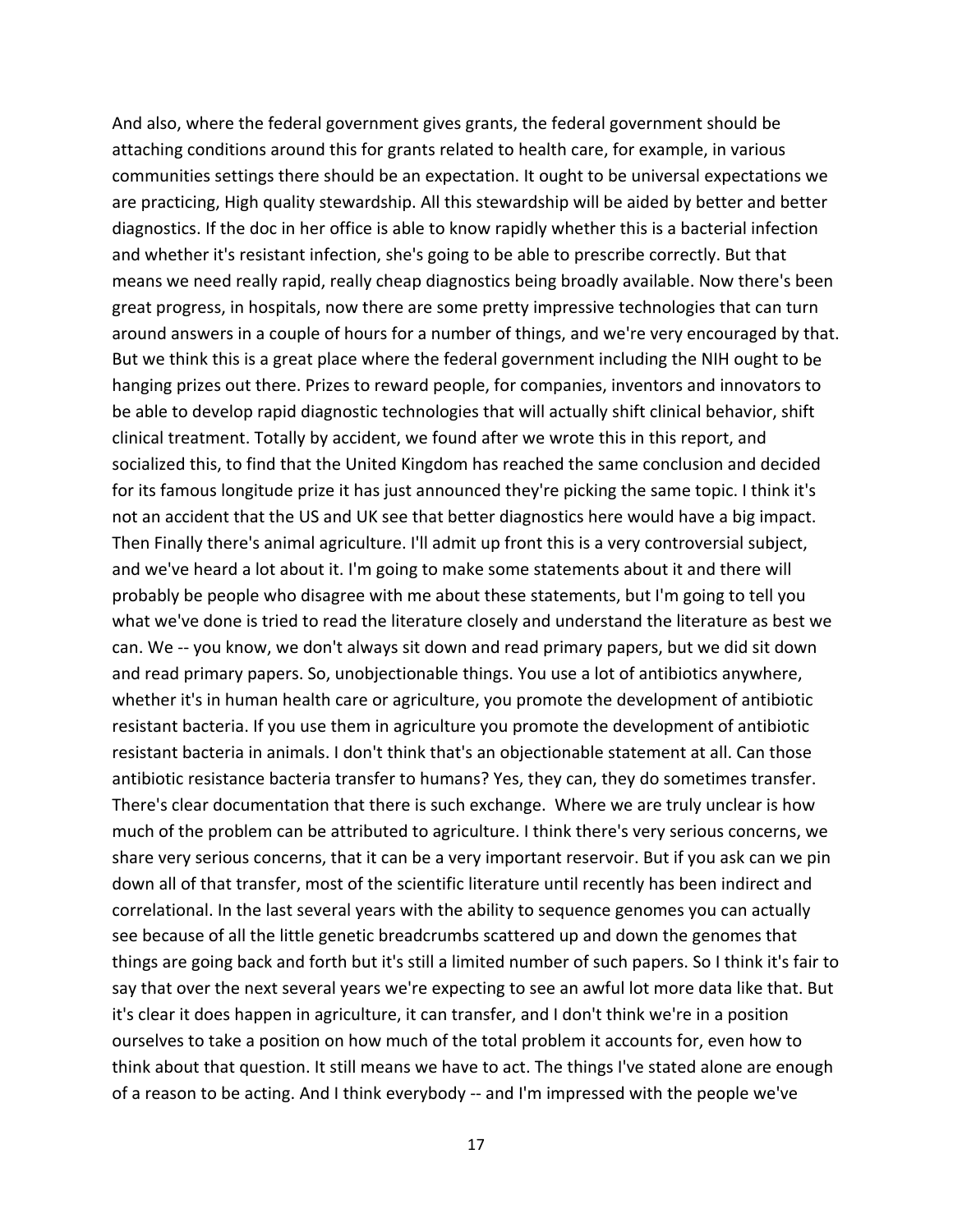talked to in agriculture feel strongly that they have to be highly responsible. That judicious use in agriculture right now is absolutely essential. There may come a point where one will say it's justified to say no use. But a very important step the FDA has taken is a set of guidance it has issued where the FDA has done something very interesting. There's a voluntary part and a mandatory part. The voluntary part is companies that make antibiotics for agriculture are asked voluntarily, would they please withdraw from the label the claim that those antibiotics can be used for growth promotion in animals. You could worry that because that was just voluntary it wouldn't happen. But as of today 26 out of 26 companies said they would withdraw those claims. Once those claims are withdrawn, it is now no longer voluntary. It is then illegal to use those antibiotics for growth promotion. We ought to see a decrease as a consequence of that. It must come under the care of a veterinarian and be used for either disease prevention or disease treatment. Now, we are very aware of there are people who are concerned that disease prevention could be a big loophole. You might say we're going to suddenly want to use the same antibiotics and just say we're using them for disease prevention. I don't want to cast aspersions because I think veterinarians will be responsible ‐‐ are responsible people here, and I don't think they will do that. But that's something we're going to have to monitor. If we don't see a decrease in use of antibiotics when one of these major uses, growth promotion, has been now -- will be withdrawn, then that's a pretty serious signal. And we support the FDA's path, and we support monitoring of this, careful monitoring of this. And if in fact, you know, one does not see a response, one will need to take further actions on it. But I'm being straightforward and I'm expecting that what we'll say -- you know, there are folks who probably will be unhappy because they would like to go further and folks unhappy because they'd like to go less far. And I'm telling you this is at least ‐‐ I'm trying to read carefully ‐‐ I've got to thank all the people who wrote to us, this is about where we're coming out, that we think it's important to move down the path here. Again, the details are in the report. Finally, international cooperation. We run toward the end of our time, I'm going to say simply this is a topic of enormous interest across the world, and we can't do this alone, and we call for international cooperation on these topics. We can't do this without the World Health Organization. And the U.S. has been playing a leadership role here, and the World Health Organization has recently announced an international agenda, and we should coordinating with it. I've gone on long because it's an important topic. I realize I haven't gone into enough details really to say specific things, I'll ask folks to await the report's actual release because I just didn't have time to go into more details, but I'm going to stop and ask my Co‐chair Chris Chyba if he would like to add anything, and then ask if PCAST has questions.

>> Christopher Chyba: I think there's really very little I want to add to Eric's comprehensive remarks. As he said, this is an issue that has been brewing for a very long time, and yet there's a feeling I think in the infectious disease community that it's approaching a crisis. And that means that -- that in part, our report has to focus on immediate steps, that in the short term can help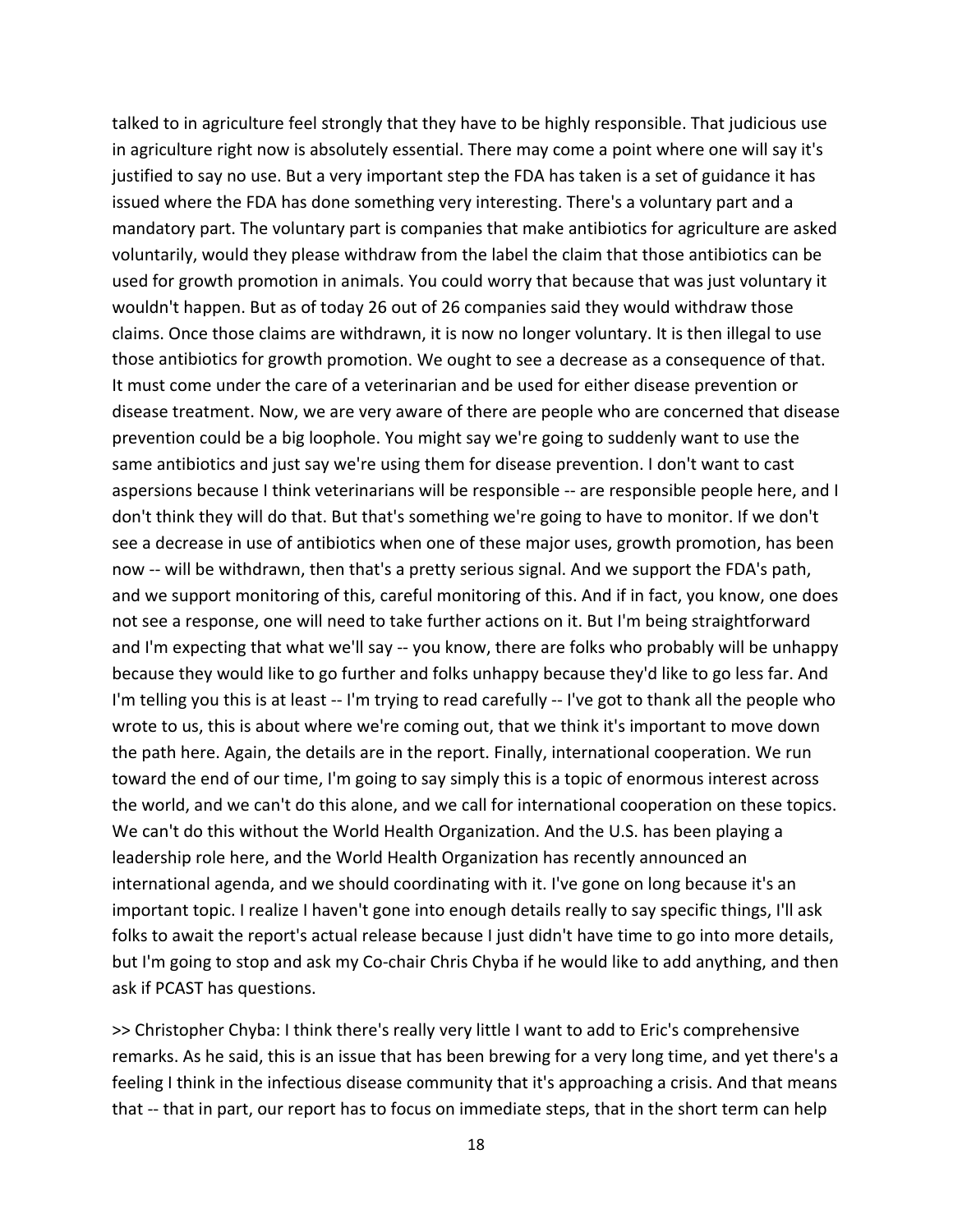mitigate the challenge that we face. But as Joshua Letterberg pointed out 15 years ago, and Eric has done a very nice job reiterating, this isn't some kind of conflict that can be won. Our relationship with microbes is a relationship that has to be managed forever. And therefore ‐‐ and this is I think the strength of the report -- we also need to be thinking about steps we take in the medium and long‐term, that will manage that relationship in a more effective way than we have done to present. And I believe you will find, I believe you have found, that in many of the sections of the report you'll see immediate steps that need to be taken, and then you'll see ground work being laid, whether it's in fundamental research, whether it's in calls for certain type of development, that for managing that relationship in the long term. And in particular, I think in terms of the managing the relationship situational awareness is especially important, and that has to do with surveillance, traditional public health surveillance, and also the opportunity that we have now to establish DNA ‐‐ rigorous DNA based surveillance on a national scale. And also, data collection. So we can understand better than we do currently, the effect of steps we are taking and steps that we will take in the future. And finally, I'll reiterate Eric's comments about how this is an a fundamentally international problem, this entire problem exists in an international context. Diseases cross borders with ease. The good news there is that the World Health Organization has recently -- is recently putting in place a global action plan. And the United States has a global health security agenda which should help find the financial resources to make international steps possible. It is very much to our advantage, and this is true not only for fundamental moral reasons but also for national self-interest reasons, to address as much of this problem overseas as we can, in addition to addressing it within our own country. That's all I think I have to say.

>> Eric Lander: Let's throw it open to questions from PCAST. Susan.

>> Susan Graham: I want to check my understanding of some of the things that you just said. When you introduce a new antibiotic, the role of surveillance is to detect the resistance. And presumably, as those techniques improve, we're discovering resistance ‐‐ or more broadly, knowing that there's resistance, faster than we did in the past.

>> Eric Lander: We're knowing about its spread particularly. I think that's often ‐‐ our surprise some resistance problem has been brewing and then exploding on us, and we could know that a lot faster. But we could also know where it's coming from. Hospitals want to do the right thing. They could know that they're spread within their own institution, for example. That's very powerful knowledge.

>> Susan Graham: So countering that is stewardship which extends the ‐‐

>> Eric Lander: Life.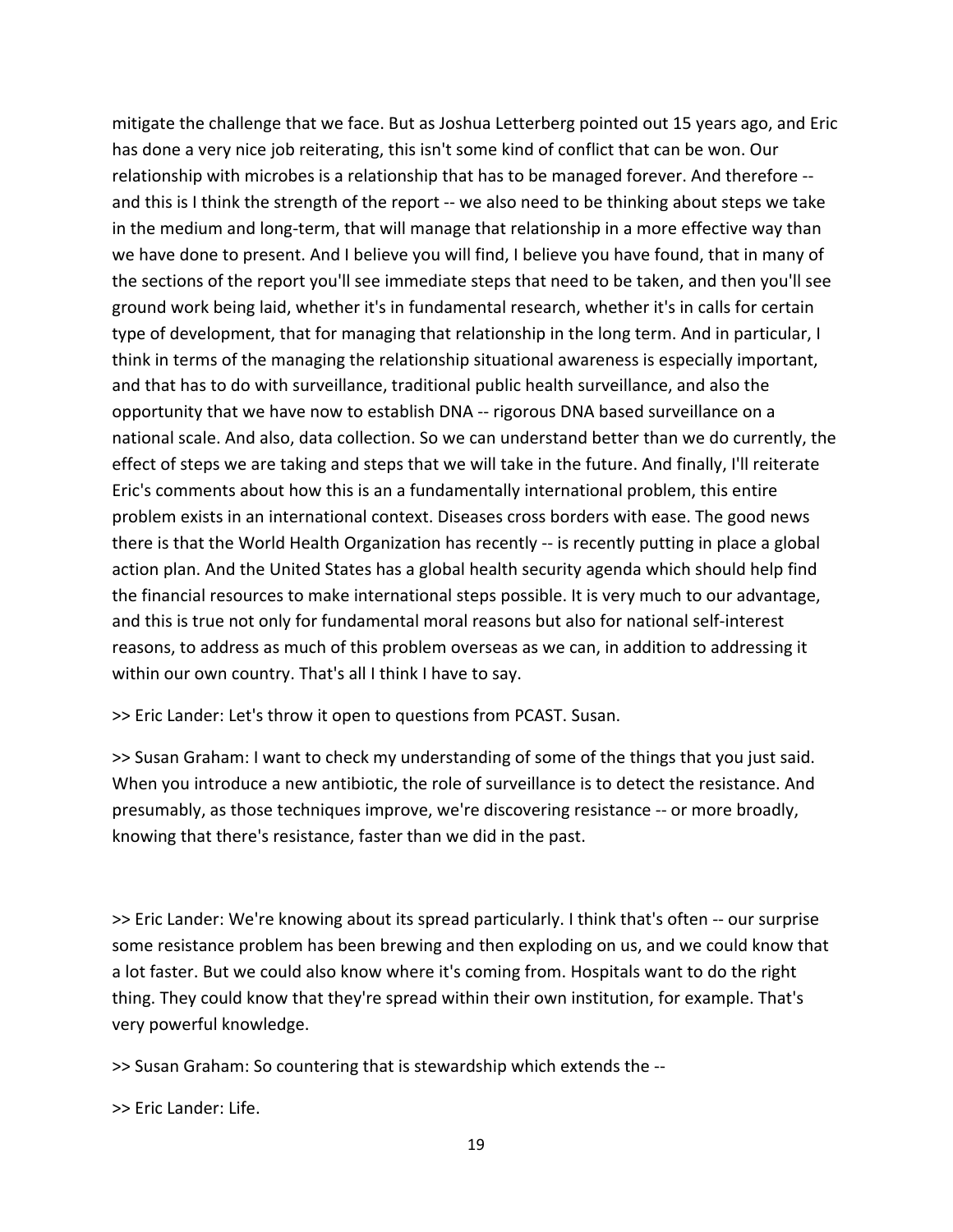>> Susan Graham: The lifetime of an antibiotic.

>> Eric Lander: Useful lifetime of an antibiotic, exactly.

>> Susan Graham: And what I'm trying to understand is the balance there, and if we were to attempt to project into the future, which side is going to dominate.

>> Eric Lander: Oh, look, stewardship is critical because once you put all this work into getting an antibiotic, if you could get four decades out of it rather than two decades out of it, that would be great. Sometimes we're seeing antibiotic resistance skyrocket much earlier. So the stewardship is critical. But how would you know it's working well, how do you know what to be prepared for in the future without surveillance. So they're both components. Surveillance will help your practice in many ways. So I think they're really two parts of the same equation there, of good management of the antibiotics we have, while on the other hand we make sure we develop new ones. Chris Cassel.

>> Christine Cassel: Thanks, Eric, my congratulations to both you and Chris on a masterful and really thorough look at the original literature about this. I just wanted to ‐‐ this is not really I think in the report yet, but to add to the definition of stewardship in two ways. One is we think of stewardship as not prescribing antibiotics unnecessarily. But there's another kind of stewardship, which is reducing the risk of infection so the person doesn't need the antibiotic. And there's a kind of a mass effect that can occur if you think about American hospitals -- I'm putting a connection here with systems engineering.

>> Yes.

>> Christine Cassel: Medicare and Medicaid, particularly the innovation center programs, have incentives in place now under the partnership for patients and other kinds of things, to reduce hospital acquired infections, which is where some of the more dangerous ones are. And we learned that just in the last year that's down 10 percent. You may say 10 percent isn't a lot, 10 percent is half a million adverse events, and 15,000 lives. Not to mention lots of dollars, but also lots of avoided need for antibiotics in the first place. And for exposing those bacteria to more antibiotics. So I think there's a way in which looking at the prevention of infection is an important thing. And then the other thing I wanted to say, which particularly on behalf of my physician colleagues, is that particularly in the ambulatory setting if there is a ‐‐ there has to be a partnership with the consumer and the patient.

>> Eric Lander: Yeah.

>> Christine Cassel: Because patients sometimes innocently and mistakenly think I'm not getting good care if I don't get an antibiotic when I go to the doctor. So there needs to be a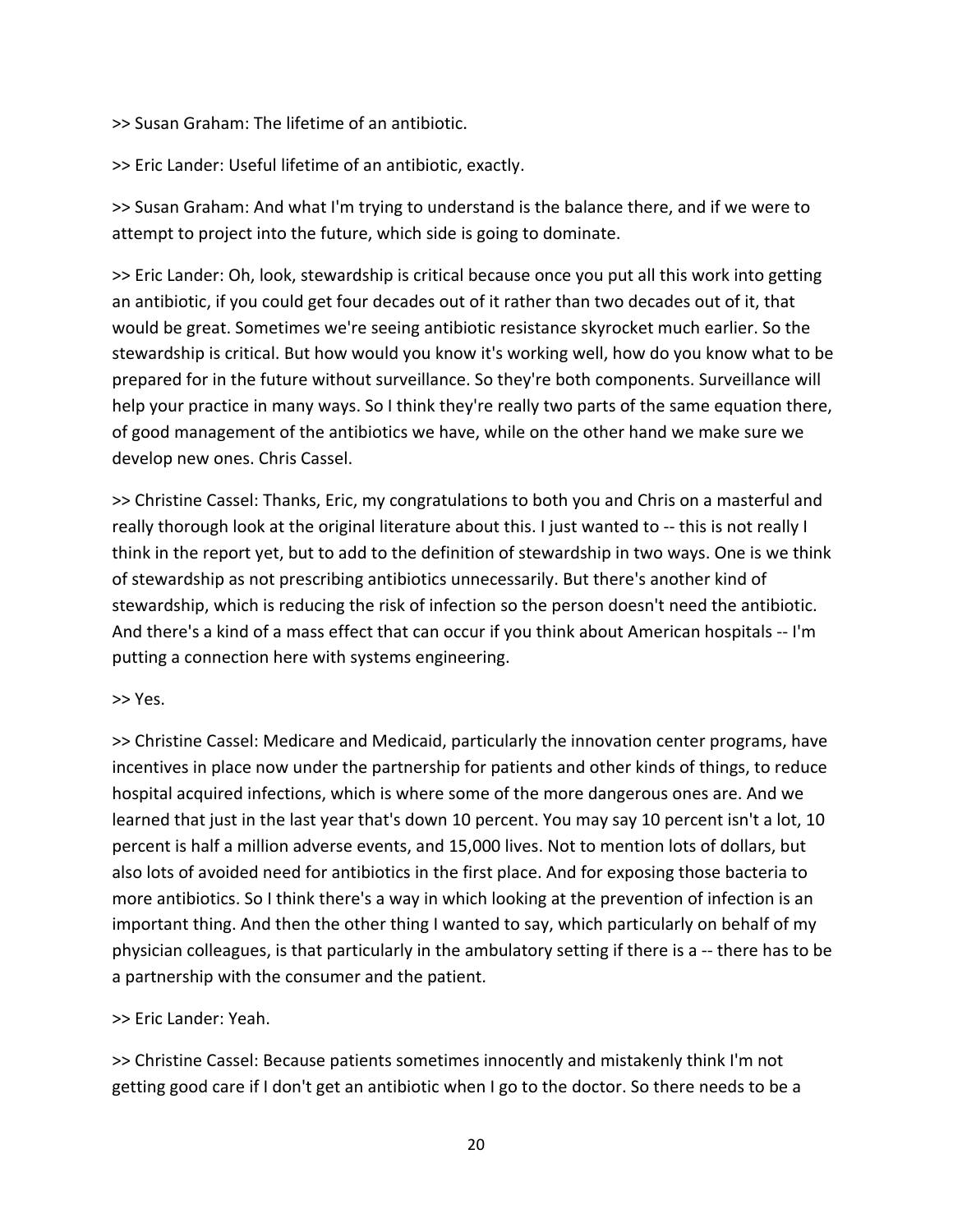whole community effort about educating people about actually that's not the case, and sometimes your doctor is exactly right when they're telling you that you don't really need an antibiotic, and call me, you know, in three days if this doesn't get better kind of thing.

>> Eric Lander: Yeah.

>> Chris Cassel: We just need more understanding of that.

>> Eric Lander: We do. There are risks in prescribing antibiotics, and your point about infection control inspired us. There is a condition of participation in CMS for infection control. You have to have an infection control program. So we're think antibiotic stewardship should follow behind it. I've got Bill, Jo, and Jim, and we'll come to the end of our time, I think.

>> William Press: Thanks, Eric. I think this is a terrific report, and I particularly liked the rational and dispassionate way that it looked at the agriculture question, because that's a question that attracts a lot of heat. I think sometimes the heat is just from communities that aren't really talking to each other, or aren't communicating well enough. I wonder if you could just say a little bit procedurally about how you made contact with those communities, were you able to bring them together around the same table, how did you reach the conclusions that you reached?

>> Eric Lander: Well, I must say within the working group we assembled, we had people from agriculture, people who work for big agriculture companies, and people who are passionate from the public health community, and there is quite a diversity of use. This is a PCAST report, but it's informed by the whole working group. So as we sought people's views, as we asked people to point us to literature we then asked everyone to critique the literature that was being cited in all directions. And then as it became known through the mechanism of our having PCAST meetings and reporting on it, we received a very large number of emails from people. And the scientific public at large wrote with many, many different suggestions and studies, and we put those in front of the working group we had and said what do you make of these. And then after we collected all of that input that had been received, we sat down ourselves and read all the papers. And so I fully understand the passions on all sides of the question. And I think we feel passionate about it, we'd like more data on some things, but we also recognize that there are actions that have to be taken, given the data we have. So it was a really great learning experience for us. And at least in that conversation, it was very respectful conversation because it was about the science. I think there are many people within agriculture who want to use antibiotics judiciously, who would be thrilled if they didn't have to use antibiotics. I think there are many people who feel like there is too much use of it, and not justified given the potential risks. And I think we're on a path right now, but it's a path that I hope gets us to the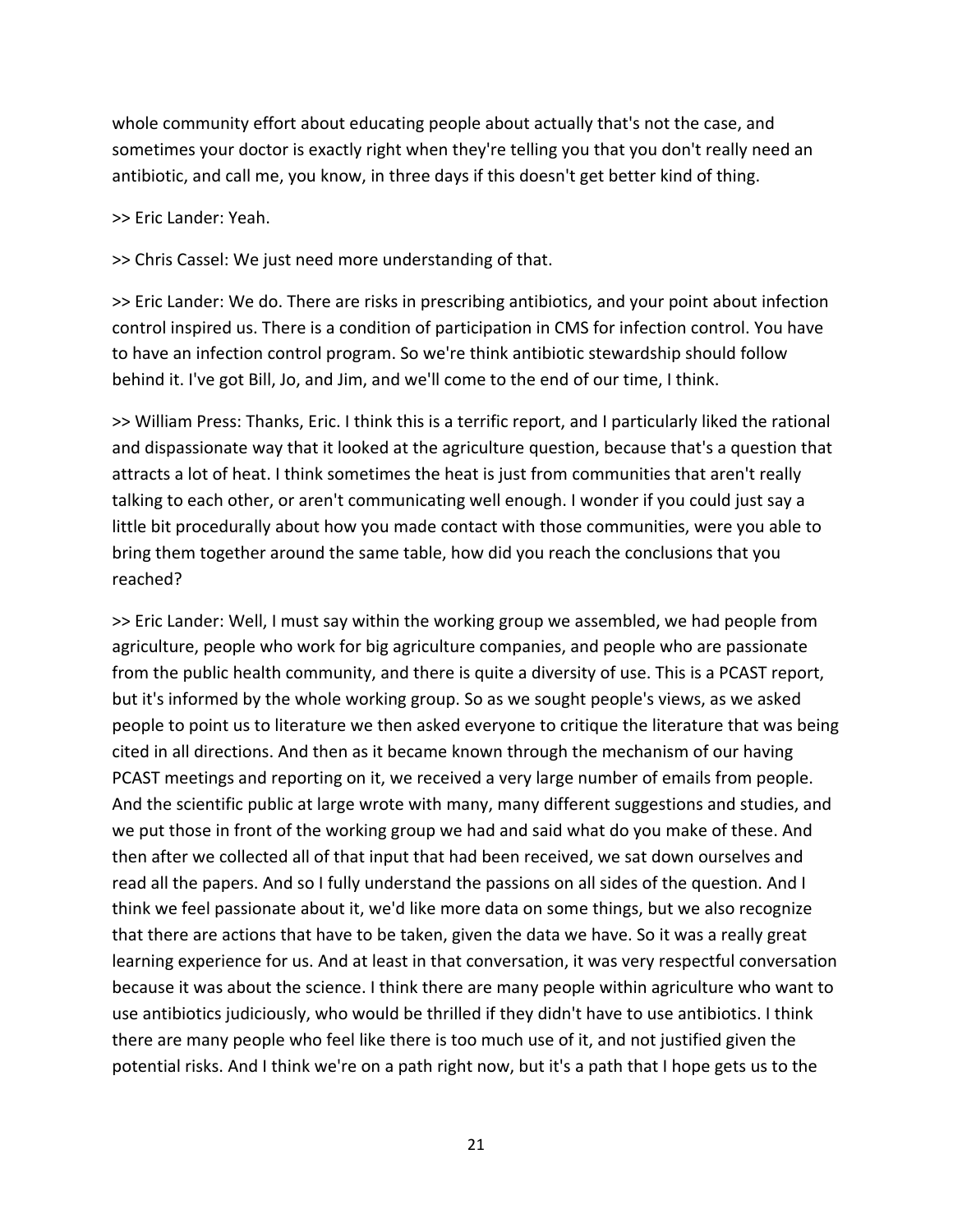right place. And I think this is a good place where having the discussion focused on the science was the right thing to do.

>> John Holdren: Jo.

>> Jo Handelsman: I have a question.

>> John Holdren: The Honorable Dr. Jo Handelsman.

>> Jo Handelsman: I have a question that's for you and Dan Schrag, because you might have come across it in your studies. The last thing Dan said to me as we were coming into the room, was market economics works. If people eat more broccoli, there will more broccoli produced. It seems like that principle failed with antibiotics. Why didn't the price go up because people are dying? It's very immediate, it's like cancer except quicker. They need drugs, their families want them to have drugs. Why haven't the prices gone up and just made it more of an incentive? And is it different from broccoli, Dan?

>> Eric Lander: Well, we take refuge in the fact the report is we're the President's Council Advisers on science and technology, and the folks who should really answer those questions are the council of economic advisers. But when you think about the alternative investments people can make, uncertainly plays a very big role here. Knowing that you're going to really have a market, you need a very big risk premium. Not having as many precedent cases. You can say I'm going to try to get \$100,000 for an antibiotic, but there is a period when nobody was sure they would see those reimbursements in cancer. When you saw a precedent in cancer ‐‐ I'm not saying that's a good or bad thing that these treatments are so expensive, but I do know it has produced a tremendous amount of interest in producing treatments. There's not a precedent path right now that says that's going to solve that. Moreover, there's a bit of a Catch 22 here. If you've got a lot of money for it, you probably want to promote the broad use of those antibiotics so you'd get more money. We actually don't want those antibiotics to be used broadly. In a certain sense the optimal world is to have those antibiotics and have them be used judiciously. That's a very perverse incentive for the manufacturer. So for a lot of reasons I don't think we have a perfectly functioning market, because here we have an externality your use of an antibiotic screws up Mario's use later, because you're contributing to ‐‐ through your use you're creating an externality of resistance. So in situations like that, markets can fail.

>> Jo Handelsman: I beg to differ with that, remember I'm honorable.

>> Eric Lander: Oh, yes, sorry. Not Jo's use of the antibiotic, but someone injudicious and less honorable might be doing that. In any case, it's a complicated thing. I think we understand a little bit of the economics of why people do it. And we talked at length to people in the industry as well about this, we involved some of them in the working group. And they walked us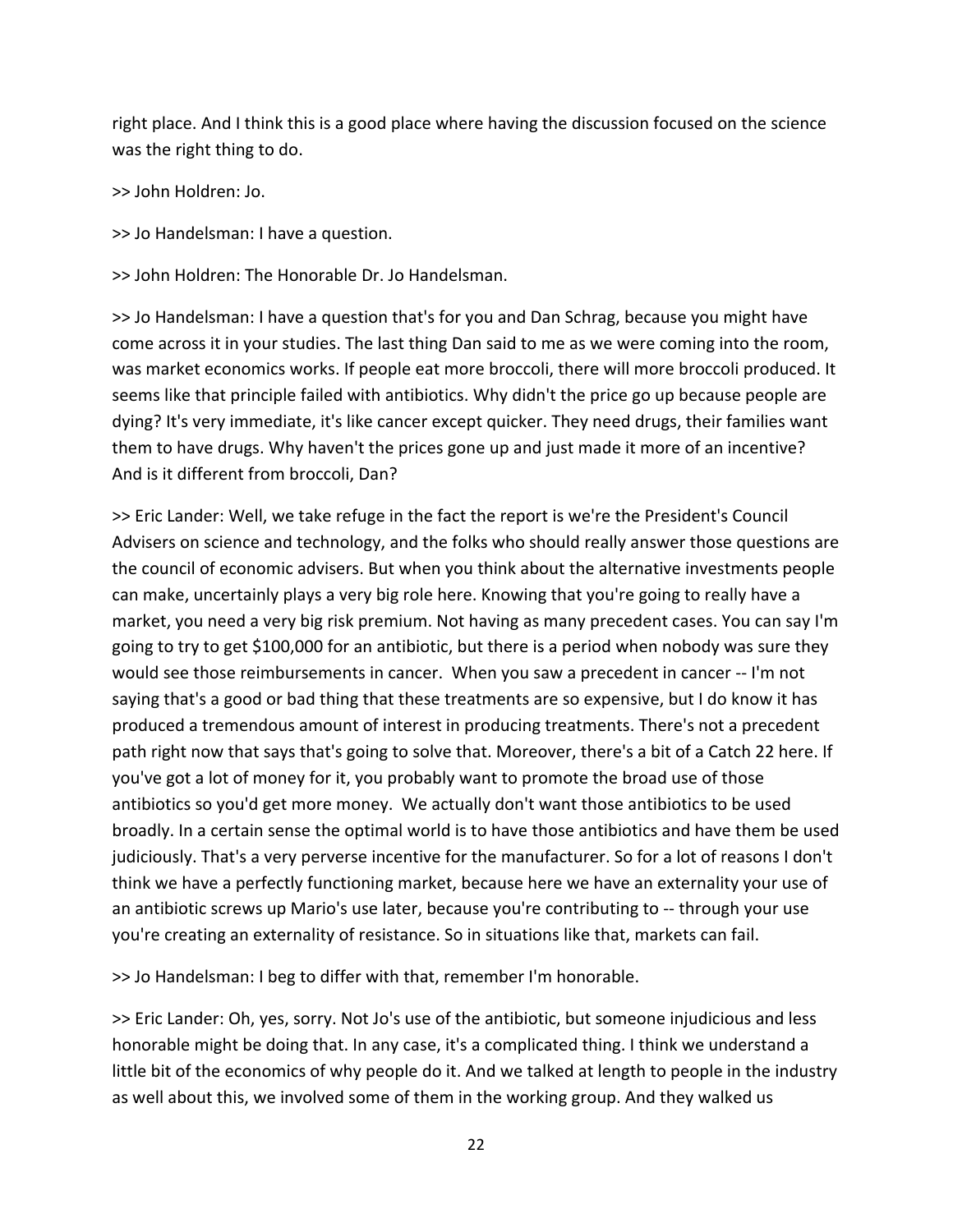through, and we compared to other people's analyses of the economics. You know, there's just a big premium to pay to come into it. And some of what government co-sponsorship can do is erase that premium and set it back to the right level. Finally, Jim Gates I see the last flag up.

>> Jim Gates: Thank you. First of all, congratulations to you and Chris and all the group. This is a fabulous report, and I'm confident that it's going to meet with the full approval of this group. As I was reading the report, and perhaps I missed this, I need the answer to a question. In an article I guess let's see in March one of our colleagues said that physics isn't sexy, but everybody looks up. Meaning that one of the reason that astronomy gets so well supported is because everybody can relate to it. So when we sort of bring this issue over to AMR, is there some -- and in particular, the philanthropic community has in recent times become a remarkable source of funding for science. So the thing that I didn't see in the report was our kind of reaching out in that direction, saying there are other resources that could perhaps be brought to this problem. And as I said if it's there I missed it and I apologize. But my question is can we make AMR sexy in the way that some of these other diseases are and generate a community interest

>> Eric Lander: I do want to acknowledge that foundations like the Gates Foundation takes these questions very seriously and has put significant funding behind it. And I think there are other foundations as well that take the antibiotic resistance question pretty seriously. But is it sexy? I think it isn't yet, because the way it arises is a patient comes into the hospital, gets something, it's not a sexy thing, and I think -- I don't know which presidential council has expertise on sexiness, it's probably not us. But in any case. (Laughter) It is a worthy question to ask about how to get more public attention on this question. So I realize we're at the end of our time. And I want to first thank the people who are involved in the report, and then I'm going to turn to John, who I think will ask for a vote on this. The members of PCAST who were involved in this, and providing input. The members of our working group, I particularly also want to thank two people who played a critical role in the staffing of this report, Ashley Predith, and my own assistant Kristen Zarelli who is down from Boston here today to attend this public session, to thank them for putting up with us through innumerable drafts of this thing. I'm going to turn it to John.

>> John Holdren: Thank you, Eric and thanks to you and Chris Chyba for Co‐chairing this effort. Let me now ask for a show of hands from PCAST members. All of those in favor of approving this report contingent on the usual final edits, please raise your hand. All those opposed? Abstentions? Seeing none, the report is approved with the usual condition of further edits.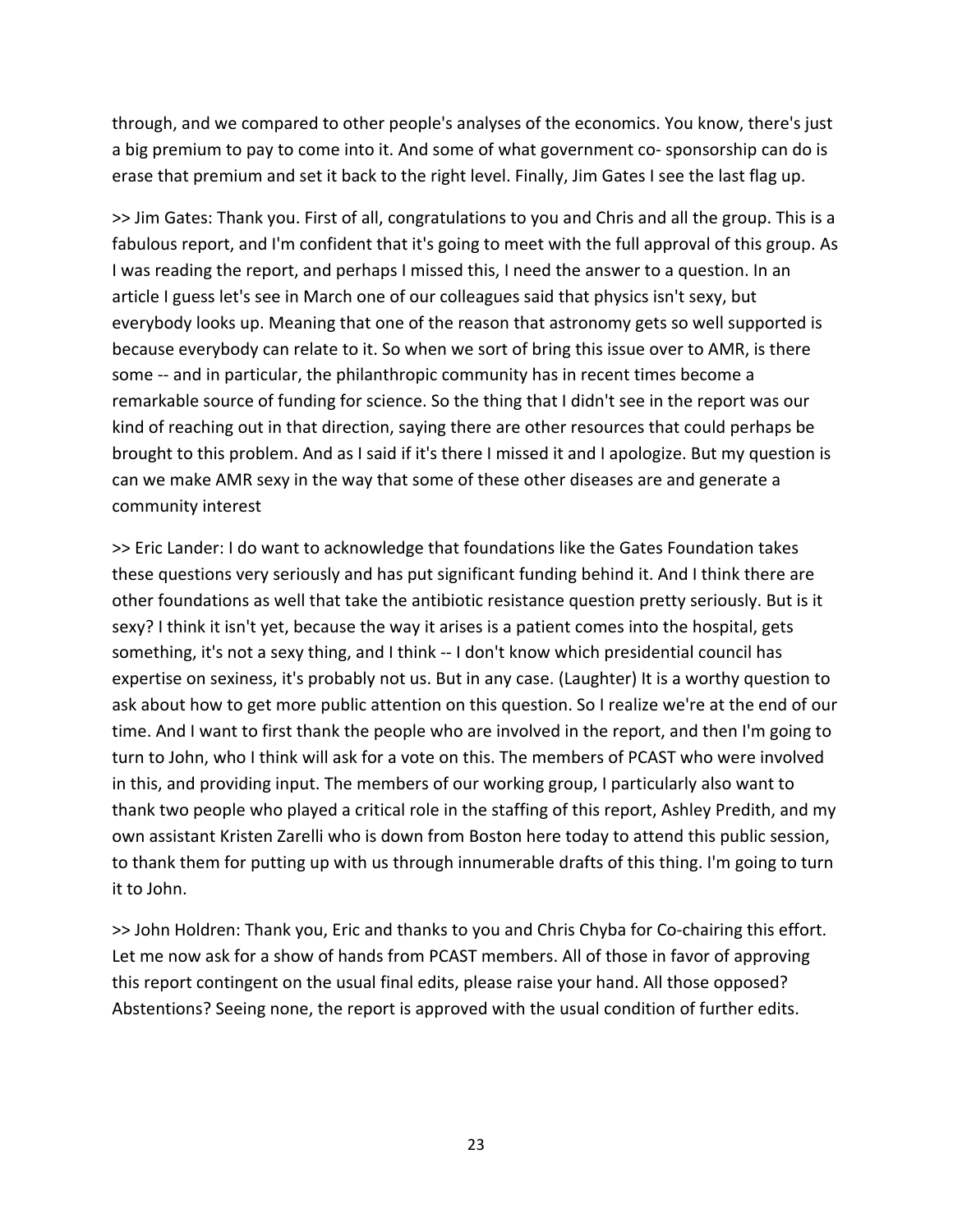>> Eric Lander: Great. And I will say I am sure there will be people from the press here who will say, can I get a copy of the report in advance of the usual edits, and can we talk about details of that. And I'm going to apologize in advance, we have to actually get the thing properly edited. But we will arrange that at the point of public release we'll have an availability by phone to be able to talk to people about details. Thank you.

>> John Holdren: Good. With that, we are going to take a 10 minute coffee break, or maybe 12. Be back here five minutes later than scheduled, 10 minutes to 11:00 promptly, please, and in the meantime happy coffee.

## **Oceans Science and Policy Panel**

>> John Holdren: So let me welcome everybody back to the continuation of this 30th meeting of President Obama's Council of Advisors on Science and Technology. We're very pleased indeed to have a distinguished panel to discuss with us the very timely and important topic of ocean science and policy. I'm going to introduce the panelists very briefly, because the members of PCAST have their bios in the briefing book. But we'll be hearing from Beth Kerttula, who is the relatively new director of the National Ocean Council charged with implementing President Obama's national ocean policy. Beth was previously a member of the Alaska state legislature, and for many years its minority leader. Bob Gagosian is the president and chief executive officer of the Consortium for Ocean Leadership. And I first really got to know Bob when he was director of the Woodsall Oceanographic Institution. Anthony Knap is the director of geochemical and environmental research group, professor of oceanography and the James Whatley endowed chair of geosciences at Texas A&M University, a leading expert in ocean science. So we are really delighted to have the three of you with us, we thank you for being here. And I'm going to turn it over to you for your initial presentations, after which we will open it up, and Eric Lander will moderate the discussion with the PCAST members. So Beth are you going first?

>> Beth Kerttula: I am.

# >> John Holdren: Good.

>> Beth Kerttula: I get to sit with the mic, thank you, sir. All right. Thank you very much.And very pleased to be here today. I'm Beth Kerttula, I'm the new director of the National Ocean Council. My honor to be presenting to you today along with Dr. Gagosian and Dr. Knap. Their tremendous knowledge and experience about science, the ocean, climate change and the observations, are going to make their presentations very informative. As Dr. Holdren said, my background is in law and public policy. I was in the Alaska legislature 15 years. I represented a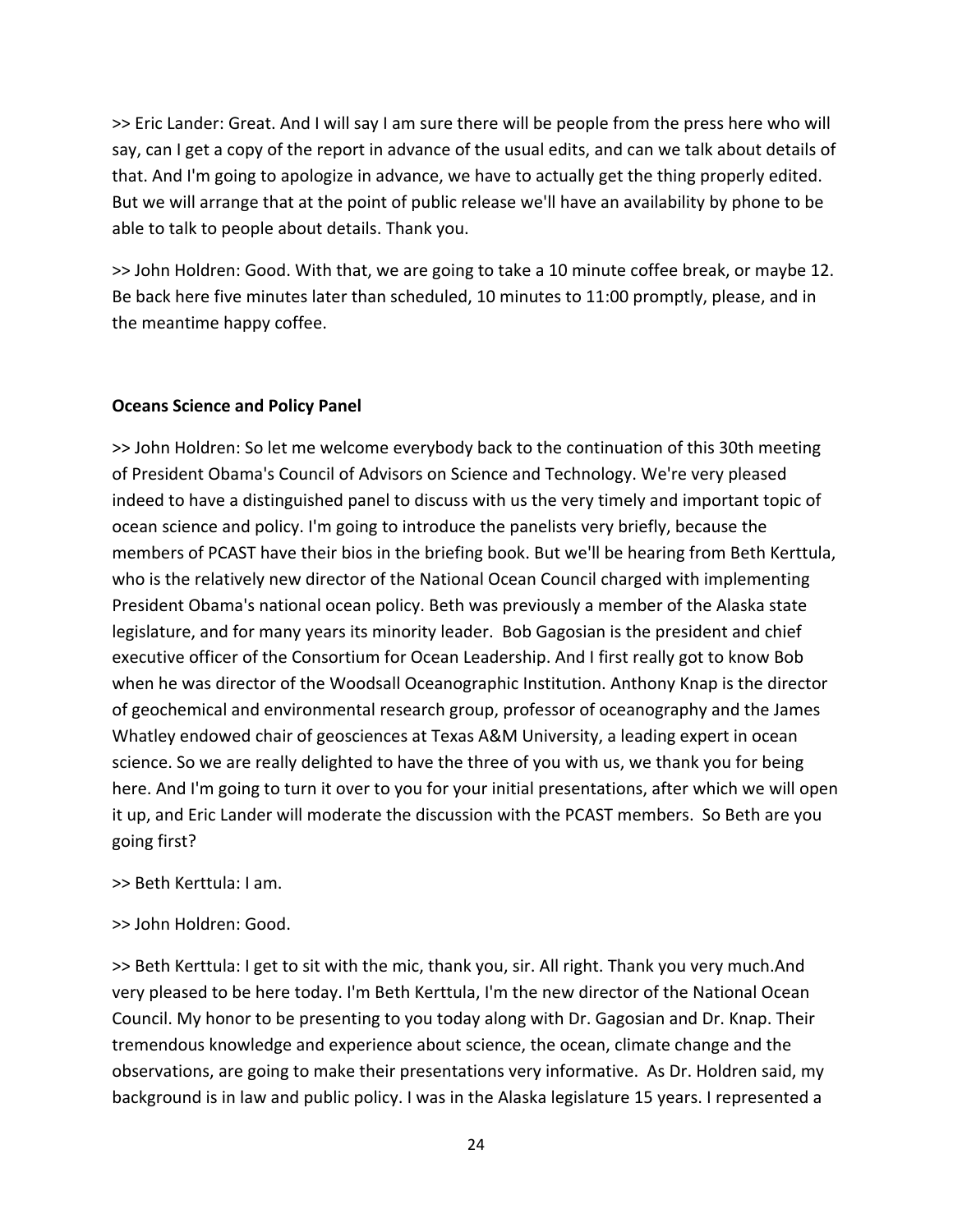coastal fishing district in Southeast Alaska, and ocean issues have been paramount to my community and to me my entire life. Before I begin, I'd like to thank Drs. Holdren and Lander and members of the PCAST. I'd like to thank Marjory Blumenthal and her staff. I'd like to thank Dr. Bradley Moran without whom I wouldn't have this presentation. Tammy Dickenson and Hanna Stafford from OSTP for helping me prepare, and our wonderful National Ocean Council intern Ph.D. student Crystal Pree. My presentation is about the national ocean policy. Next slide. Many of the photos I've used are from Alaska. This is Kachemak Bay looking west from Hesketh Island at sunset. This was taken by my cousin, and the quote, of course, is from President Kennedy. Just as he said, many of us are tied to the ocean. And indeed, according to NOAA information, 39 percent of Americans live in coastal shoreline counties representing less than 10 percent of the U.S. land area. Now, that excludes Alaska, and we would skew that result, but it's still impressive. Slide 3. As you can see from the timeline, President Obama and his administration have taken national ocean policy very seriously. From the beginning of the interagency policy task force five years ago, through the executive order, up to the national ocean policy implementation plan, and the marine planning handbook just one year ago, the administration has shown a commitment to working with states, tribes, regions, local communities, industries, stakeholders, and academia, to have scientifically informed, common sense solutions to ocean issues. Next slide. Overseeing the national ocean plan and its implementation is the national ocean council. 27 federal agencies and offices are on the council, co-chaired by the directors of the office of science technology policy and the council on environmental quality. Next slide. But what does the national ocean policy really do? Why do we need a national ocean policy? I think it's back one. Efficient federal permitting, coordination of federal resources. I think it's the other slide. There we go. The benefits. Efficient federal permitting. Coordination of federal resources, and developing sound scientific information are some of the critical points of the policy. I've already mentioned that a lot of us live on the coast. Economically many of us depend on the ocean for jobs, food, transportation and shipped goods. We love to be at the beach. We fish, we surf, kayak and cruise. As Drs. Gagosian and Knap will be explaining, the ocean profoundly affects our planet. Federal agencies spend a lot of time and effort and have a lot of knowledge about the ocean. States, tribes, local communities, industry and stakeholders depend on the ocean and interact with the federal government about the ocean. All in all, it just makes sense to have a plan on how we all interact concerning the ocean. The national ocean policy and its implementation plan organizes federal agencies to work more effectively together and to collaborate with everyone else. The photo is of subsistence users at fish camp on the Yukon River in Alaska. Slide 6. More specifically, the next five slides outline the five major users in the national ocean policy's implementation plan along with some major highlights of accomplishments from 2013. And before I begin with the slides, I just want to commend that yesterday -- two days ago I got to sit in on one of the working group meetings of the federal agencies. In fact it was the two major ones getting together for a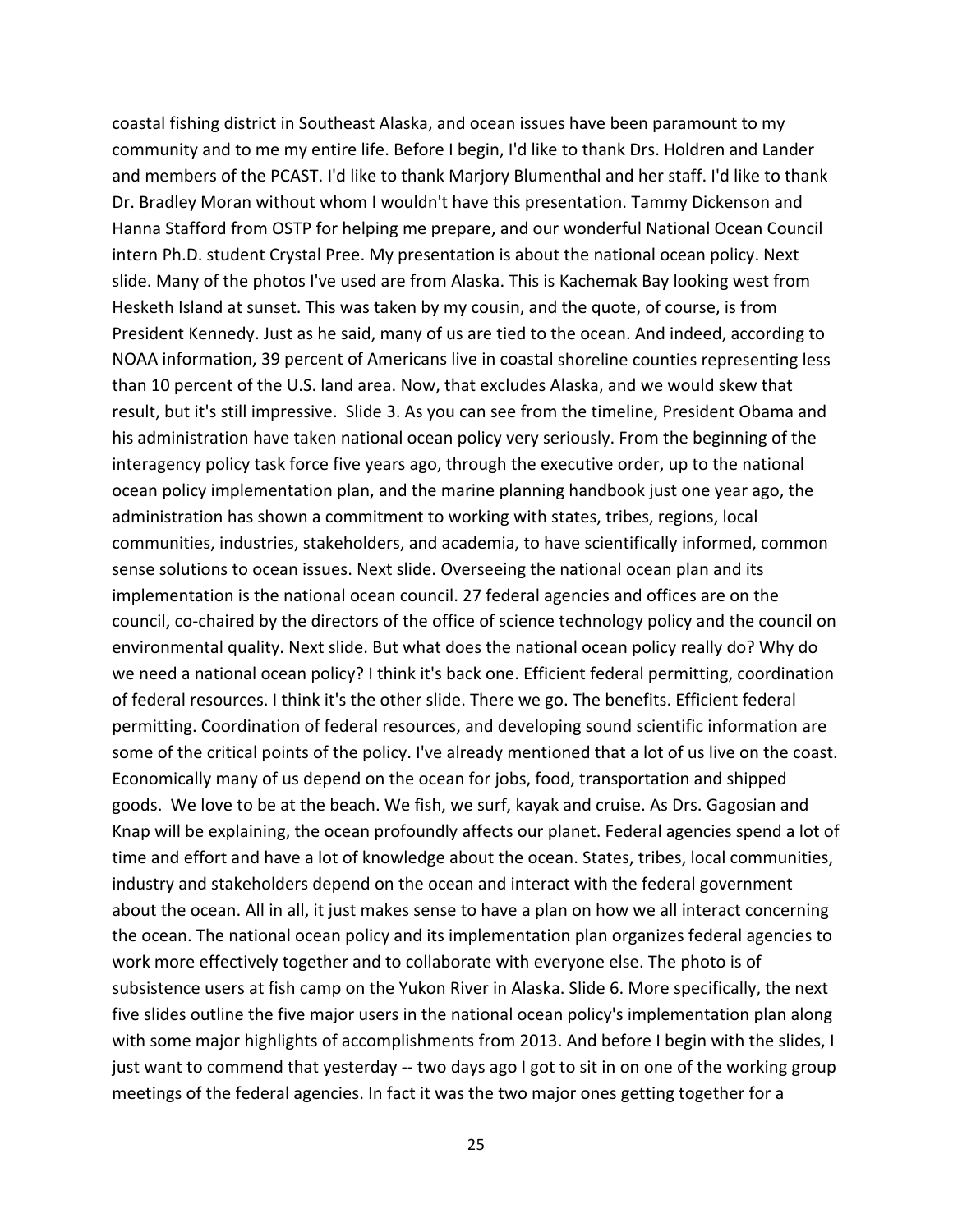biannual meeting. And these highlights are just the tip of the iceberg. The federal agencies are coordinating and sharing information in a productive way, and it's very exciting and energizing to see that. I've worked with state resource agencies for a long time and I can tell you that a lot of my frustration working with them came from the fact that you get into turf battles, you get siloed, you don't share information. And that's just a very difficult thing to work with. I've been trying to think of an analogy, and the analogy for me is my mother recently had a stroke, and in health care we see this intense specialization at times where the doctors don't talk to one another. And that's what happened to her. One specialist didn't talk to another, medicine went ungiven, and she had a stroke. Thankfully she's going to survive, but it's very similar to what we see sometimes with resource agencies in the states. And getting to watch the federal agencies working together collaboratively, sharing information, sharing resources, is just a great way forward, and it can lead to many healthy interactions for the ocean. Back to the implementation plan itself. The first main point in the national ocean policy implementation is the economy. Not only do many of us live next to it as I've talked about, but in 2010, 41 percent of our gross domestic product was generated from shoreline counties of the U.S. and territories including the Great Lakes. Employment, commercial fisheries, Marine recreational fisheries, offshore energy, mineral production, the cruise industry, shipping, and not even accounting for subsistence use, it all is a tremendous benefit to us economically in America. Given the huge economic impact our ocean has, coordination among federal agencies to support healthy economics seems paramount. One of the highlights has been the national fishing initiative from NOAA, and the national fishing initiative promotes these kinds of healthy interactions. Launched in 2011, the initiative aims to increase populations of oysters, clams and mussels, and to create jobs, produce more American seafood, and create habitat for endangered species. This will also support cleaner water, protect shorelines from erosion and weather events. But the national effort has spun off into the states, and I've seen some of this. Washington, California, even Alaska, has begun to really take a hard look at their shellfish work with the federal agencies, have private, public partnerships, and a huge issue you're going to hear more about soon, work on ocean acidification. The partnership is encouraged by the national ocean plan and the implementation plan are showing gain. Second area in the implementation plan, safety and security, don't have to tell you how important our waterways and our oceans are to the nation's safety, and of course the warming of the arctic is posing a tremendous threat to our national security. The good interagency work being done by the Department of Defense, U.S. Coast Guard and NOAA, to ensure consistent data formats allowed for the use of best information last year. Also, NASA is working to accelerate the release of sea ice and snow thickness data in an ever‐changing arctic environment with increased shipping routes, this information is going to be vital. And it is astonishing how fast this change is coming, and how fast the shipping is happening. The transit routes, I don't have that on the slide, I wish I did, are just increasing, and it's an increasing risk to the arctic. And NOAA, NASA and the Coast Guard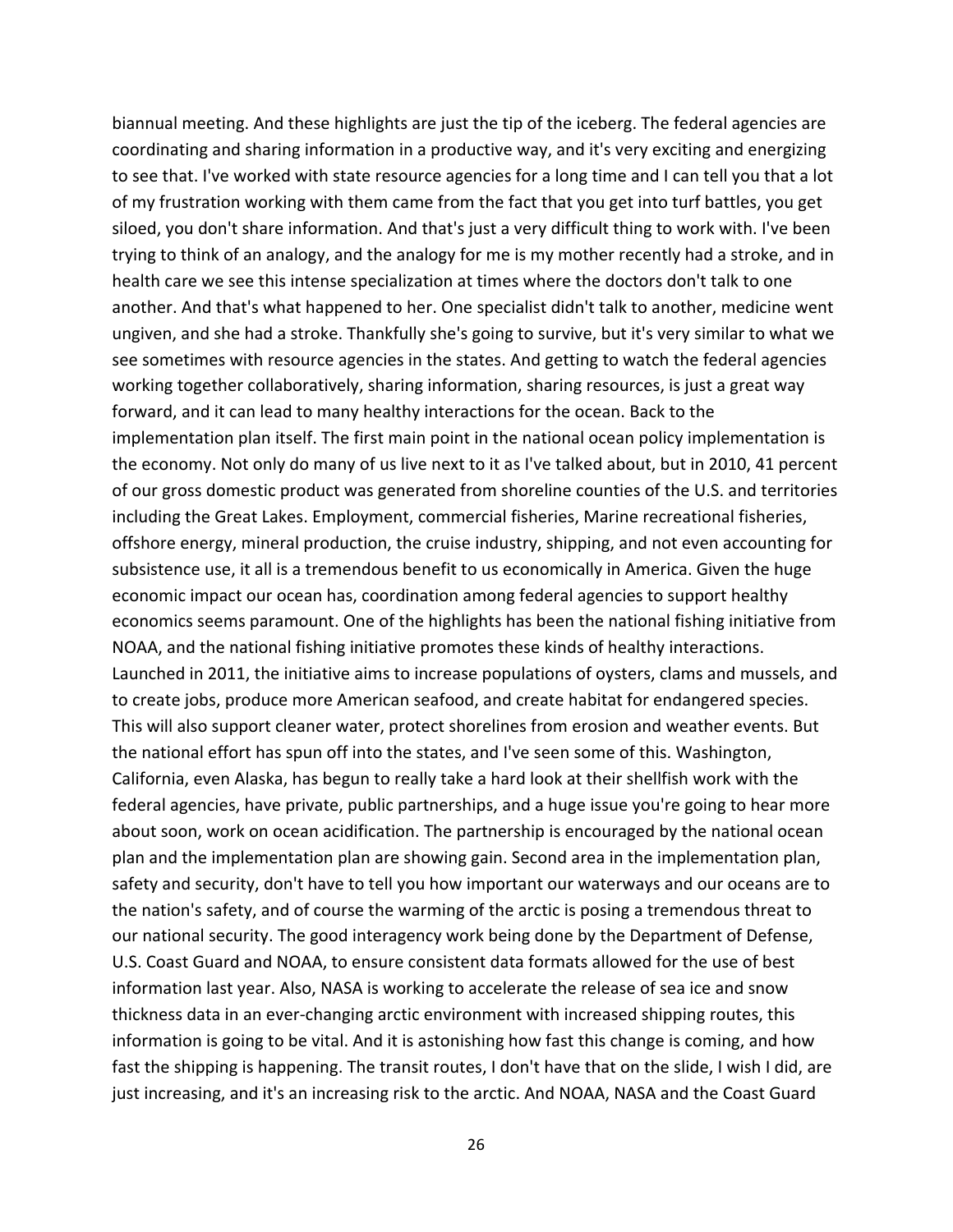are doing a great job of coordinating, working with the states to be able to get information quickly out. And this of course also, under the next highlight, helps navigational safety. The Coast Guard and NOAA have coordinated together to set buoys, and that saves time, money. And a place like the Bering where they started, it saves lives. Next slide. Coastal and ocean resilience is an incredibly broad topic. When I think about it, I think about the villages of Kivalina and Shishmaref in Alaska that are literally going into the sea. But the same issues arise in southern Florida and here on the east coast. You'll see more about this on Dr. Gagosian's slides, but how to reduce adverse conditions and prepare for change is part of the new normal encompassed by the national ocean policies implementation plan. To highlight, now there are web based scenarios, so you can actually go online and see sea rise scenarios to help you understand possible impacts. And also through great cooperation among the agencies ‐‐ and I've seen this again mostly on the west coast from my experience, a lot of work to save coastal wetlands. Which not only protect us, and our communities, they create habitat for fish and wildlife and critical for the oceans. Fourth in the implementation plan is acknowledging local choice. At the heart of the work of the national ocean policy and the implementation plan is working cooperatively with communities, tribes, industry academia, and recognizing local and traditional knowledge. That is a huge step forward, and it is important in and of itself. If the plan did nothing but work on coordinating, permitting and recognizing local and traditional knowledge, it would be a tremendous document. You know, we have a great source of information in local and traditional knowledge, and we ignore it at our own peril. Local and traditional knowledge can give us information about natural history, cultural geography, weather, ice conditions, harvest patterns, and oral traditions. Very quick story many of you will have others about local and traditional knowledge. My father served in the state legislature as well. One day one of the agency representatives came in to make a presentation to the senate finance committee which he was on, and I watched this person come in and say, "You know, we've spent a couple hundred thousand dollars, but by golly, we've discovered the place where the dog salmon spawn, and it's on the Nulato River."So he was going on and on, and the Co‐ chair, Senator John Sackett and himself from that region, looked at the state agency representative and he nodded and he thought about it a minute and he was pondering, and then he said to the state representative, "That is very interesting. And do you know what Nulato means? And the man said no. And Senator Sackett replied, "It means place where the dog salmon spawn." (Laughter) Now, that's a funny example but, you know. And everybody in Alaska remembers that example. But there have been really important economic endeavors that have been stopped or haven't been able to progress in a healthy way, because of the failure to work with the communities. The failure to work with the local people, the indigenous people in particular in Alaska, that have that kind of local and traditional knowledge. The implementation plan uses it, helps utilize that critical information, in a respectful and collaborative way to the benefit of us all and the ocean. A highlight of local choices is the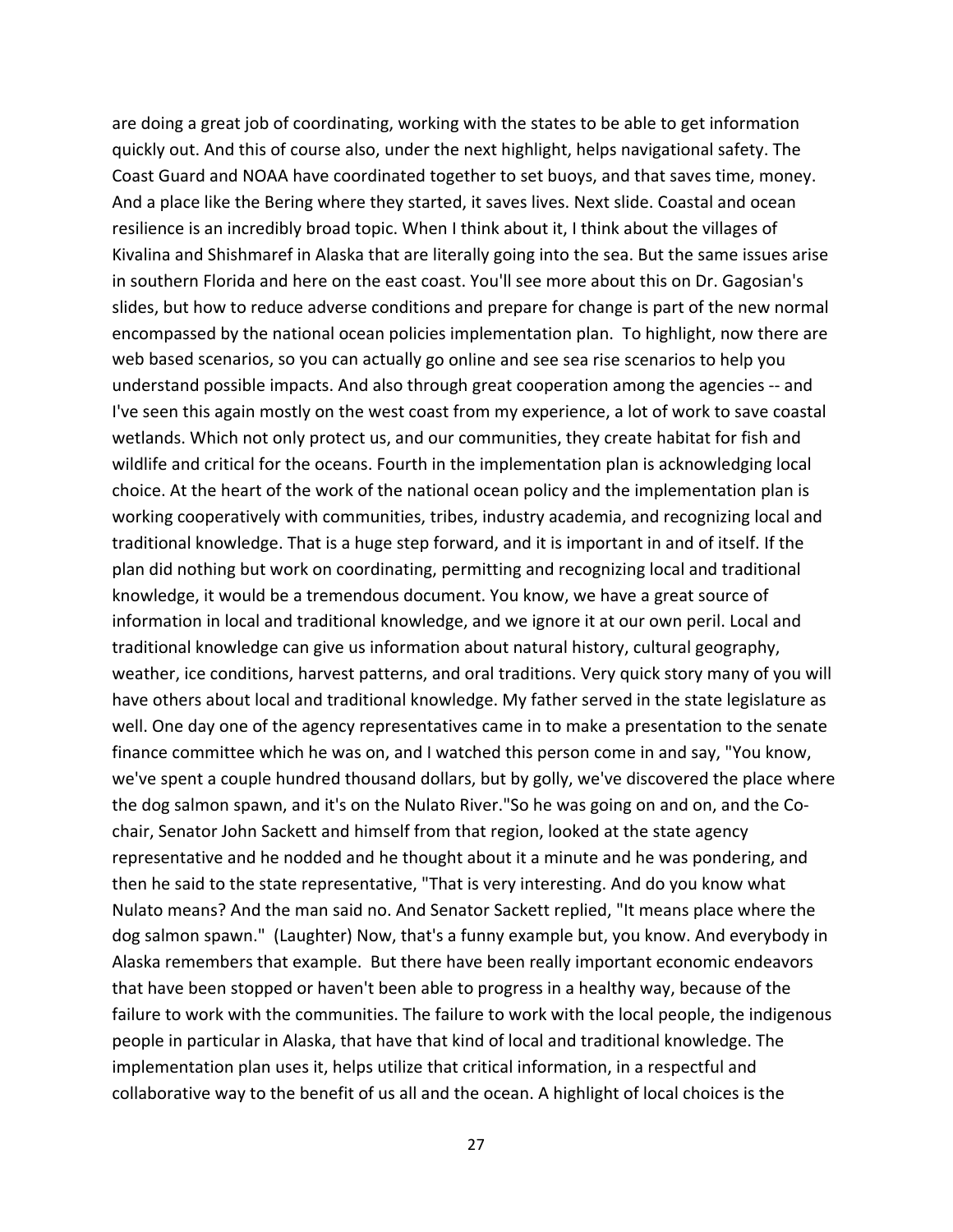creation of the regional planning areas and the regional planning bodies. There are nine regional planning areas that cover the coast line of the country, and, next slide, four regions have chosen to voluntarily establish regional planning bodies. The northeast, Mid‐Atlantic Caribbean and Pacific islands, and two of these regions are very close to having their final plans. It's a very exciting way to have local input on how we cooperatively use our ocean. To doing this common sense solutions for shipping routes, avoiding whales, avoiding rigs, avoiding fishing boats, how we just make it all work together in one plan. Next slide. So maybe more to point for you all, final point, not necessarily in, you know, order of importance, science and information. As in my previous slides, as a legislator, I can tell you that all too often we had votes where I can tell you very few of us on the floor understood the ramifications of our actions. I sat next to a Ph.D. geologist and I can tell that you he spent his days holding his head because of some of those folks. But science and information has to inform decision‐ making, and we have to get the information to decision‐makers. It's too important. So one of the highlights is the federal oceanographic fleet report in 2013. 47 ships from differing agencies coordinating to measure and project climate change. Again, ocean acidification, to protect lives and properties to do the warnings for tsunamis and hurricanes and navigational mapping. Hopefully we'll have even more highly advanced ships introduced and continue the good work of this fleet Brad Moran kidded me that this isn't the Arctic, but I couldn't help but put in at least one Hawaiian ship. Slide 11. what comes next. This is a shot from the devil's thumb out of Petersburg, and I don't know, that may sound a little ominous, but really the future is really very exciting. One of the most exciting things to happen right after I came on June 17th, the President established a task force to combat illegal, unreported and unregulated fishing and seafood fraud. Being from Alaska, where commercial fishing provides the most jobs of any industry, and where we take our fishing seriously, I can't tell you how good a step this is. It not only helps the consumers, it helps the fisheries, it helps stop unsustainable fishing practices, and of course, it combats the fraud. Understanding where our fish comes from is a very good step in traceability. The task force is now to report to the national ocean council within six months and they're already working very hard. The second point is the governance committee. The governance coordinating committing under the national ocean council is formed of state, local and tribal representatives. These people report directly to the national ocean council, and we're working for new nominations for the next governance coordinating committee to be able to work hand in glove with the national ocean council. And we should have that first meeting of the next committee this fall. Finally, the work will continue with the regional planning bodies. To come up with common sense solutions for tribes, stakeholders, and to find solutions to ocean issues. Next slide. There's my contact information. Next slide. Right This is a Beluga. We have a lot of them in cook inlet and on the coast of Alaska they're important for subsistence hunters, and he's saying hello to you, I hate to admit, from the Georgia aquarium, but it was so delightful that I had to include him. And finally, thank you very much. This is my cousin Alden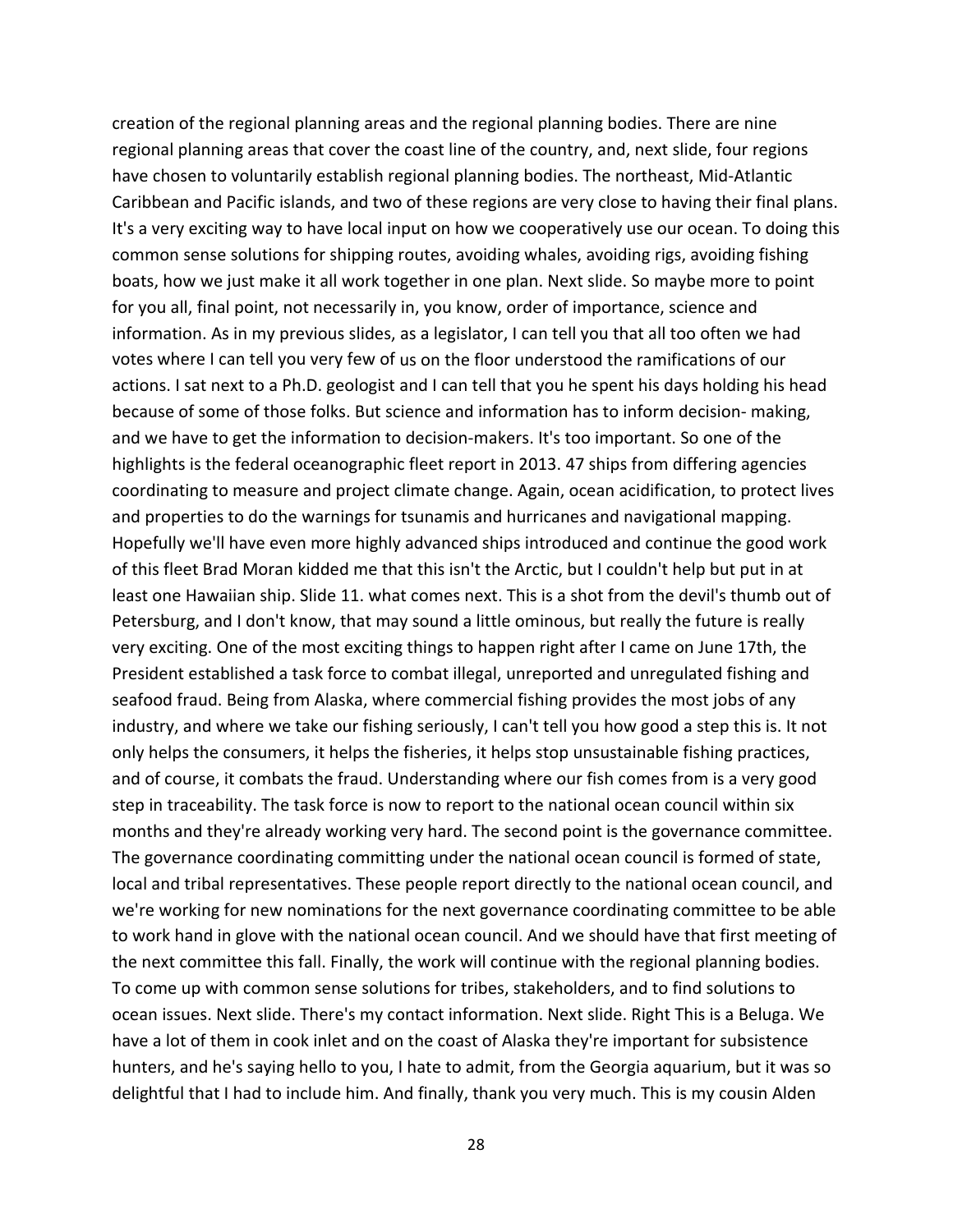this summer holding her first commercial fishing cast in Lynn canal near Juneau, Alaska. We've had some internal family arguments about whether those are both red salmon, but my cousin ensured one is a chum and one is a red. So there you are. Thank you very much for this opportunity, I look forward to hearing the next people.

>> John Holdren: Bob, are you next? We'll hold the discussion until all three speakers have been heard from.

>> Robert Gagosian: I very much appreciate the opportunity to talk to you about the effects of climate change on the ocean. I'd like to briefly outline for you some of those effects and then talk in more detail about one of them, sea level rise, because it encompasses the majority of these effects. The IPCC pretty clearly has shown climate change is real, it's here to say for some time into the future. You all know this. The latest report in the national climate assessment report strengthened this conclusion even further. An increase in atmospheric carbon dioxide emission have driven temperatures up .8 degrees centigrade in the last 100 years. Second part of the IPCC report concluded that even the best case scenario would result in an increase in global average global temperatures of 1.6 degrees centigrade, or the worst case scenario of 3.7. Now, what does this mean for the ocean? The predominant physical feature of our planet that covers 71 percent of it, with an average depth, I want to remind you, of two and a half miles. The ocean is a critical part of a complex climate system of atmosphere, land, ice, and humanity, as it absorbs, stores and transports vast amounts of the earth's heat, water and carbon dioxide around the globe. The surface has warmed sixth tents of a degree centigrade since the mid‐70s since mid‐1970s and the predictions are that lit continue to increase. In fact just the top 10 feet of the ocean holds as much heat as the entire atmosphere. Now, over a third of the carbon dioxide that enters the atmosphere ends up in the ocean. So does this temperature increase and CO2 increase in the ocean make a difference? If so, how, where, and when. The transport of heat, carbon dioxide and water across the ocean‐atmosphere boundary vertically into the deep sea and horizontally through ocean currents is critical in controlling the climate system. Now, beyond driving the climate system, to me anyway, it's sort of climate's flywheel, the ocean itself is being affected in a number of ways. First, increasing CO2 reacting with the ocean is making it more acidic. How will variations in ocean acidity affect oceanic biology. Second, the circulation. The melting of Arctic, Greenland and Antarctic ice is increasing the freshwater input, thus disrupting the temperature‐salt balance circulation of the ocean. How will the opening of the Arctic ocean with sea ice loss change ocean circulation and climate variations from influx of less dense freshwater? Thirdly, warming also changes ocean currents and circulation, there by impacting and influencing the transport of heat, oxygen, and nutrients into the deep sea, which affects the productivity of not just fisheries but the whole food chain. Its biodiversity, species distribution, and migration. This change in ocean heat content and structure will have profound impacts on ecosystem structure and function. Thus, understanding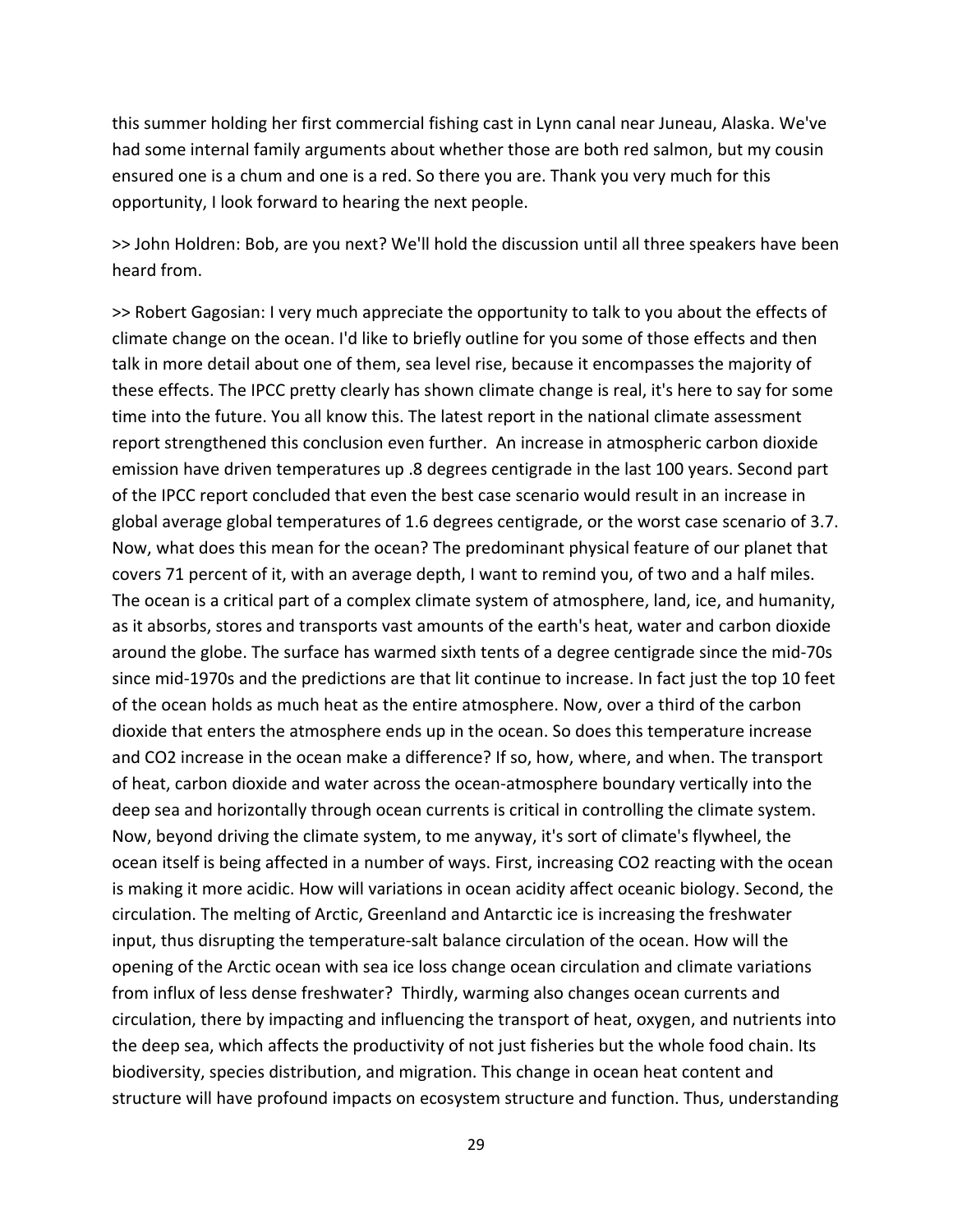ocean mixing vertically and horizontally is really key here. And fourth, the impact of sea level rise driven by rising ocean temperatures and melting ice has exacerbated ‐‐ is exacerbated by the predicted increase in high precipitation weather events and associated storm surge. So it's this nexus of extreme weather events and sea level rise. For instance, the 20 to 25 foot storm surge in superstorm Sandy is equivalent to the wave height in several areas of Japan that were impacted by the tsunami of 2011. A tsunami as you all know is a relatively short term wave action, whereas a superstorm, or hurricane, is a surge that just keeps on coming until the wind dies down. Of this group of impacts I wants to focus on the issue of sea level rise. I feel that if we can't improve our capacity to forecast the rate of sea level rise and we don't learn how to adapt and start making long-term plans now, sea level rise will have a huge economic and national security implications for the future of this country and for the world. Why do I feel this way. Global average sea level rose by 6 and a half inches during the 20th century. But by the end of that century, the rate at which global sea level was rising doubled. Everything revolves around the rate of change. Locally of course the level of the sea relative to the land or relative sea level varied by greater or lesser amounts depending on the vertical movements of continental land masses. Also sea level does not rise uniformly throughout the oceans as a result of differential warming and redistribution of ocean waters. Further complicating the ability to forecast future sea level for any given coastal region of the world. You definitely have to take changing ocean currents into consideration. So why is global average sea level rising? Why isn't this working? Thank you. I'll go to you, okay, from now on. Thanks. It's the result of several factors. First, the melting of glaciers and ice caps such as the polar ice sheets on Greenland and Antarctica. Second, the thermal expansion of warming ocean waters. And third, changes in water storage on land. Either through droughts and evaporation or human demands for extracting water. The contribution to sea level rise of the melting of polar ice sheets dramatically increased the last decade. In the next slide, as a matter of fact, Arctic sea ice has shrunk 40 percent since the early 1980s that's an area the size of Europe. Current estimates suggest that a global sea level rise of three to five feet during this century is not only possible, but likely. Furthermore, sea level will continue to rise for centuries as an irreversible consequence of climate change, even if greenhouse gas concentrations are stabilized. So mitigating the increase in greenhouse gases will only limit the height of sea level rise. Adapting to what is already occurring, and what will continue to occur is essential. Although global estimates are several feet, locally sea level rise may rise as little as half a foot or as much as five feet by tend of the century. This differential is driven by a number of processes a major one being areas where the land is also sinking. In the next slide, an excellent example of the effect of this process is Venice, Italy, where the pumping of freshwater has lowered the mean sea level significantly. Venice subsided about six inches in the 20th century due to natural hydrological processes and ground water extraction for freshwater. Plus it saw a sea level rise of about another five inches at the same time. Now, in the next slide this uncertainty regarding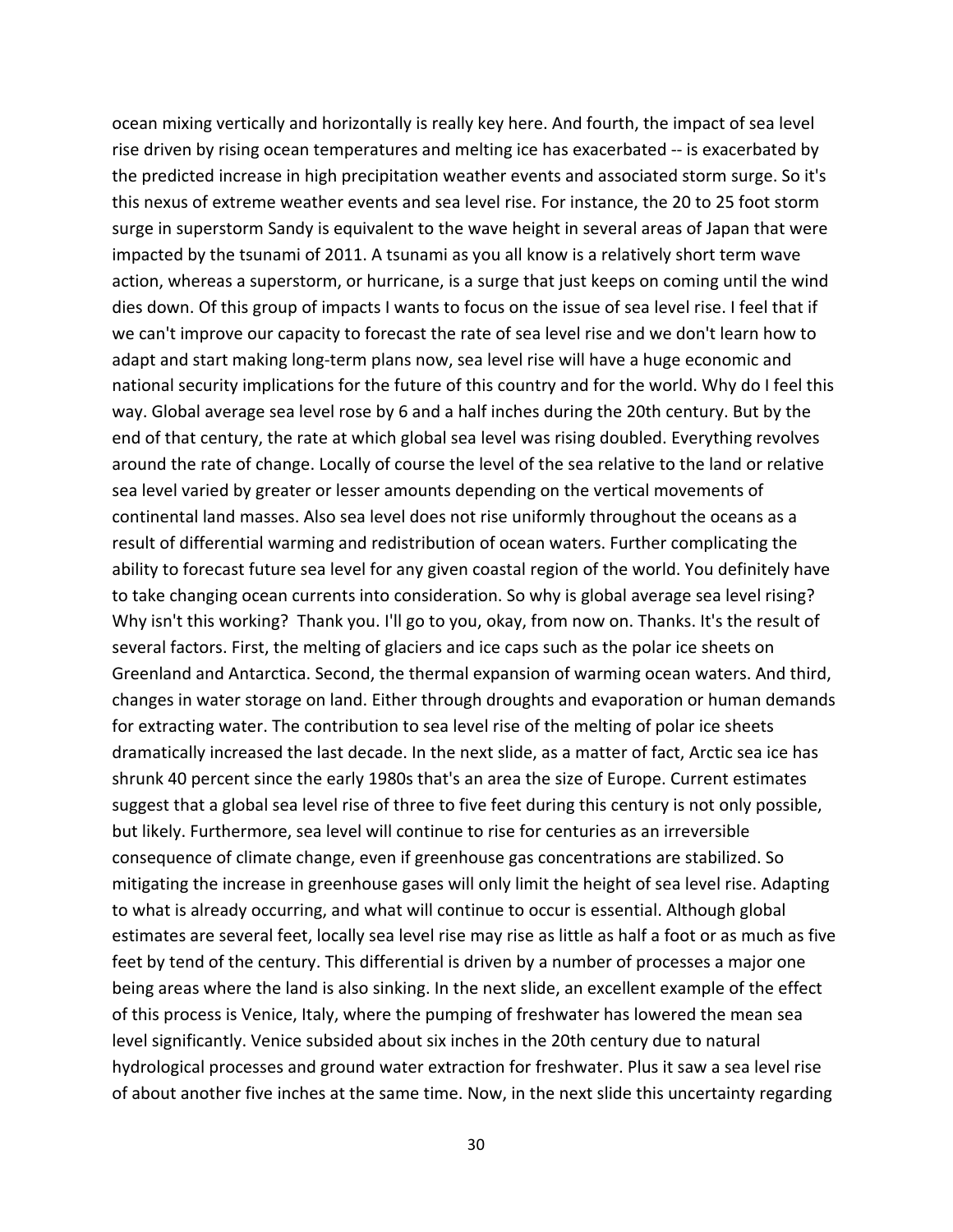the rate of sea level rise has major consequences with regard to its impact on coastal environments, communities, and infrastructure. Sea level rise will not only affect shoreline erosion and inundate low lying lance but it will also exacerbate the risk of storm surges a 100 year flooding event would occur annually with just a one and a half foot rise in mean sea level in many regions of this country. Keep in mind that sea level rise that is already occurred and will be experienced in the future is unprecedented during modern civilization. For the several hundred years prior to the industrial revolution, global sea level rose only slightly. During this period, and into the mid‐20th century, present shorelines and wetlands were formed, communities were established, and infrastructure was built. Next slide, please. Coastal infrastructure such as roads, bridges, train tracks, ports, wastewater and drinking water facilities, oil refineries, and nuclear power plants are vulnerable. Just drive from Miami to Providence on interstate 95 or drive on interstate 10 from New Orleans to Pascagoula, Mississippi. Many of our major coastal cities are really exposed to the threats of sea level rise. The devastation from superstorm Sandy would have been very different in a one foot sea level rise scenario. Miami is a city that is experiencing the effects of sea level rise right now. They spend millions of dollars a year on electricity to operate the pumps 24/7 to keep the Atlantic ocean out of downtown Miami. Sea level rise also cost governments and private landowners hundreds of millions of dollars as they pump sand onto eroding beaches and repair the damage from storm surges. Rising sea level will also increase the penetration of salinity into estuaries and saltwater infiltration of coastal aquifers. This is really becoming a significant problem in the San Francisco bay delta, Sacramento river basin, an area affecting ecosystem structure and availability of fresh drinking water. But you know, there are also significant national security issues associated with sea level rise, because Naval bases are located at sea level, and Navy infrastructure planners work on 25 to 50 year time scales. Currently, the Navy is spending many tens of millions of dollars on their major base in Hampton Roads, Virginia, which, by the way, is one of the biggest naval bases in the world. And this money is not going towards just raising docks, it's going to completely rethinking the city's transportation infrastructure on how to get people to Hampton Roads through the highway system in order to ensure the operability of civilian and military infrastructure. About 7 to 8 million Americans live within six feet of local high tide and risk being hit by more frequent coastal flooding in coming decades because of sea level rise. Globally over 150 million people live in coastal areas within three feet of present day sea level. If the rate of sea level rise accelerates as much as expected, coastal flooding at levels that were once rare could become a very ‐‐ an every few year occurrence by the middle of this century. By far, the most vulnerable, and so in the next slide, is the state of Florida. With roughly half of the nation's at risk population living near the coast on the porous low lying limestone shelf that constitutes much of the state. But much of the east coast is also vulnerable because of the shallow wide continental shelf, its barrier islands, and its location relative to ocean currents So sea level rise requires a long time scale decision‐making process which huge

31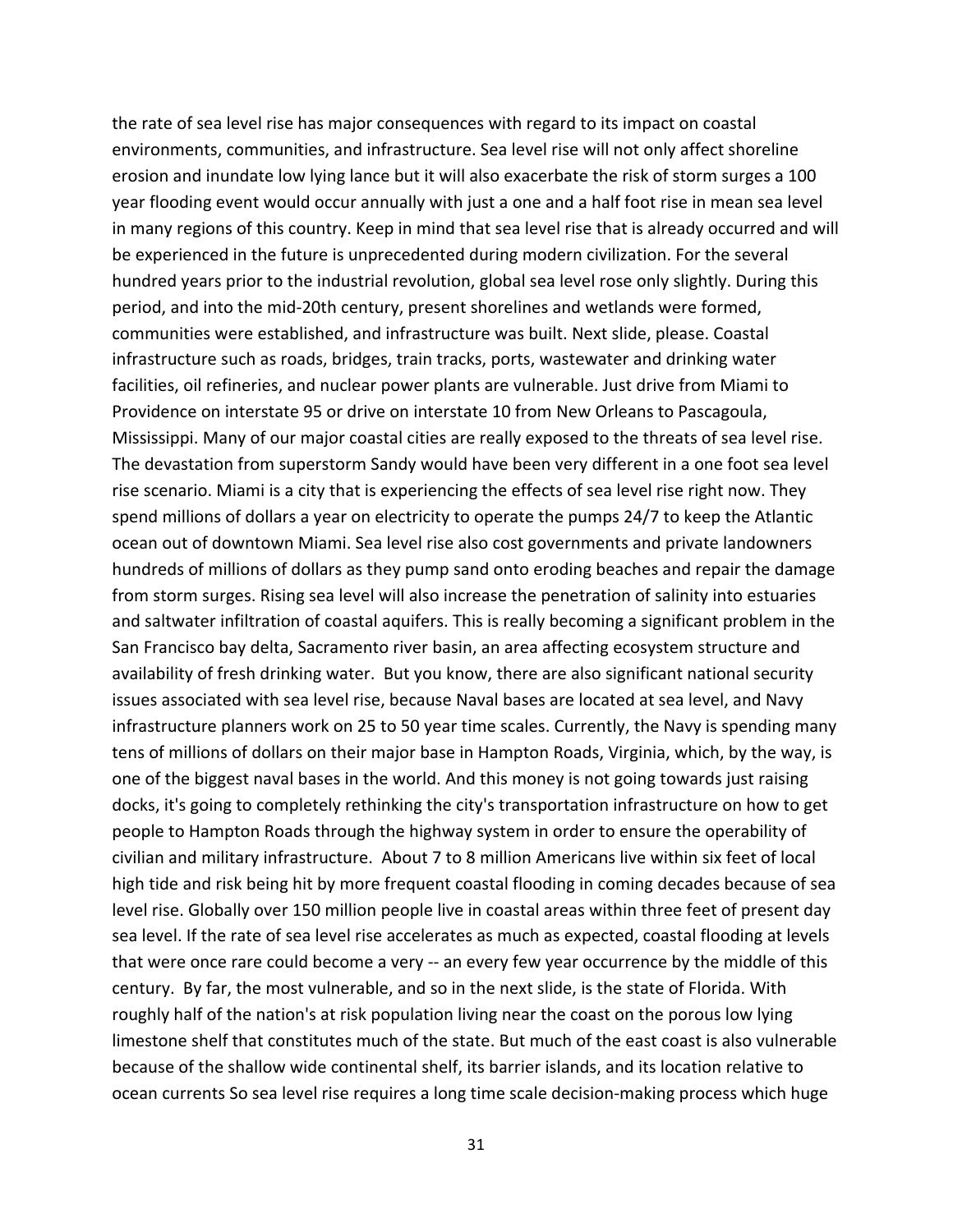demographic, cultural, societal and financial ramifications for cities, their surroundings, and their inhabitants. There are some extreme solutions, by the way, that society has dealt with, with respect to sea level rise. The leaders of Kiribati, a group of 32 islands located in the central tropical Pacific Ocean, have come up with a unusual plan to deal with fears that rising sea levels could wipe out their entire Pacific archipelago. If sea level continues to rise at projected levels, it's estimated that by 2100 the entire nation might be submerged. So the Kiribani cabinet endorsed a plan to buy 6,000 acres in Fiji's main island, an area that could accommodate Kiribani's entire population of 103,000 people. Kiribani's president stated his people need to find employment, not as refugees, but as immigrant people with skills to offer. People who have a place in the community. And people who will not be seen as second class citizens. So ladies and gentlemen, there is a serious geopolitical issue here, and there are serious other geopolitical issues facing our human species and our way of life and culture. Next slide please. In order to adapt to a rapidly changing environment, we need the capacity to predict and reduce the risks of vulnerabilities of future ocean scenarios, and that requires models based on the best science, which requires physical, biological, and chemical data, which are obtained from observations. Remotely by satellites and radar, and in situ with buoys, autonomous vehicles, vessels, stream and tide gauges, et cetera. It's plain and simple, there's a lack of observations. There's a thousand times more heat in the top meters of the ocean than there is in the entire atmosphere. Yet, the National Climate Prediction Center collects roughly a thousand times more atmospheric data than subsurface ocean measurements for their storm models. Hurricane forecast have improved with regards to track, but not with regards intensity. There's a lack of subsurface water temperature data. Fluctuations and predictability in decadal variability in the Atlantic and Pacific are also poorly understood. And as you all well know, El Nino issues are decadal. The southern ocean takes up half of the excess CO2 and heat, yet it's the least sampled and most underrepresented in climate models. We need to be sampling the ocean 24/7, 365 days a year. We need the development and deployment of multipurpose ocean observing systems, particularly in the deep ocean, the high latitudes, and the southern ocean. This data is essential before we can accurately predict the effect of climate change on ocean processes and the effect of the ocean on our climate. Thank you for listening. Last slide, please.

>> Thank you. And let me now call on Dr. Knap.

>> Anthony Knap: Well, thank you. It's a pleasure to be here and I appreciate you asking me to present to you. Second, I'd like to really start with an apology. I've been in Texas, I admit, for only 15 months, so I don't have a Texas accent. And I've had 32 years in Bermuda, so this accent ‐‐ anyway, this is the way it's going to be. And I speak in terms of metrics rather than my colleague here who is still in the old ages. But that's okay. So ‐‐ so I think both presenters have proved I think that the ocean is important. And we should really have an organized and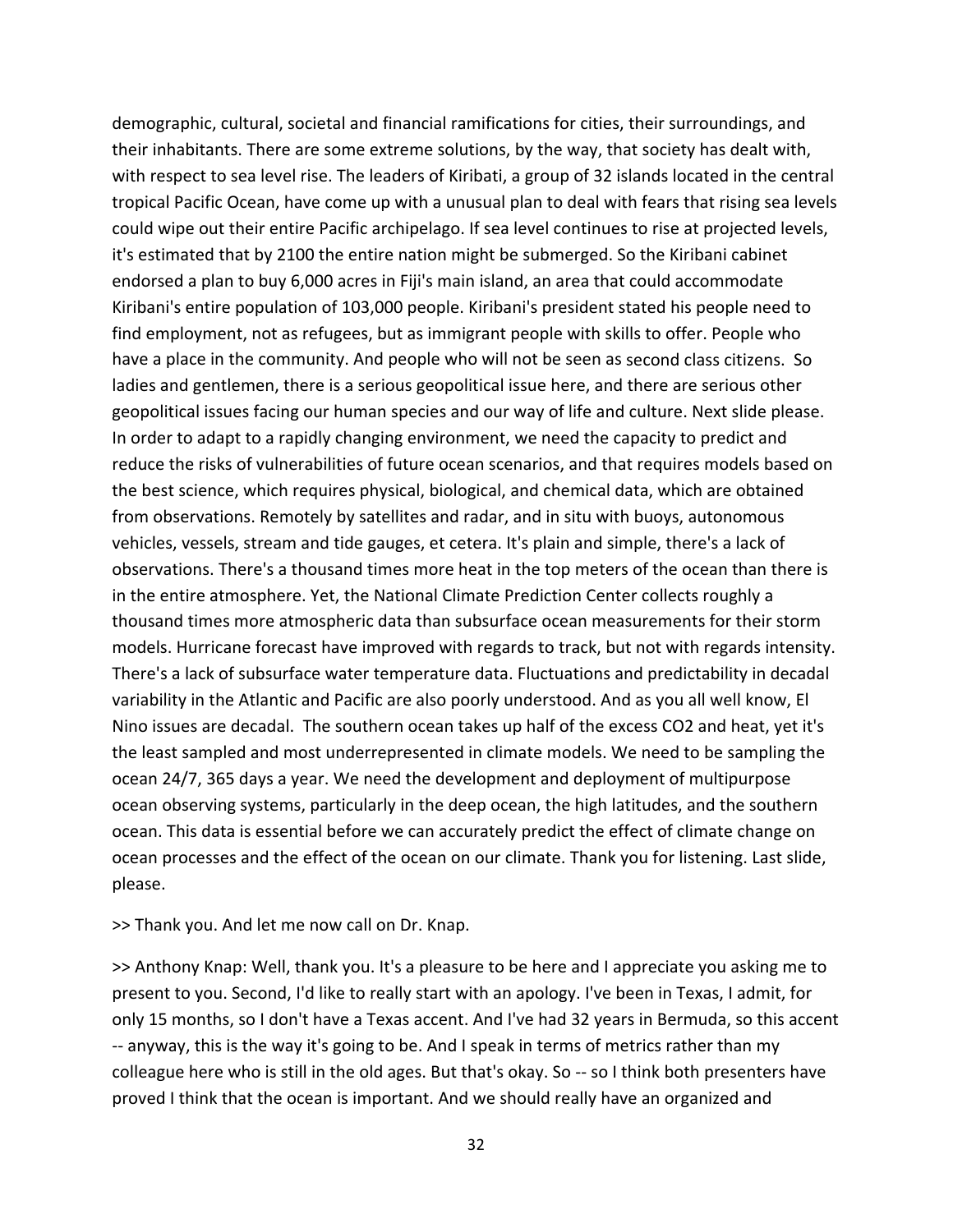sustained approach to measuring it, understanding it, and conveying information about its health and its state. Next slide. So I'm just going to give a summary which is I believe you can only manage what you can measure. The commitment to a sustained globalization observing system is essential, this commitment will require new technologies, especially good sensors for biology and chemistry as well as physics. And sufficiently globally distributed platforms. The government and private sector need to work together more, especially in these times of short notice. Next slide.So the world observing system was proposed by Henry Stommel from the Woodsall oceanographic institution, a long time ago, and John woods who was chairman of the panel of the intergovernmental oceanographic commission wanted to create a wet office, which was the ocean analog to the met office, the meteorological office So the program started in 1990, it was a blue ribbon panel, people like Carl Wonch from MIT and Walter Munt from Scripps, people who know a lot about the ocean, were part of that. The system was supposed to be built out by 2007; it's not. Just as an aside which I'll come back to, Stommel wrote an imaginative story about gliders roaming the ocean remotely measuring the ocean from a land based mission control. You'll see by the end that we're close to that. Next slide. So where are the gaps. Well, the system the not fully built out, there are funding issues. The sustainability of the system, they're not at full operational capacity even though they're in the water. Many are funded through research programs rather than operational systems, and they compete with peer reviewed science, which is as I believe a big issue. The deep ocean, under 2,000 meters, as Bob said it was ‐‐ I can't remember how many miles, but it's 4,000 meters average, is very undersampled, and it's an issue of technology and cost. And physics is far more developed than biology and chemistry. There are some winners. Satellites giving us sea surface heights and surface temperature, ocean color for productivity. The Argo system, which I'll explain in a minute. And also marine microbiology and genomics have expanded thanks to efforts of the National Science Foundation and in a public private partnership with groups like the Moore foundation who have made a huge difference. Now, emerging nations are starting to play an important role. South Korea, China, Taiwan, India, Brazil see value in ocean research because they eat a lot of what's in the ocean. And thanks to the partnership and observations of the global ocean, of which Bob Gagosian is one of the founders, they work very hard in helping the emerging world sort of develop. However, we're a long way from having an integrated system. Next. So we go from ships to floats to gliders to organisms. So top left slide is a float that was developed in the 1990s, the bottom left slide is the five years later, some sensors were added and the Argo program was started. 3,000 floats were proposed, each returning a profile of zero to 2,000 meters every 10 days. That led to gliders which have positioning which I'll talk about in a minute. And top panel on the right are the animal oceanographers, mainly used in the southern ocean. These are pinnipeds with devices attached to them. They go about their life feeding and doing things and collecting profiles. I'll show you how useful those are in a minute. Next. This is how the Argo floats work. They spend a short time on the ocean surface, deflate a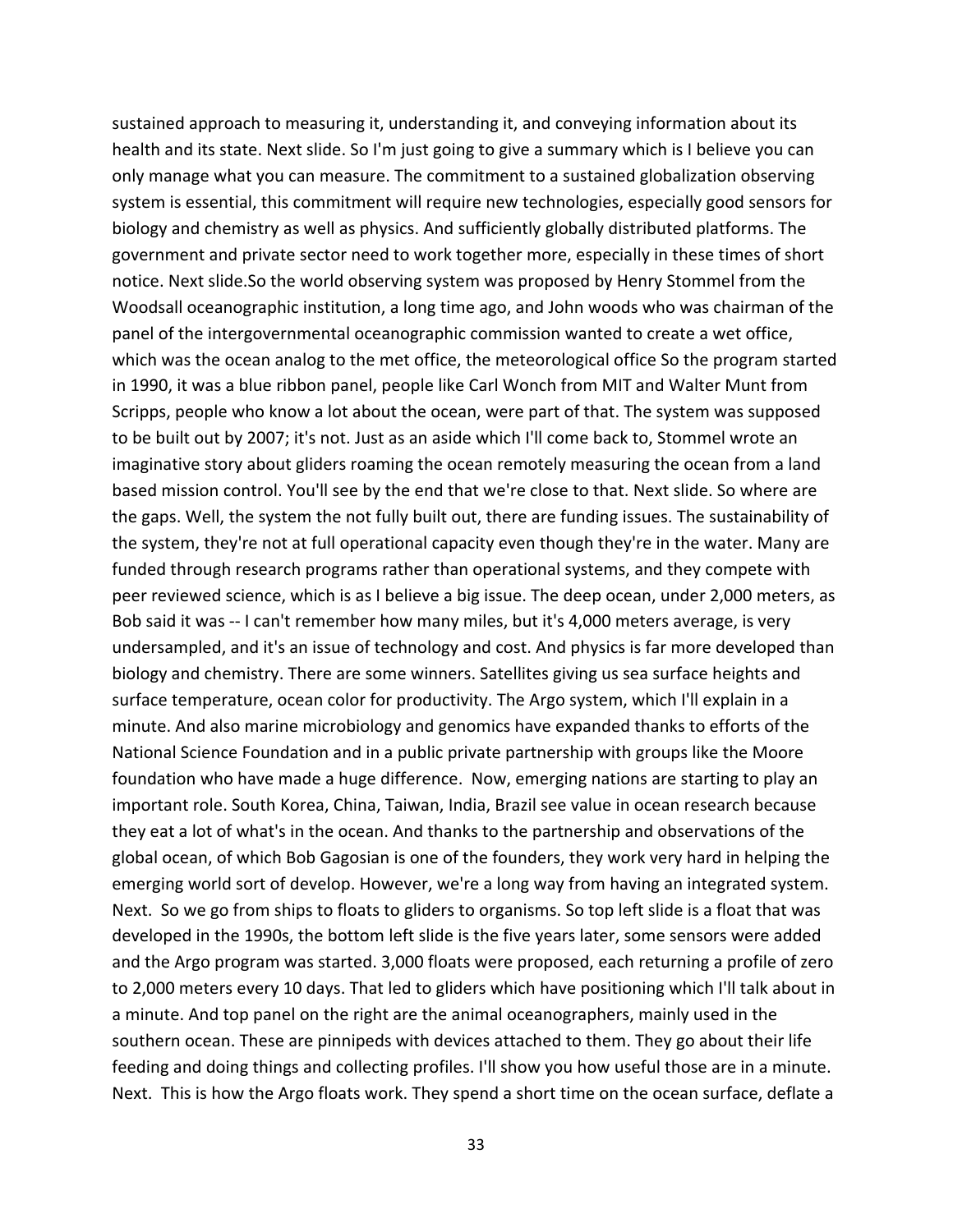bladder, go to 1,000 meters, drift for 9 days, go down to 2,000 meters, take a profile coming up. So every 10 days these gliders give a full oceanographic profile of temperature, salinity and depth. They last roughly about five years, they cost about \$18,000 each. Next. This is the slide from February 2014 that announced 30 nations involved, 3,600 floats. You have to pardon this slide because it looks like the ocean is very well measured. Each one of these floats is about 5 times bigger -- the dots about 5 times bigger than Bermuda. So it artificially looks like we really have got the ocean completely covered, but we don't. The green dots are the U.S. 1800 floats. Next. This is the IPCC assessment chapter 3, the importance of the ocean to global heat. In blue is the upper ocean, light blue. Dark blue is below 700 meters, and the other little things below that are the ice, land and atmosphere. Because of the density of the ocean this was an obvious thing that would happen, a lot of the heat is moving into the ocean. Next. And so one of the things we're learning is that we really need to understand the deep ocean. If the deep ocean is warming, that's going to ‐‐ Bob was explaining the expansion of the ocean, and sea level is going to be a lot different than what we expect from 700 meters. So new floats up to 6,000 meters are being tested. And because the temperature and salinity don't change much, this has to be done at the same time as developing new methods and very good methods for measuring temperature and salinity accurately. Next. This is the ocean sites network, these are the fixed platforms, these are mainly for physical parameters. The green dots again, these are now bigger islands than before, you know, probably Rhode Island, the big ones in the center. So the Toga Tower array in the Atlantic is the parata array, then there's the Indian Ocean array. The Indian Ocean array is interesting because China used the data ‐‐ China has data buoys in there, and they use that data to decide where they're going to plant crops depending on the rainfall that they develop through models. So they're very useful. Next. Now this is the only biology you're going to see, but marine ecosystem changes are in the sample. In 1986 David Carl of Hawaii and I got together, we produced two proposals that went to the National Science Foundation to create HOTS, the Hawaiian Ocean Time Series, and BATS, the Bermuda Atlantic Time Series. And these through really the community of reviewers have continued throughout. The research programs that are funded as almost observational programs. The phytoplankton have changed, the little organisms that live at the top that take the sunlight and convert it to energy. There are fewer diatoms, fewer coccolithophores, you don't have to remember this, there are a lot more small phytoplankton. So we've changed the whole structure. The problem is that we're the only people that have ever taken those measurements. So we don't know whether this is happening in the Sargasso Sea or whether this is happening in the rest of world. We believe it's a physical biological problem where because the ocean is warming, there's less mixing, less silica is coming up to the surface of the ocean and diatoms and coccolithophores need silica. Next. This is an important slide, although a busy one. These are a number of time series that have been going on, these are sustained observations from the north all the way down to New Zealand, and they show CO2. And this data is remarkable, it's the longest, I have to say, the longest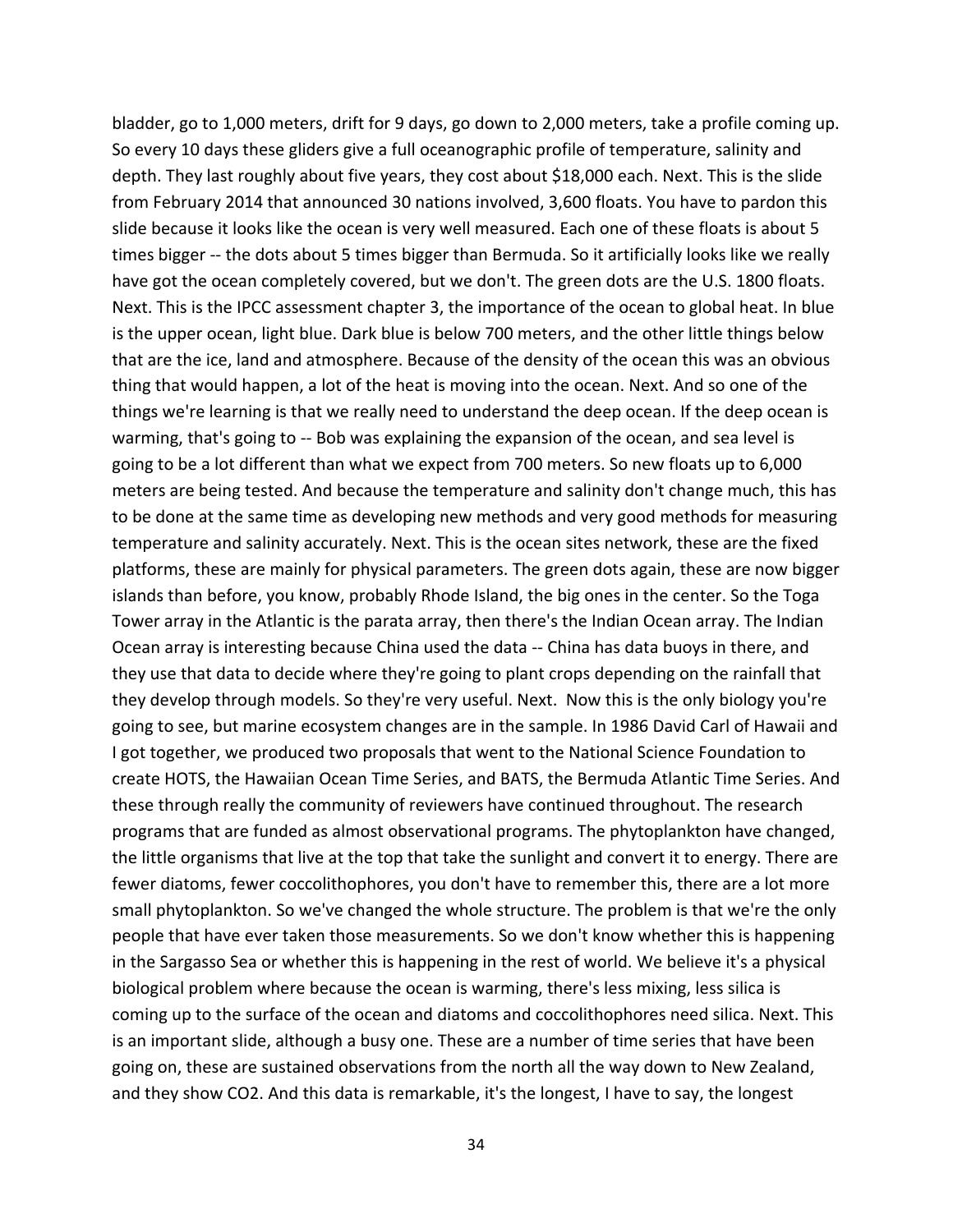continuous record is at Bermuda, it started in 1982. So without these records we wouldn't know really what was going on over the long term. So sustained long-term observations are important. Next. This is the world ocean database by instrument type. Now, I want you to look at 1965, roughly, and go straight along the top. In brown there were some moorings put in in the mid‐2000s but they didn't last very long. The green are the pinnipeds, so they gave some data. But if you look at the purple, that is the data rate coming from Argo. Without Argo, with the decline in ships, et cetera, we would have gone backwards. As it is, we've basically stayed the same with ocean data since 1965. I think we can argue whether that's good or bad, I tend to think the latter. Next. I'd like to switch gears. We're ‐‐ this is near my Texas home, this is the Gulf of Mexico this is a measuring system that measures sea level height, and in the red there is an eddy that spun off the gulf room current and that eddy has got warm water in it, about 60 centimeters high ‐‐ what's that in feet, Bob? Anyway. Sorry. The blue is cooler water, which is about 30 degrees centigrade. This gives us a proxy for ocean heat. The problem is these satellites go over -- one goes over every 10 days a part of the gulf and one goes over every 17 days and we get a composite. We don't know exactly where the heat is, if it's concentrated in the top, or whether it's concentrated over the whole water column. Next slide. So this is why it's important. So this is the Gulf of Mexico temperature on the left panel is the Gulf of Mexico prior to Rita in 2005 and at 75 meters depth you can see the loop current is full of very warm water. Next slide. So hurricane Rita intensified and so did Katrina, and there was enough heat in those areas that they got up to category 5's. Which is quite unprecedented for the Gulf of Mexico. Next slide. If you can see on the left side hurricane Rita, which was supposed to go to Galveston, started off very cold water that was under it and you can see the wake you can see it's pulling up very cold water and that water cooled the right side of the storm by 5 degrees centigrade and the same with 75 meters depth, it was still drawing energy out. So there's a whole connection between the ocean and intense storms, it's very important. And as we are warming and shallowing the mixed layer there's going to be more storms that are available ‐‐ or more heat that's going to be available to provide energy for new storms. Next slide. This is the glider. These are two gliders from 2012 and 2013. Left is 2012, you can see the glider path at the top and you can see it found a very deep pool of high temperature water. This would have caused a very intense hurricane. And then on the other side in 2013 they didn't sample the same space, but you can see less of a shallow amount of heat. And so you'd have probably a less chance of a major storm at that time. I should say I was on the board of a reinsurance company at that time, and insurance companies and businesses are making quite a lot of ‐‐ either winning or losing depending on how they get the ocean heat content right. Could I have the next slide, please. So this is one ‐‐ a picture that came out I think Beth mentioned 47 ships. This is -- came out of science magazine, and I couldn't change the slide because they say you're not allowed to change it. But this on the left bottom panel 2001 there were 28 ships in the U.S. fleet, there are now 19. By 2025 this is forecast to be 13. I think this is a huge problem. Unless

35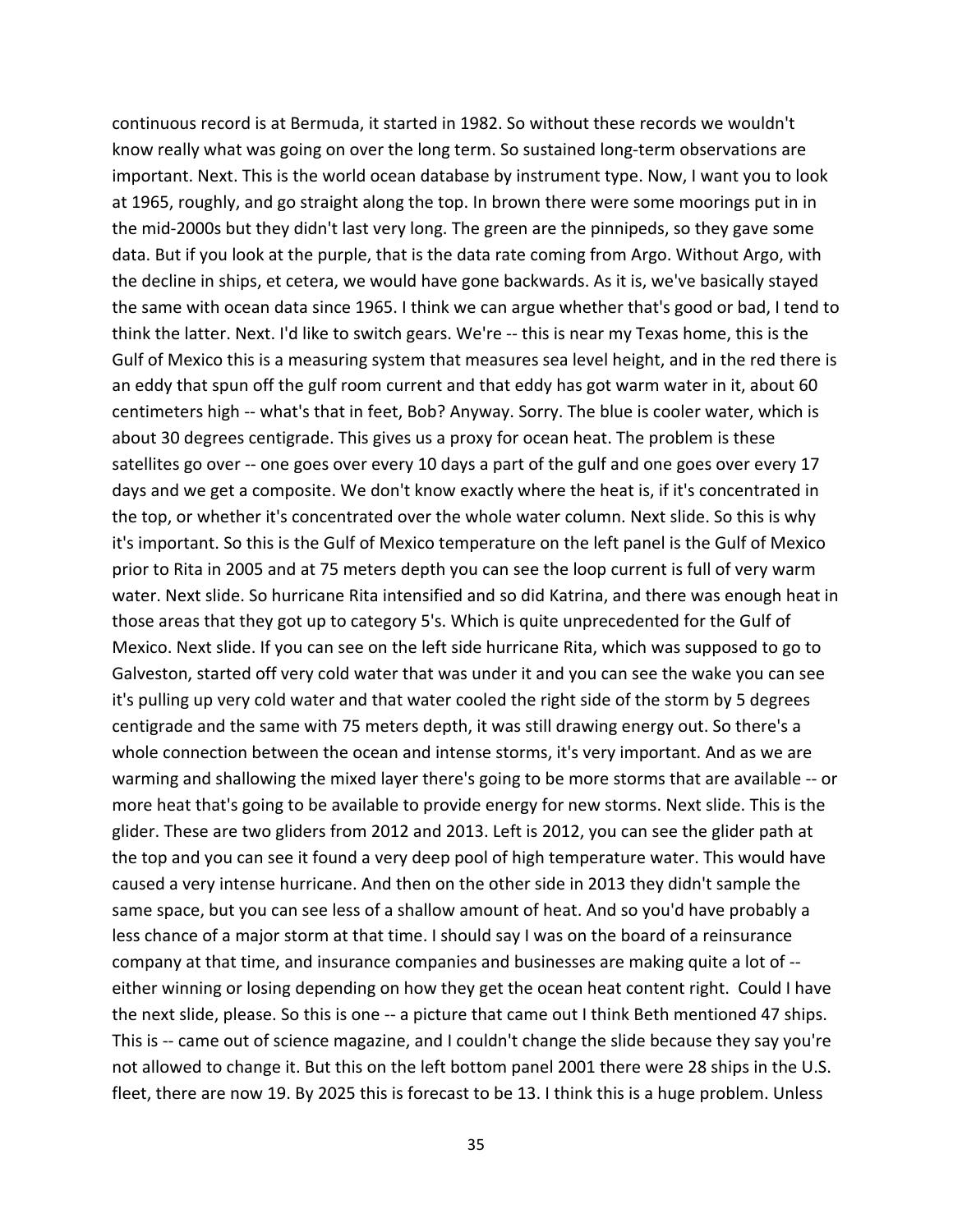of course the other agencies that are doing operational work update their game, and add more ships. Can I have the next slide. So these are some gliders. So these are some emerging technologies. Everyone is working on trying to make measurements cheaper. Top right panel are the Slocum gliders, I mentioned Henry Stommel in the beginning, his view, these are produced by a company called Teledyne, and there are 420 have been delivered so far. They dive along at 27 degree glide path, can stay out for three to six months depending on their battery -- type of batteries they use. Bottom panel on the right is a wave pad vehicle, this is built by Liquid Robotics, it uses wave energy to power itself. This one is called honey badger, and it's going from Hawaii to the west coast of the United States and it's towing a holographic camera we put on, we were afraid it was going through the white shark cafe, I don't know if you know that part of the Pacific, but it looks a bit like a lure. So we'll see what happens. Top left is a new vehicle called an autonaut, it is like a dolphin tail, we'll try to put It has a fuel cell in it, as well. And the bottom is just another surface glider. There a winch in it that will allow us to do 150 meter profiles for 90 days every two hours. are many types of gliders, and in this short presentation I don't have much time to tell you any more about them. Next slide, please. So this is the Challenger expedition, it's a ship the Challenger that went around the world mainly visiting, if you remember what the world was like, British colonies. So hence my accent. And it visited various places around the world, 40 volumes of incredible scientific work was done from 1872 to 1876. Last slide please. This is the return of the Challenger. This started in March this year, it's going to go for two years, 16 gliders going around the world measuring all aspects of the ocean following the Challenger route, and on the 140th year of the Challenger expedition, we'll have a new view of that part of the ocean and what the Challenger saw. This is being run by Rutgers who do a great job in their glider program, so do many of the other U.S. institutions. Anyway, I'd like to end there. Thank you for your attention. But remember one thing, these observations need to be sustained. Thank you.

>> Eric Lander: Wow That was very cool. We follow a practice at PCAST of turning our flags up to indicate who is interested. I see Dan Schrag has his flag in his hand and is debating whether to turn it -- and he has turned it vertically. So Dan Schrag gets the first question.

>> Daniel Schrag: Thanks to all of you, I really appreciate all of your comments. And there's so much to dig in on it that we can barely scratch the surface with the time we have available. I want to touch on what Bob and Tony both talked about in terms of the role of new technology. But also, draw on your experience running oceanographic institutions. And thinking about how our changing scientific community reacts to these new sorts of technologies. You noted the decline projected in ships. On the other hand, a lot of the things we used to do with ships are now being done by remotely operated vehicles. You know, argo floats, you know, Carl Winch used to talk about how we would go out a couple times a year to make temperature and salinity measurements on a ship, which is really a very expensive way to take temperature and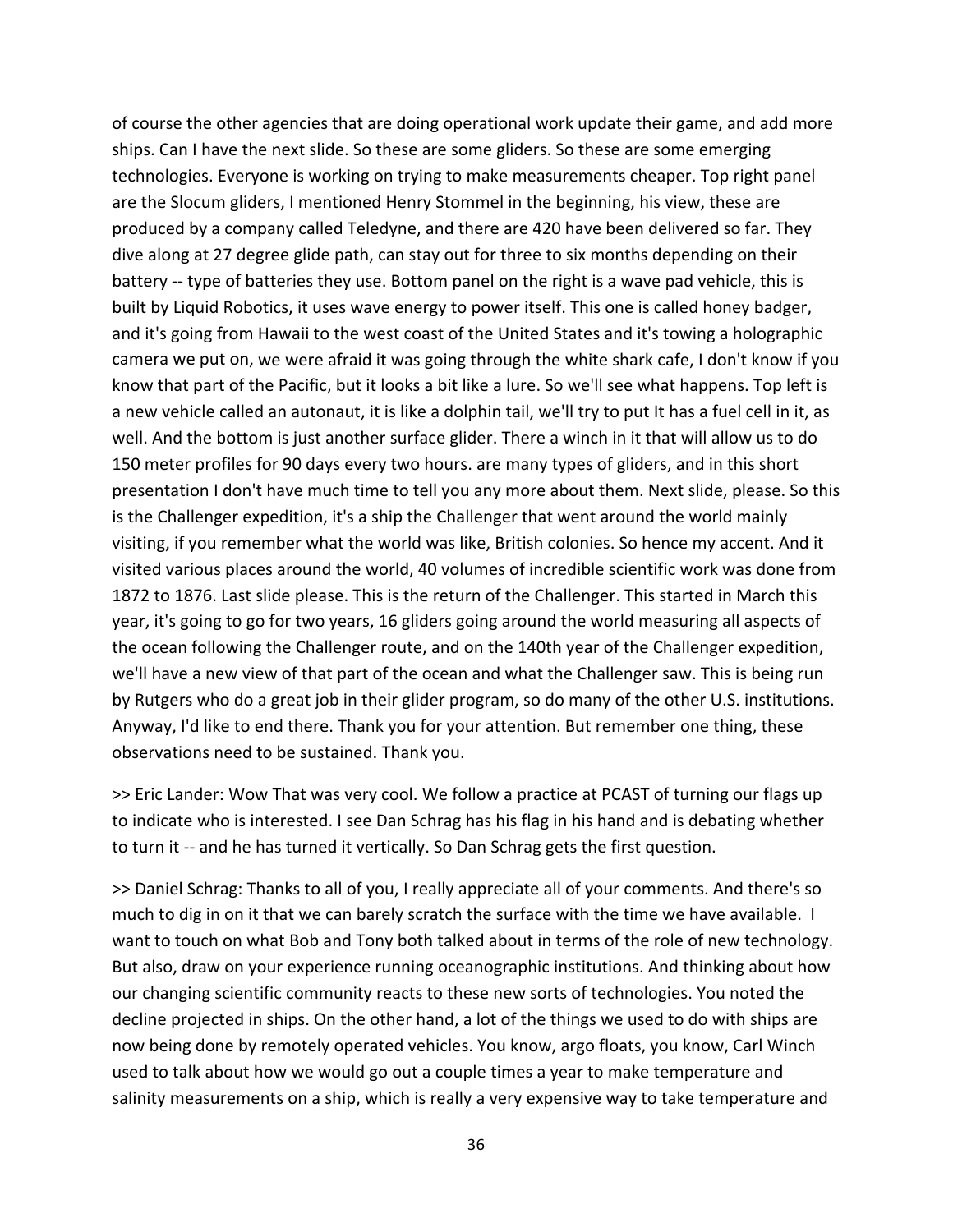salinity measurements. And at the same time we're seeing block grants to Woods ‐‐ Institution from the Naval research, for example, go away. We're seeing big funding issues in terms of our intellectual capacity in the oceanographic space. So can you talk a little bit about some of those challenges, and how these new technologies, as exciting as they are, are also putting incredible challenges in the path of our community?

>>Robert Gagosian: That's a good question, Dan, one that I've wrestled with, as you might imagine, with my colleagues at other institutions, and certainly at the Consortium for Ocean Leadership, since we're a membership organization. Traditionally it's taken about 10 years for the community to accept a new technology. It took about that length of time for the community to accept Alvin, the submarine, and it took another 10 years for them to accept robotic remote vehicles and autonomous vehicles. But right now because of the squeeze on the funding budget, people are actually accepting I believe new technologies faster. It's very expensive to go to sea and so being able to do it remotely is having a big effect. A good example is -- and Tony mentioned this -- the whole issue of doing genomics under the water, microgenomics under the water has just completely changed our thinking of what's there. And that's the obvious thing now, all being done remotely to a large extent. And people have embraced that. So it's like every other field. It's going to be the leaders that embrace it, and the other people will gather it. I think a bigger issue that we can talk about later is the issue of the business model. The business model of the federal government, of providing three of 10 percent increases for federal research forever, that was predicated on World War I and World War II, certainly in oceanography. It was how to find submarines and how to hide them, it was as simple as that. And that's gone now, and so we need to rethink that model. And I think the private sector is playing a big role in that, but what will the long‐term role, the sustained role be for the private sector? So that plays into it, as well.

>> Anthony Knap: I agree with Bob. The other thing is, though, these technologies aren't cheap either. A glider costs around \$30,000 a month and you need pilots that are up, watching them all the time. But regarding institutions I think there's a big issue because the funding model has changed so dramatically. Years ago when my place was started in 1903, Woodsall came along in 1928 or -- and the models role, similar to the MBL where you get a couple really good scientists, give them two years of money, they start writing research grants, the overhead would come in and things would work. That's all changed now. So the stained ‐‐ oh gosh, never mind. So the long term future of these sort of organizations is -- is tough. They're very tough to manage. And so you know, these models have to change, because the funding is not going to go back to the way it was. So that's about what I'd add to what Bob had to say.

>> Eric Lander: Next up we have Barbara Schaal.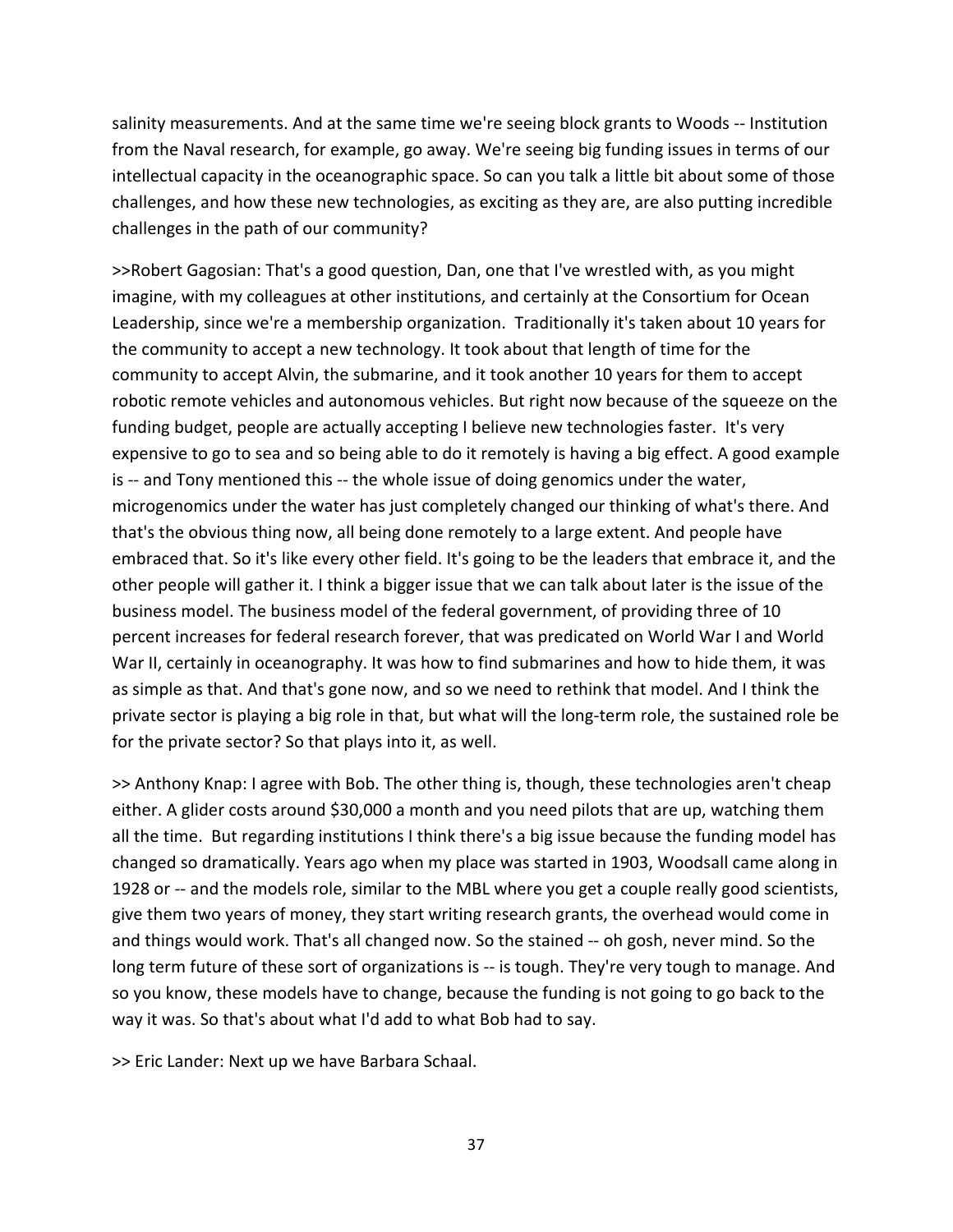>>Barbara Schaal: This is for Beth. First thank you all for a real wonderful and informative presentation. Beth, you made a strong and compelling case for the importance and the value of local and indigenous knowledge. And I was curious, what are the efforts that are currently underway to gather, to record, and to analyze that knowledge so that they can be of use?

>> Beth Kerttula: Thank you. In the national ocean policy and in the implementation plan, it's distinct recognition first of all, which is unusual, in a lot of documents like this and a lot of planning efforts. And the actual on the ground experience is bringing in the tribes or indigenous groups to work with the communities in any of the regional planning bodies. They're absolutely part of that effort. And again, that's unusual. It's a great step forward. Also, the agencies themselves have that overt recognition of the benefits of that information, and as part of the national ocean policy and the national implementation plan, they are to recognize and work with that information. So it's a really terrific step forward. Many agencies that are part of the effort, National Science Foundation for one, have been working with that information for a long time, and recognize its usefulness. But for some, and for the states, when you're working in the regional planning bodies, for some that's a pretty big step forward. So it's not going to be, you know, without its bumps, but that's -- that's what's happening. And it's an experience of involving rather than avoiding or ‐‐ you know, altogether ignoring. Thanks.

>> Eric Lander: Great. Rosina.

>> Rosina Bierbaum: I want to thank you all for both an exciting and depressing set of presentations. Exciting because all that the technology offers, depressing because of how fast we need to make progress given climate change. So in a previous life I was a marine ecologist, so I guess I found Anthony's one slide on biology insufficient. And I think it has been very interesting to see how NSF and the Moore foundation have really jump-started the whole field of microbiology. But I wanted to talk about bigger stuff. And so Beth, you talked about ocean acidification and the implementation plan will have and a focus on that, and of course ocean acidification has the potential to just wreak havoc with the food chain since a lot of the base of the food chain depends on the calcium chemistry. Some of the new reports that have just come out, the newest intergovernmental panel on climate change terrified me, because we have talked about for a long time that terrestrial species might need to move on the order of six kilometers per decade to keep up with climate change. But in there they had something like 350 species are moving 350 kilometers per decade. So this is really changing the entire marine ecosystem in ways that I don't think we understand, and some species may actually be pushed off the top or the bottom of the planet. So I wondered, you know, what the research needs in this realm are, and what's being done to try to tackle the species shifts we're seeing now and the implications for economy, ecology and et cetera.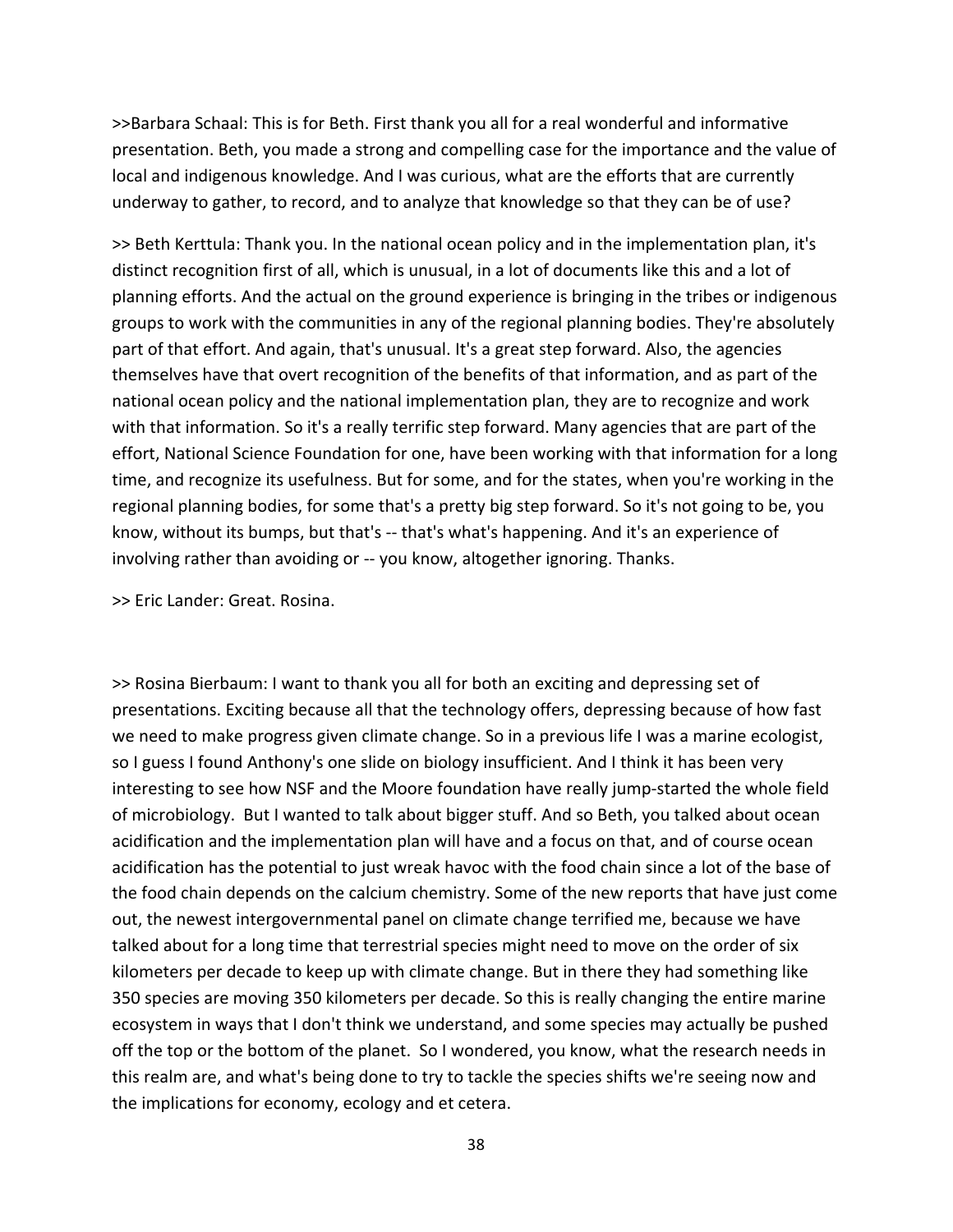>> Beth Kerttula: So I can just quickly tell you from my first couple weeks here in Washington, D.C. and in OSTP, I have seen a tremendous recognition of and focus on this issue. I know Dr. Moran and Dr. Holdren, Tammy Dickenson have all worked on this issue, and I see that as sort of the beginning push to getting the agencies aligned so that the information can be gotten and worked on. In the states, Washington state and California have both been working on the issue, gathering data, Washington I think it was Puget Sound area really did take a lead. I can tell you really quickly as an aside, in Alaska three years ago one of the reasons why I started realizing why I needed to change my life was because we had a resolution on ocean acidification, I got one hearing on it. One. Could not move a resolution without any force of law, because people didn't want to talk about it. So it is frightening because the change is coming so fast. But there are those who will not listen to it. So we have a big job ahead of us, and I'm really proud to say that at the White House people are really focused on it, working hard to get the information out. But there's a lot more to do. It's a ‐‐ the national science bowl winners, the children, the students who participate in high schools were online the other day in webcast and the question ‐‐ they asked them, what's the most important issue that you see with the ocean, and their answer was ocean acidification.

>> Eric Lander: Wow. Well look, there are no more flags up, but I just want to say this was a great presentation. I'm sure that there will be a bunch of questions people want to have after we end the formal session. But I'd like to express my thanks and the whole council, thanks to the panel, and we'll have to move on to our next component. (Applause).

## **Public Comments**

>>Eric Lander: So our next step in this meeting, I think the last formal part of the agenda will be public comments. And we have four speakers who are both registered and here. And our pattern is that they'll get a two minute opportunity to speak, and that 30 seconds before the end of that two minutes they'll get the 30 second warning. And Maxine, my Co-chair here, will take over this part of it.

>> Maxine Savitz: Thank you, Eric. And as you mentioned in your introductory comments on antibiotics resistance, you had received a lot of comments from various parts, and today all four of our commenters are speaking on antibiotic resistance. So the first one is Allan Coukell, please excuse if I mispronounce your name, if you would come to the table. And he's from the Pew Charitable Trust, so your two minutes are beginning.

>> Allan Coukell : Good morning, and thank you for the opportunity to present comments. My name is Allan Coukell, I direct drug and medical device programs at the Pew Charitable Trust, including our work to address the growing threat of antibiotic resistance. We're a nonprofit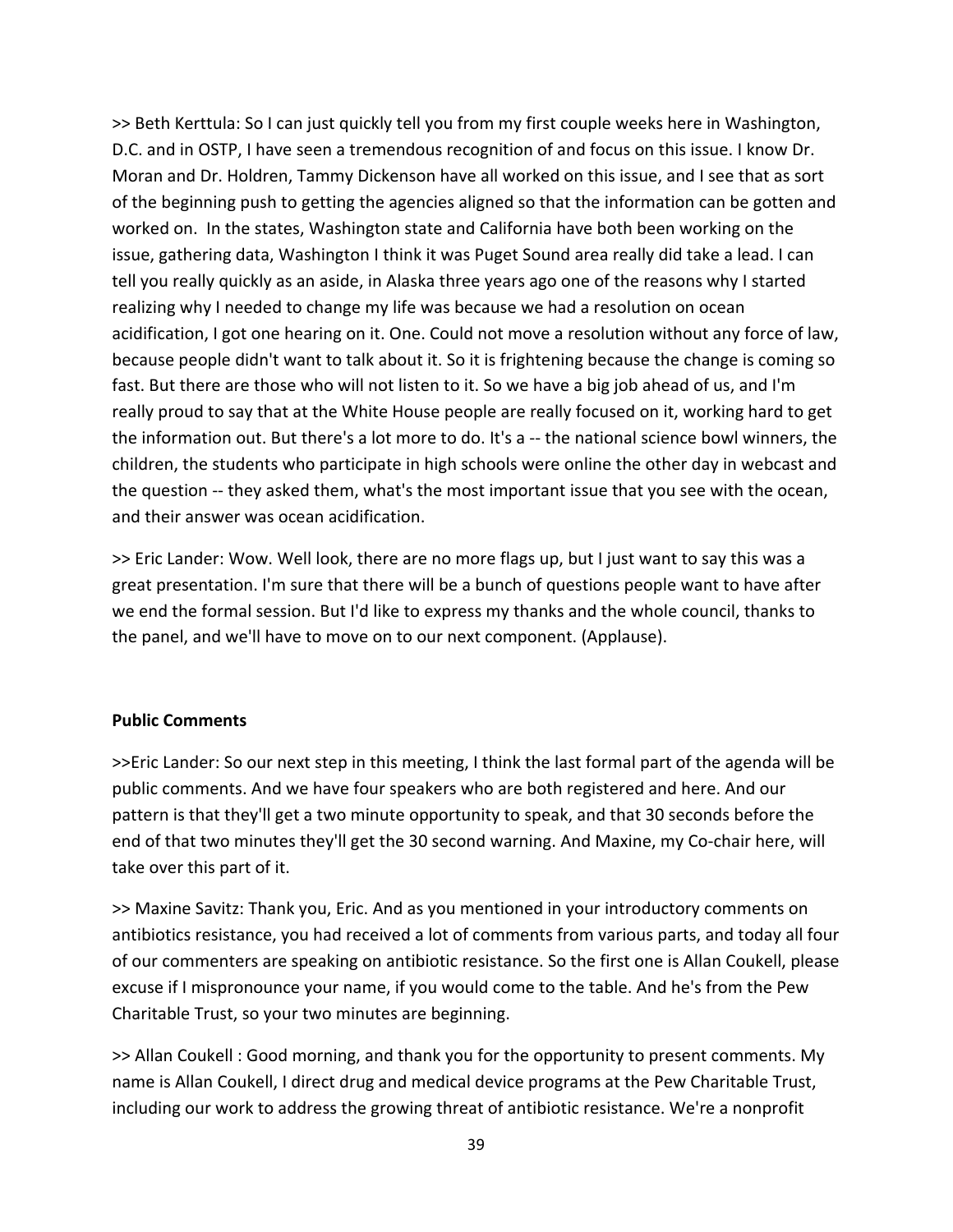public interest research and policy organization. I commend you for taking on this issue. Protecting the public from drug resistant pathogens is an immediate and pressing need. Your leadership is essential, and as you've said, we also need cooperation between federal agencies, health professionals, the private sector, and members of the public. The three pillars you identified, improved surveillance, appropriate use of antibiotics in people, animals, and development of new drugs and diagnostics are essential. As is preventing infections. Pews efforts to date have focused on the urgent need for new antibiotics and the widespread overuse in animal settings. Two years congress passed the Gain act to address some of the economic challenges, and is now considering legislation to create a new approval pathway for antibiotics in limited populations of patients with serious or life‐threatening infections who have few treatment options, or none. Congress should move quickly to give FDA this important authority. And in parallel the administration should facilitate discovery by addressing major scientific barriers. There's growing recognition nationally and internationally that we need better coordination between industry and publicly funded science towards priorities and solutions. As a nation we also have to do a better job of managing the drugs we have. We need to collect better data on use both in humans and in agriculture. We need to invest in science on best practices and we need to reduce use. The current administration has made progress towards phasing out the use of antibiotics for growth promotion on industrial farms, and we urge you to recommend additional steps to curb other inappropriate non‐therapeutic uses and assure appropriate oversight by veterinarians. Similarly we address overuse of antibiotics in human health care. We should set a national target and hold ourselves to it. I thank you again for your leadership, and Pew looks forward to working with you and the administration to ensure implementation of your recommendations are as strong as they can be to protect public health.

>> Maxine Savitz: Thank you very much. The next speaker will be Michael Russo, federal program director, U.S. Public Interest Research Group.

>> Michael Russo: Hello Thanks very much. My name is Mike Russo, federal program director with U.S. PIRG, the United States Public Interest Research Group. We're a nonprofit, nonpartisan consumer advocacy and public interest organization. And I wanted to talk to you today about the important issue of antibiotic overuse in agriculture, echo many of the things Allan just said, and thank you for your leadership in taking on this really critical public health issue, and elevating what's going on and setting out a framework for understanding what's happening and how to move forward on it. And I just wanted to underline in my testimony that, you know, we really see that this is a problem that doesn't just stay on the feed lot. There's well understood ways this can impact human health, including to the antibiotic resistant chicken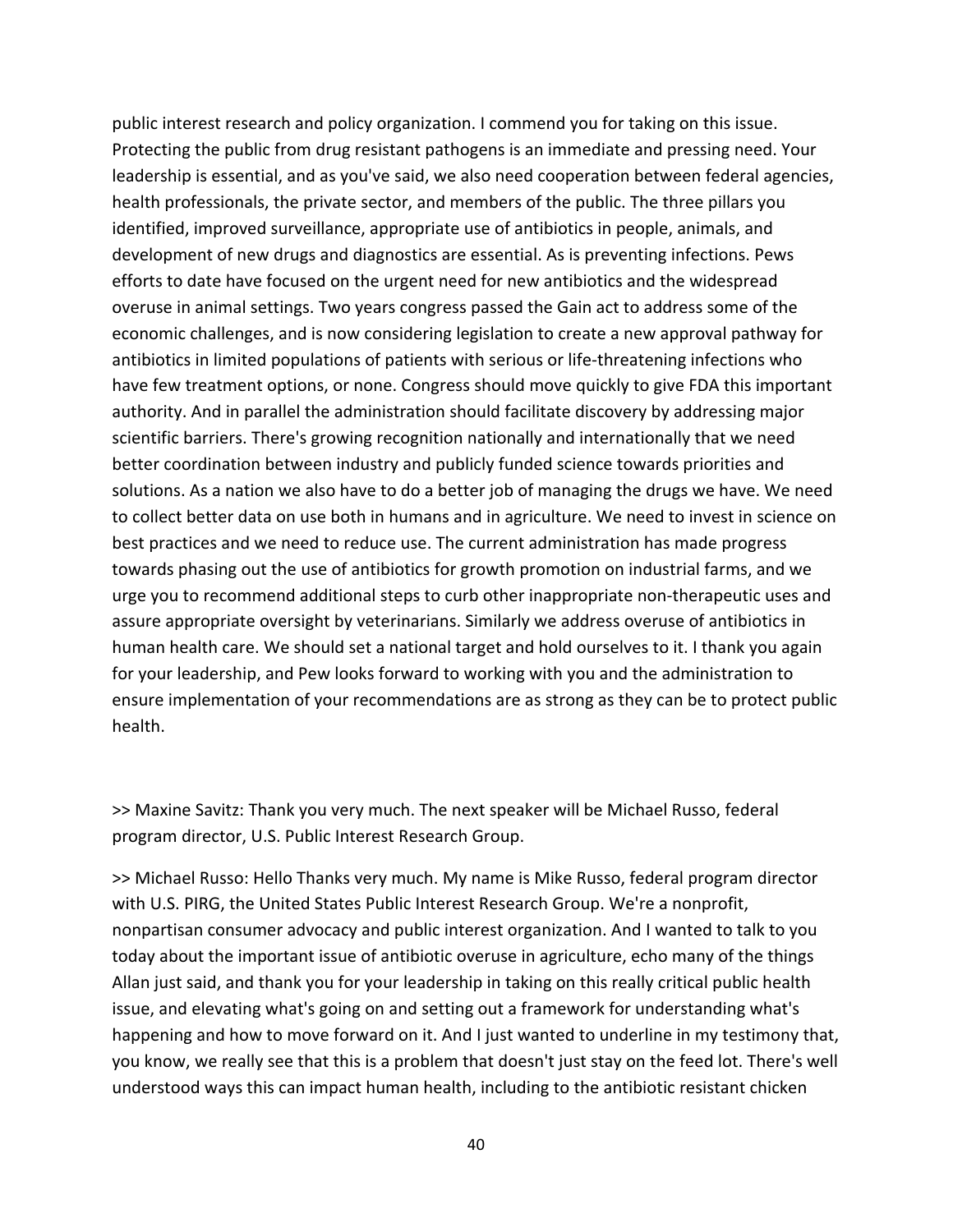outbreak and recall that was seen over the past year or so, as well as some of those other more dynamic ways that we seeing developing and getting more understanding of now, which really makes the case for strong action pretty clear. I would just say we're looking forward to digging into the report and seeing what recommendations are there especially around monitoring and auditing what the FDA approach does. Since we are worried there are some limitations in what that proposed. From seeing some of the statements that have come out about, Zoetis which is one of the biggest companies here told the New York Times that they didn't think it would have much impact on their revenues because their drugs are approved for both disease prevention as well as growth promotion. The Animal Health Institute similarly said they didn't think it would have‐

#### >> Maxine Savitz: 30 seconds.

>>Mike Russo: much of an impact on overall use. And similarly alanco another one of the big industry players here said the FDA process was not a material event. So we think that we really think there needs to be strong monitoring to make sure this is having the impact we need is going to be very important, so we don't just wind up three years from now with the same exact things happening but a different word on the label. So look forward to the report, thank you so much for your leadership, and look forward to continuing to work with you. Thank you.

>> Maxine Savitz: Thank you very much. Our next speaker is Susan Vaughn Grooters, policy analyst, Keep Antibiotics Working Coalition.

>> Susan Vaughn Grooters: Good morning, and thank you PCAST for having me speak with you this morning. I'm Susan Vaughn Grooters with Keep Antibiotics Working. As you complete your report on antibiotic resistance for President Obama, I would like to note recent developments for your consideration. On July 1st the CDC released a report on resistant food‐borne bacteria as part of NANS. It stated that antibiotic resistance in food‐borne germs is an ongoing threat. Adding that such resistant food‐borne pathogens sicken at least 430,000 people every year. This resistance can be medicated. Second, on June 30th FDA issued its first report on the progress of guidance for industry 213. While all the pharmaceutical companies that sell antibiotics for growth promotion ensured FDA they will stop doing so within three years, several of the largest companies will continue to sell antibiotics for the, quote, maintenance of weight gain, end quote, so sub-therapeutic use will not change. The marketing materials of these companies and their sales practices must change for the how, in theory, drug companies and producers could exploit loopholes in 213 to continue using voluntary guidances to be impactful. Earlier this year the council heard testimony as to antibiotics to boost production. We have several real life, real-time examples that demonstrate just how they will carry this out. The public health goal of the FDA policy to reduce antibiotic resistance, while laudable, can only be achieved through significant reductions in the use of the antibiotics in animals. I was grateful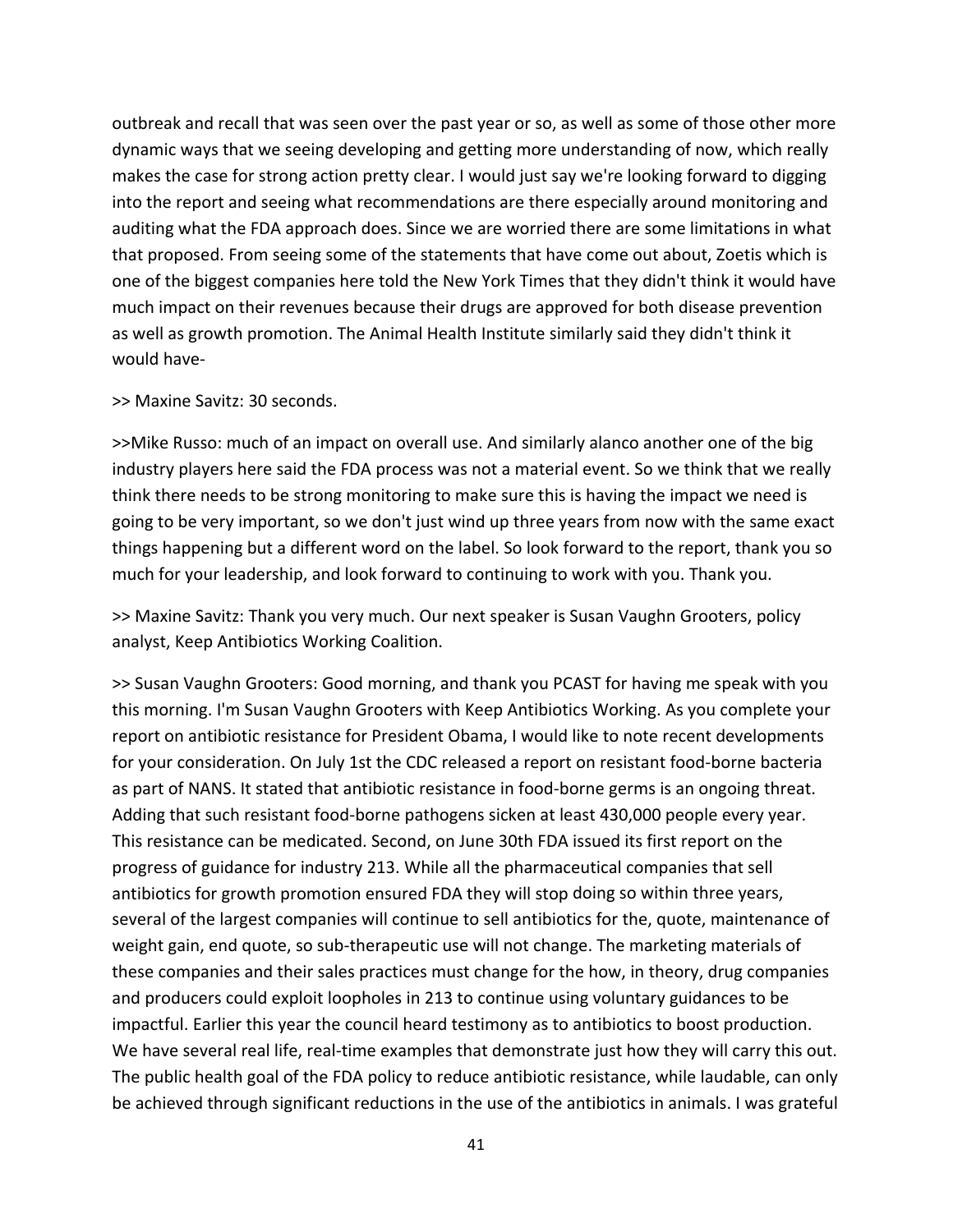to hear Dr. Lander note that for the USDA's guidance to work, use must come down. FDA relies on veterinarians to ensure appropriate use, and they use the onus of responsibility to justify why the agency doesn't do more to curb disease prevention. Yet in FDA's attempt to put veterinarians in the driver's seat, FDA has taken one step forward and two steps back. Requiring veterinarians to prescribe or order antibiotics for use in animals is an important step, but in the draft the FDA agency proposes to roll back federal standards for veterinary oversight. Of greatest public health concern, FDA would eliminate the current federal definition of a veterinarian client patient relationship with respect to animal antibiotics, and instead would defer to a patchwork of state policies. However, there are four states that have no such definitions, and in the 34 states that do, their definitions do not apply to the addition of drugs to animal feed. FDA envisions state policies as a safety net, but that is only accurate in the sense that nets are full of holes...

### >> Maxine Savitz: Thank you‐

>> Susan Vaughn Grooters: I respectfully urge this council to consider the scientific weight of evidence that antibiotic overuse in livestock threatens human health as well as the equally practical evidence that drug companies and industrial livestock producers will continue to protect their bottom line and misuse antibiotics unless FDA takes steps to close the disease prevention loopholes in 213 and require meaningful veterinary oversight.

>> Maxine Savitz: Thank you very much. Then Nicole Mahoney, Director of Government Affairs Regulatory Policy, Cubist Pharmaceuticals.

>> Nicole Mahoney: It was pressed, maybe I'm not close enough to it. So I am Nicole Mahoney, thank you for this opportunity to comment on the PCAST important work to address the growing threat of antibiotic resistance. Cubist is a global company with a growing commitment to public health through our leadership in the discovery, development and commercialization of novel antibiotics to treat serious and life‐ threatening bacterial infections. The company hopes to deliver at least four new antibiotics in support of the IDSA's goal of 10 new antibiotics by 2020. Approximately 75 percent of the Cubist employee base is focused on the research, development, commercialization, and support of antibiotics, and the company plans to ‐‐ expects to invest approximately \$400 million on anti‐bacterial R&D in 2014. As you already know over the last decade the emergence of multidrug resistant pathogens has increased but the number of new antibiotics developed and approved has declined. Leaving patients and providers with fewer treatment options. While there's a pressing need for new antibiotics, economic regulatory and scientific circumstances make their development challenging for companies. Congress took action to address some of these challenges through the gain act which was passed in 2012. Gain was an important first step in revitalizing the antibiotic pipeline but as was mentioned today more needs to be done to encourage investment and innovation in